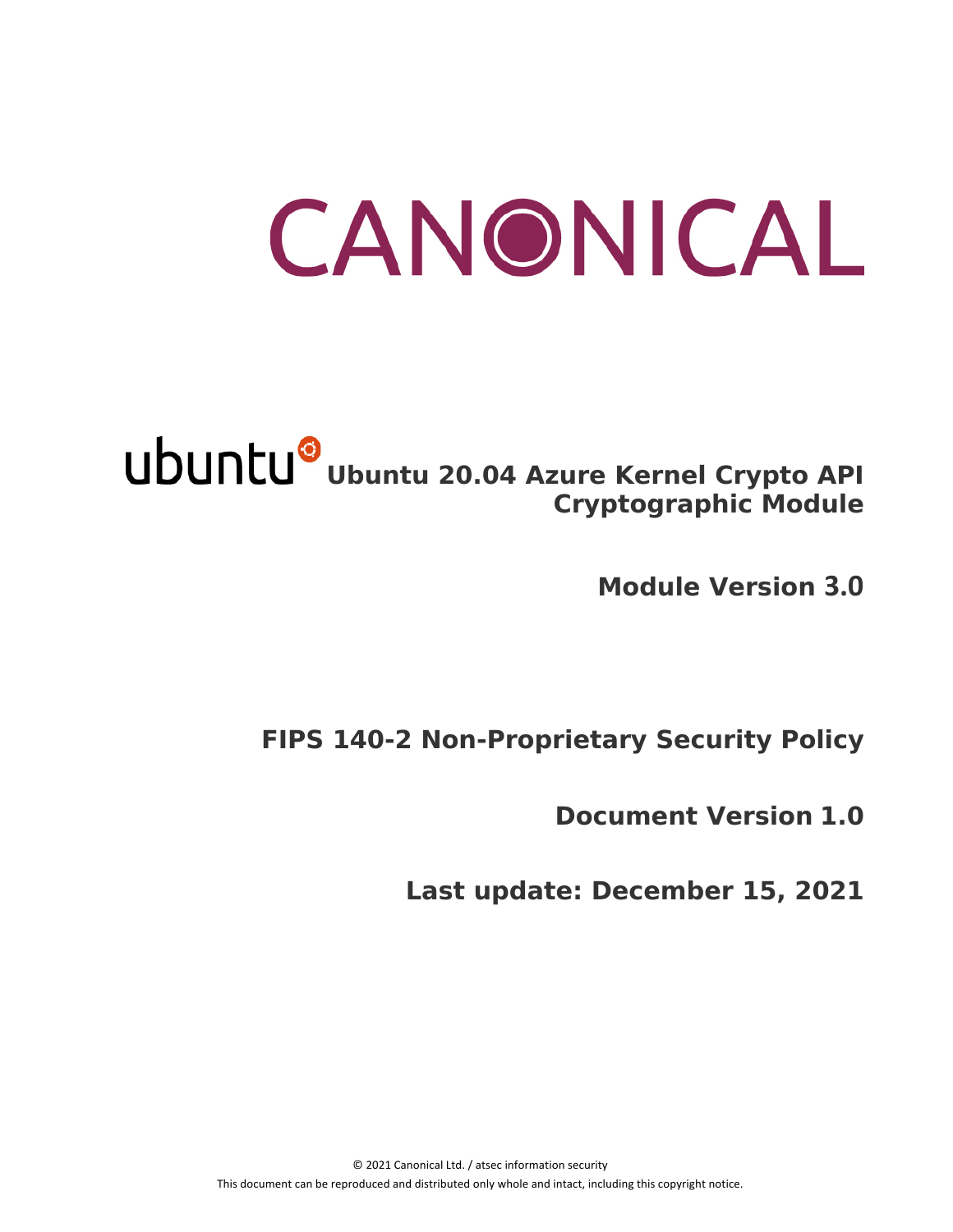#### Prepared by:

atsec information security corporation

9130 Jollyville Road, Suite 260

Austin, TX 78759

www.atsec.com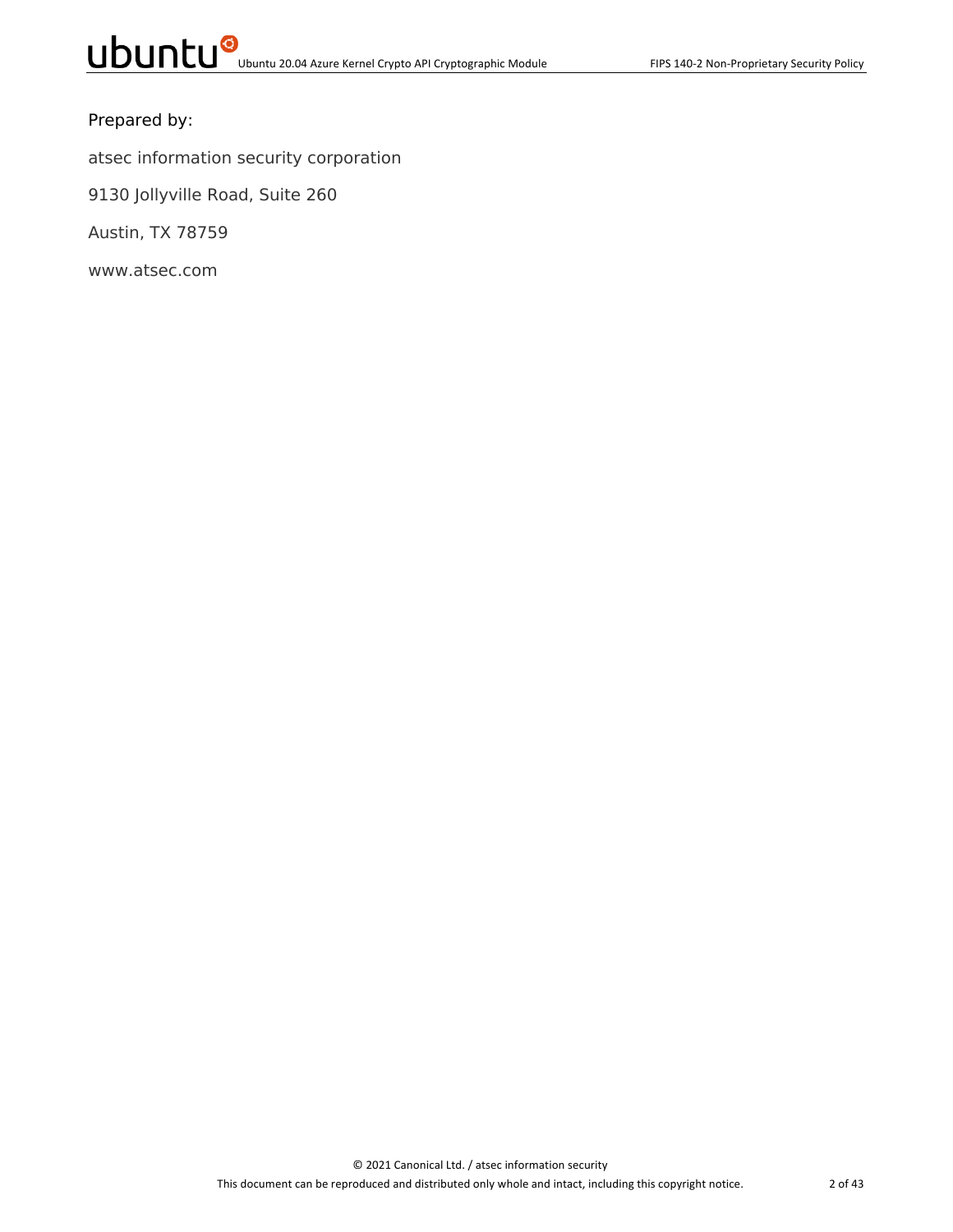# UDUNCU<sup>O</sup> Ubuntu 20.04 Azure Kernel Crypto API Cryptographic Module

# **Table of Contents**

| $\mathbf{1}$   |                                                            |                                             |  |  |  |  |
|----------------|------------------------------------------------------------|---------------------------------------------|--|--|--|--|
|                | 1.1                                                        |                                             |  |  |  |  |
|                | 1.2                                                        |                                             |  |  |  |  |
| $\overline{2}$ |                                                            | Cryptographic Module Ports and Interfaces11 |  |  |  |  |
| 3              |                                                            |                                             |  |  |  |  |
|                | 3.1                                                        |                                             |  |  |  |  |
|                | 3.2                                                        |                                             |  |  |  |  |
|                | 3.3                                                        |                                             |  |  |  |  |
|                | 3.4                                                        |                                             |  |  |  |  |
|                | 3.5                                                        |                                             |  |  |  |  |
| 4              |                                                            |                                             |  |  |  |  |
| 5              |                                                            |                                             |  |  |  |  |
|                | 5.1                                                        |                                             |  |  |  |  |
|                | 5.2                                                        |                                             |  |  |  |  |
| 6              |                                                            |                                             |  |  |  |  |
|                | 6.1                                                        |                                             |  |  |  |  |
|                | 6.2                                                        |                                             |  |  |  |  |
|                | 6.3                                                        |                                             |  |  |  |  |
|                | 6.4                                                        |                                             |  |  |  |  |
|                | 6.5                                                        |                                             |  |  |  |  |
|                | 6.6                                                        |                                             |  |  |  |  |
| 7              | Electromagnetic Interference/Electromagnetic Compatibility |                                             |  |  |  |  |
| 8              |                                                            |                                             |  |  |  |  |
|                | 8.1                                                        |                                             |  |  |  |  |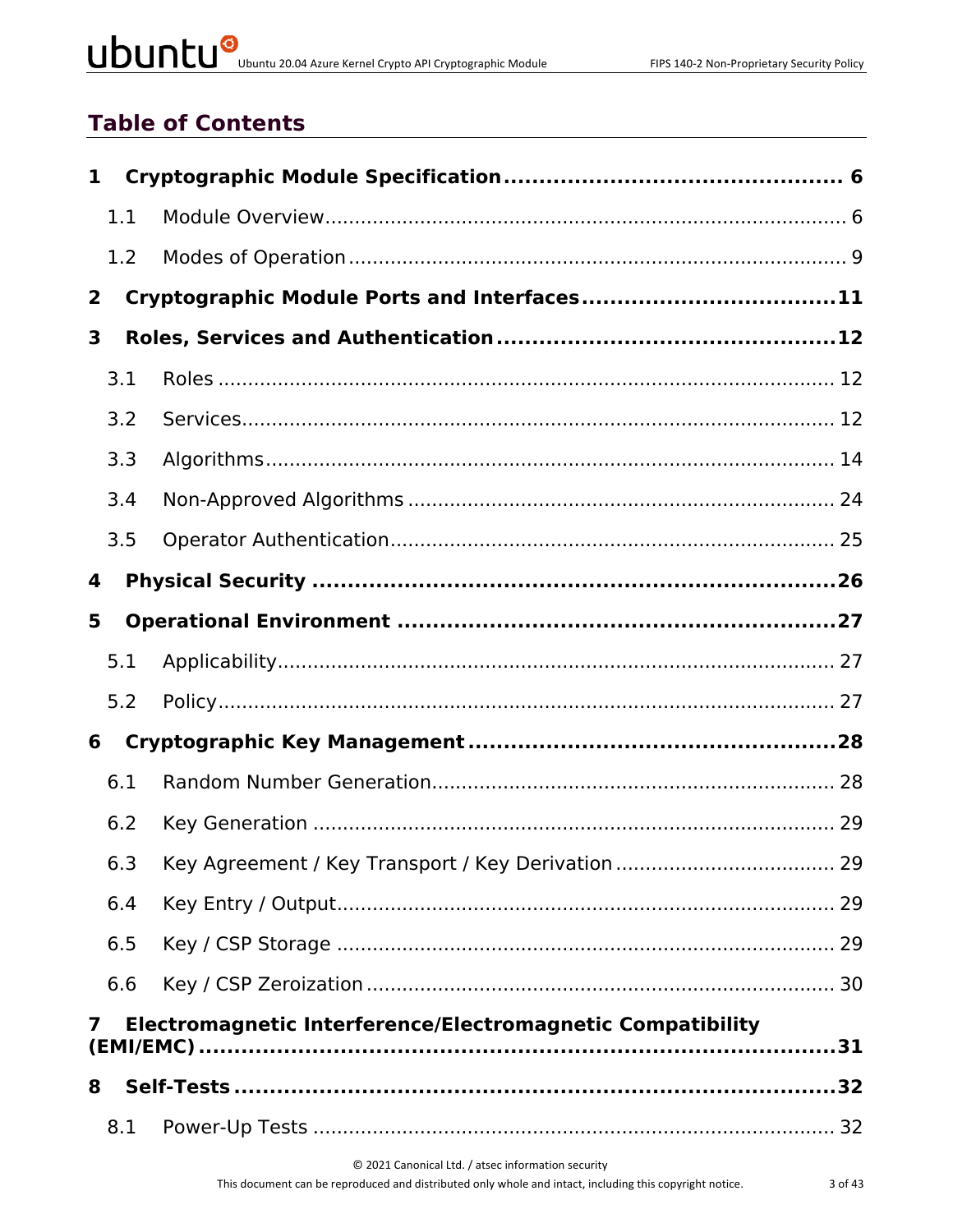|     | 8.1.1 |  |  |
|-----|-------|--|--|
|     | 8.1.2 |  |  |
| 8.2 |       |  |  |
| 8.3 |       |  |  |
| 9   |       |  |  |
| 9.1 |       |  |  |
|     |       |  |  |
|     | 9.1.2 |  |  |
|     |       |  |  |
|     | 9.2.1 |  |  |
|     | 9.2.2 |  |  |
|     | 9.2.3 |  |  |
|     | 9.2.4 |  |  |
|     |       |  |  |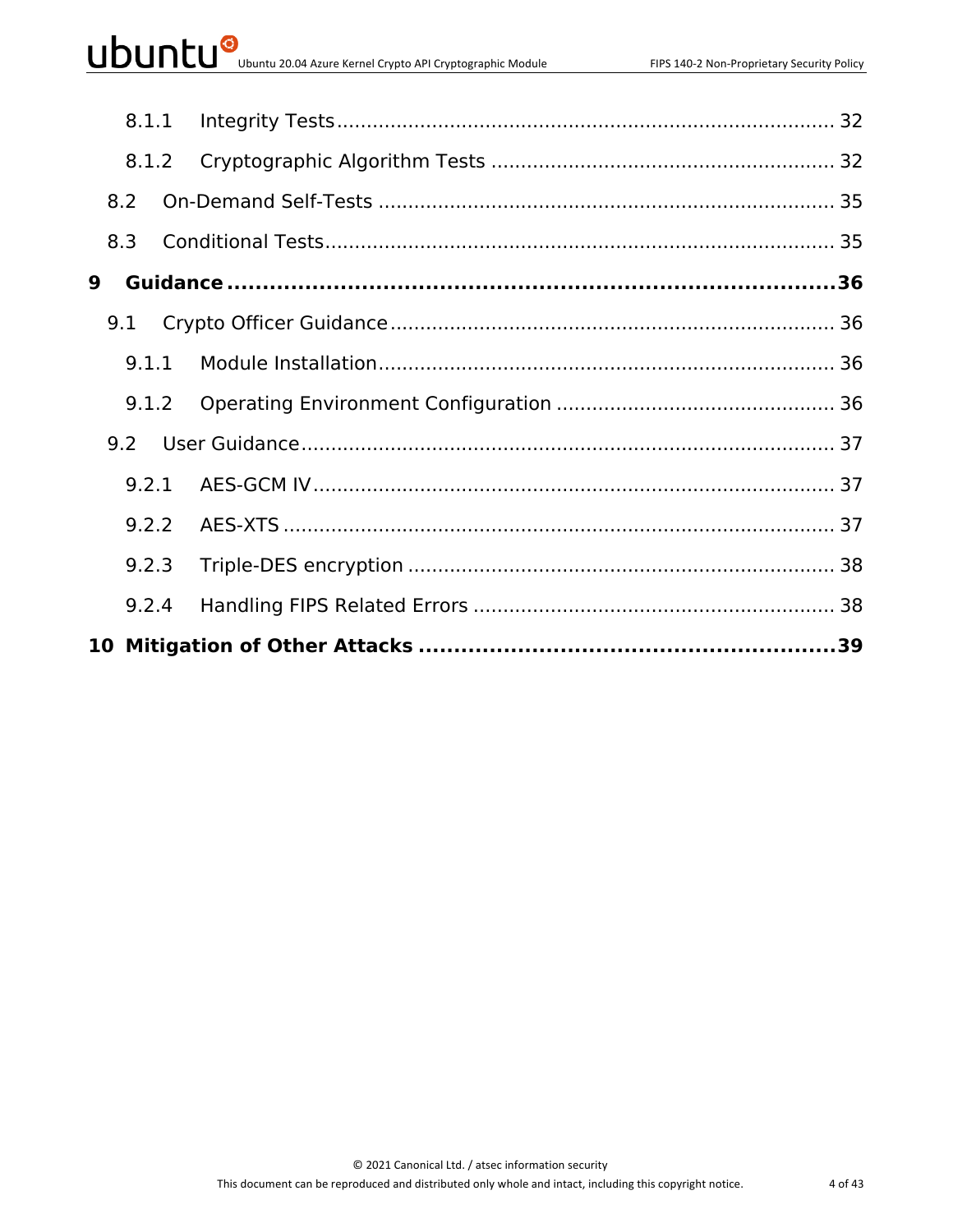**Copyrights and Trademarks**

Ubuntu and Canonical are registered trademarks of Canonical Ltd.

Linux is a registered trademark of Linus Torvalds.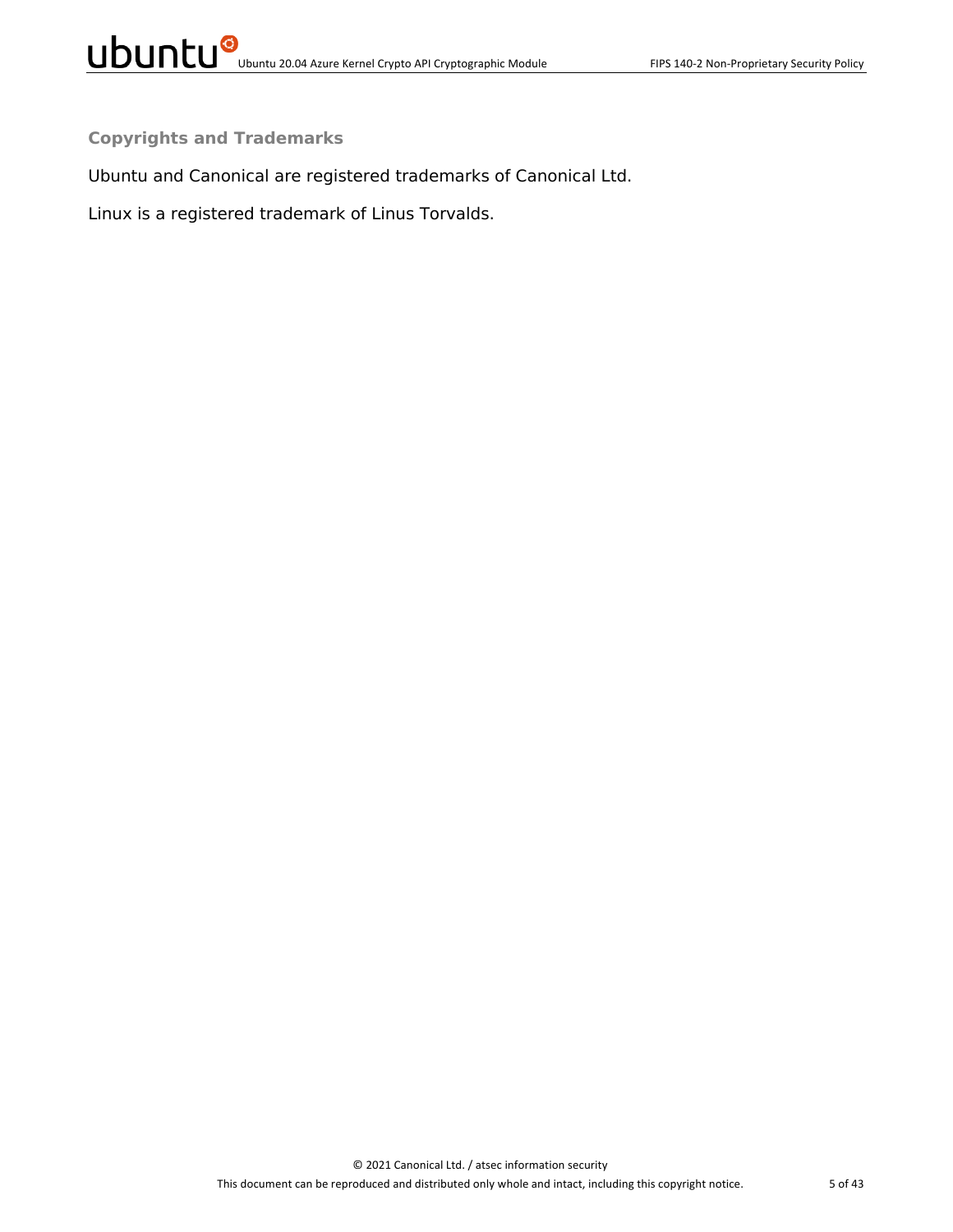## **1 Cryptographic Module Specification**

This document is the non-proprietary FIPS 140-2 Security Policy for version 3.0 of the Ubuntu 20.04 Azure Kernel Crypto API Cryptographic Module. It contains the security rules under which the module must operate and describes how this module meets the requirements as specified in FIPS PUB 140-2 (Federal Information Processing Standards Publication 140-2) for a Security Level 1 software module.

The following sections describe the cryptographic module and how it conforms to the FIPS 140-2 specification in each of the required areas.

This module validation is a re-branding of a software module that was previously validated under Certificate #3928.

#### **1.1 Module Overview**

The Ubuntu 20.04 Azure Kernel Crypto API Cryptographic Module (hereafter referred to as "the module") is a software module running as part of the operating system kernel that provides general purpose cryptographic services. The module provides cryptographic services to kernel applications through a C language Application Program Interface (API) and to applications running in the user space through an AF ALG socket type interface. The module utilizes processor instructions to optimize and increase the performance of cryptographic algorithms.

For the purpose of the FIPS 140-2 validation, the module is a software-only, multi-chip standalone cryptographic module validated at overall security level 1. The table below shows the security level claimed for each of the eleven sections that comprise the FIPS 140-2 standard.

|    | <b>FIPS 140-2 Section</b>                 | <b>Security</b><br>Level |
|----|-------------------------------------------|--------------------------|
| 1  | Cryptographic Module Specification        | 1                        |
| 2  | Cryptographic Module Ports and Interfaces | 1                        |
| 3  | Roles, Services and Authentication        | 1                        |
| 4  | Finite State Model                        | 1                        |
| 5  | <b>Physical Security</b>                  | N/A                      |
| 6  | <b>Operational Environment</b>            | 1                        |
| 7  | Cryptographic Key Management              | 1                        |
| 8  | <b>EMI/EMC</b>                            | 1                        |
| 9  | Self-Tests                                | 1                        |
| 10 | Design Assurance                          | 1                        |
| 11 | Mitigation of Other Attacks               | N/A                      |
|    | <b>Overall Level</b>                      | 1                        |

*Table 1 - Security Levels*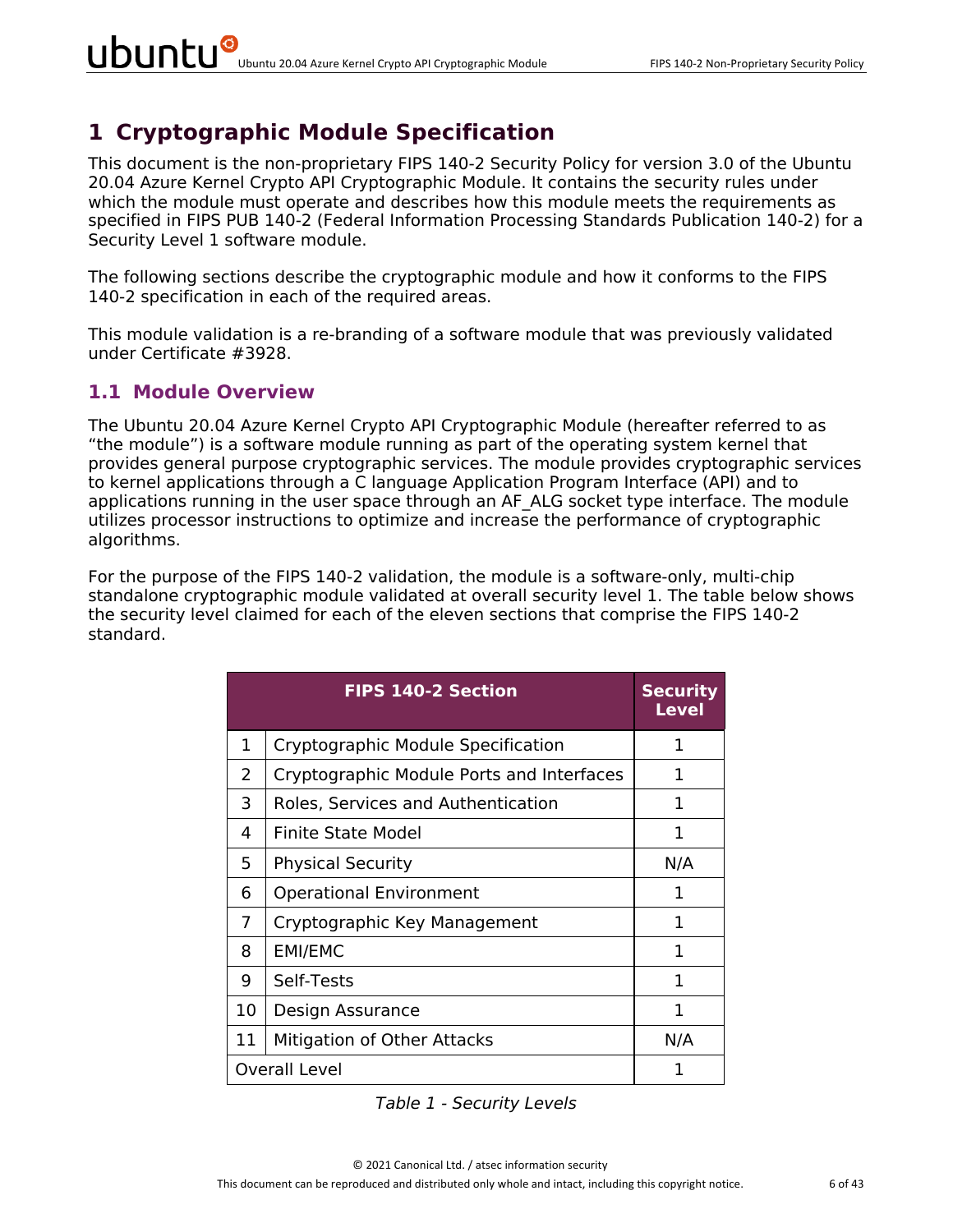The table below enumerates the components that comprise the module with their location in the target platform.

| <b>Description</b>                                             | <b>Components</b>                                                                                                       |
|----------------------------------------------------------------|-------------------------------------------------------------------------------------------------------------------------|
| Integrity test utility                                         | /usr/bin/sha512hmac                                                                                                     |
| Integrity check HMAC<br>file for the integrity<br>test utility | /usr/bin/.sha512hmac.hmac                                                                                               |
| Static kernel binary                                           | /boot/vmlinuz-5.4.0-1022-azure-fips                                                                                     |
| Integrity check HMAC<br>file for static kernel<br>binary       | /boot/.vmlinuz-5.4.0-1022-azure-fips.hmac                                                                               |
| Cryptographic kernel<br>object files                           | /lib/modules/5.4.0-1022-azure-fips/kernel/crypto/*.ko<br>/lib/modules/5.4.0-1022-azure-fips/kernel/arch/x86/crypto/*.ko |

#### *Table 2 - Cryptographic Module Components*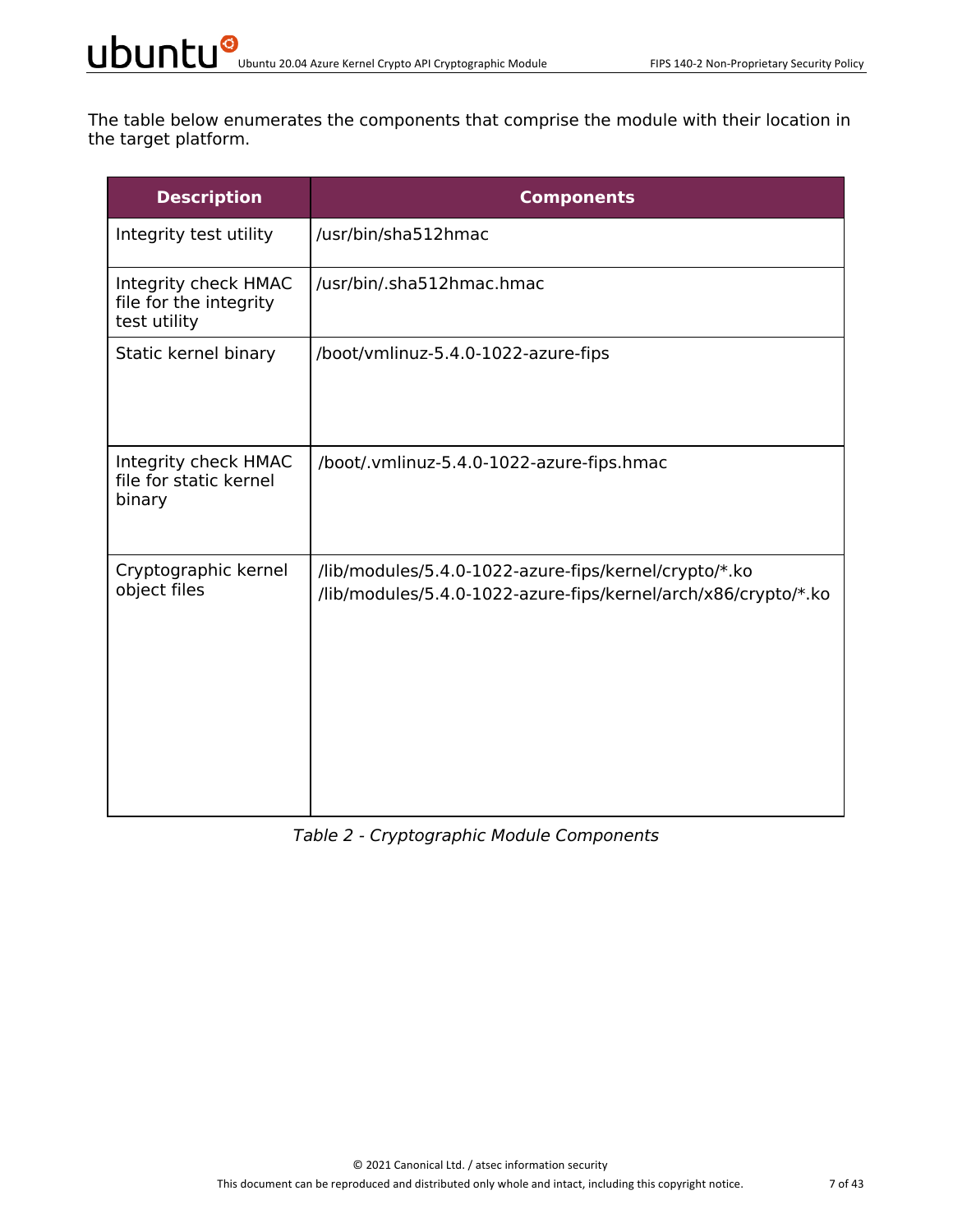The software block diagram below shows the module, its interfaces with the operational environment and the delimitation of its logical boundary, comprised of all the components within the **BLUE** box.



*Figure 1 - Software Block Diagram*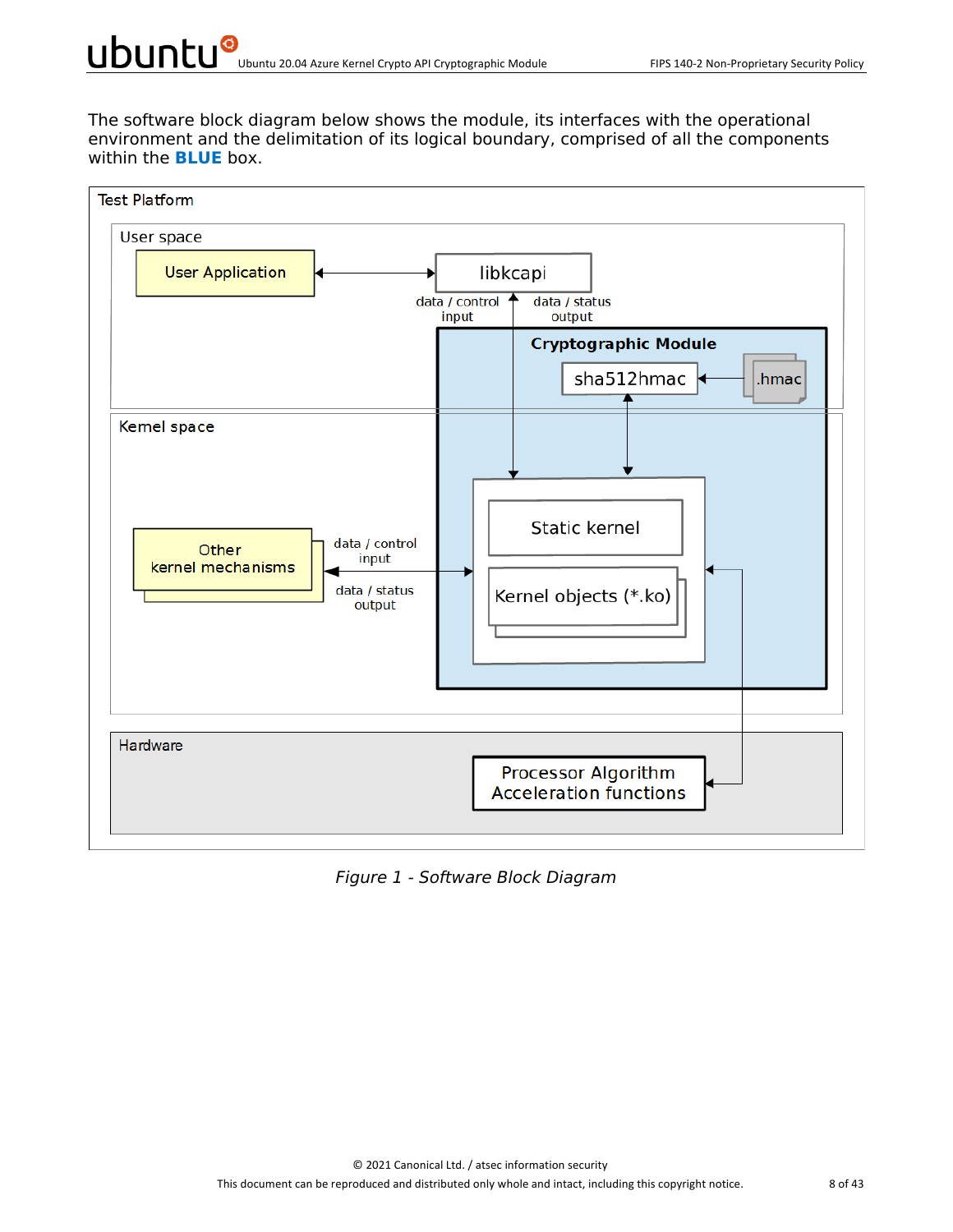The module is aimed to run on a general purpose computer (GPC); the physical boundary of the module is the tested platforms. Figure 2 shows the major components of a GPC.



*Figure 2 - Cryptographic Module Physical Boundary*

The module has been tested on the test platforms shown below.

| <b>Test Platform</b>  | <b>Processor</b> | <b>Processor</b><br><b>Architecture</b> | <b>Test Configuration</b> |
|-----------------------|------------------|-----------------------------------------|---------------------------|
| Supermicro SYS-1019P- | Intel® Xeon®     | Intel x86 (64                           | Ubuntu 20.04 LTS 64-bit   |
| <b>WTR</b>            | Gold 6226        | bits)                                   | with/without AES-NI (PAA) |

*Table 3 - Tested Platforms*

**Note:** Per [FIPS 140-2 IG] G.5, the Cryptographic Module Validation Program (CMVP) makes no statement as to the correct operation of the module or the security strengths of the generated keys when this module is ported and executed in an operational environment not listed on the validation certificate.

#### **1.2 Modes of Operation**

The module supports two modes of operation: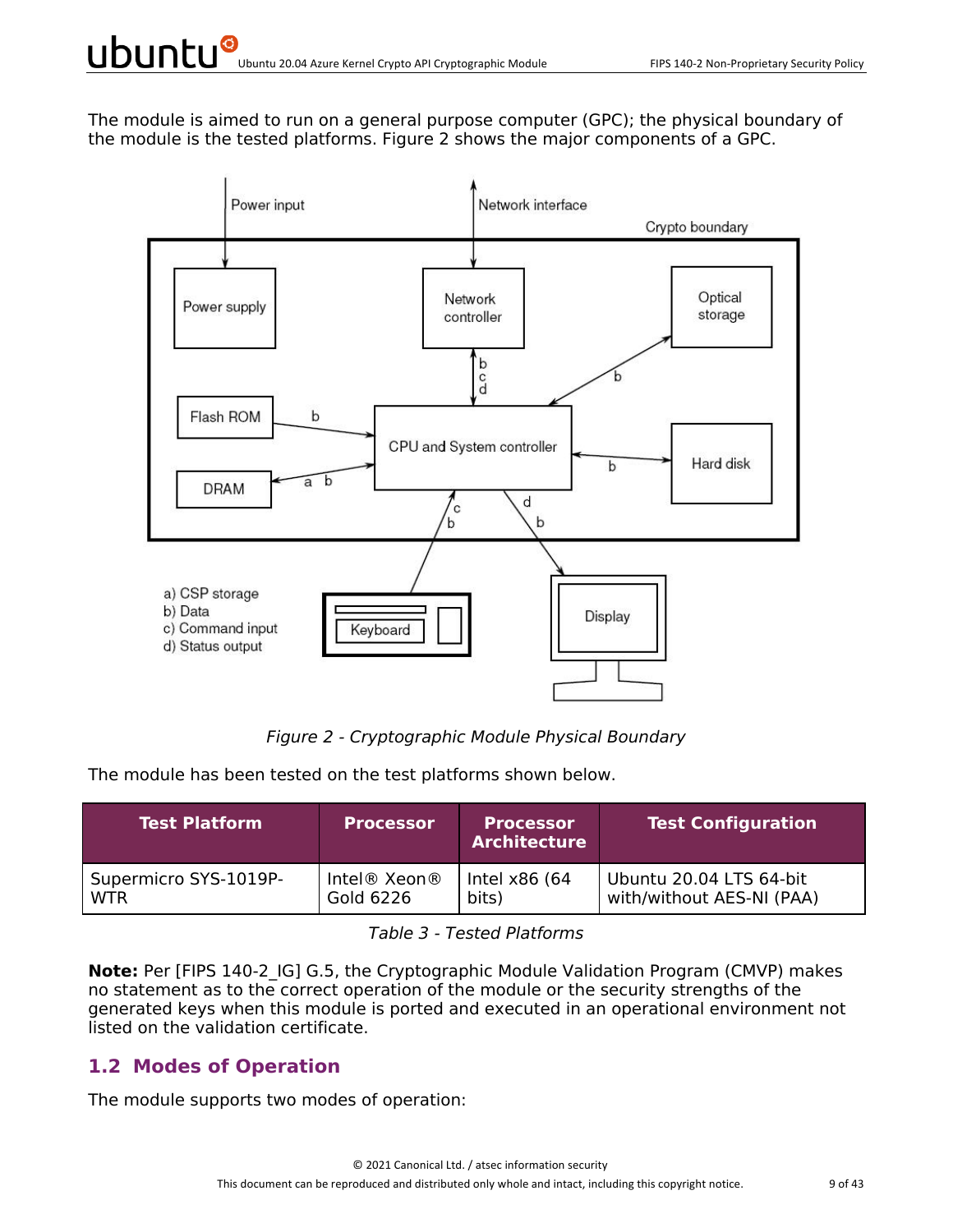- **FIPS mode** (the Approved mode of operation): only approved or allowed security functions with sufficient security strength can be used.
- **non-FIPS mode** (the non-Approved mode of operation): only non-approved security functions can be used.

The module enters FIPS mode after power-up tests succeed. Once the module is operational, the mode of operation is implicitly assumed depending on the security function invoked and the security strength of the cryptographic keys.

Critical security parameters used or stored in FIPS mode are not to be used in non-FIPS mode, and vice versa.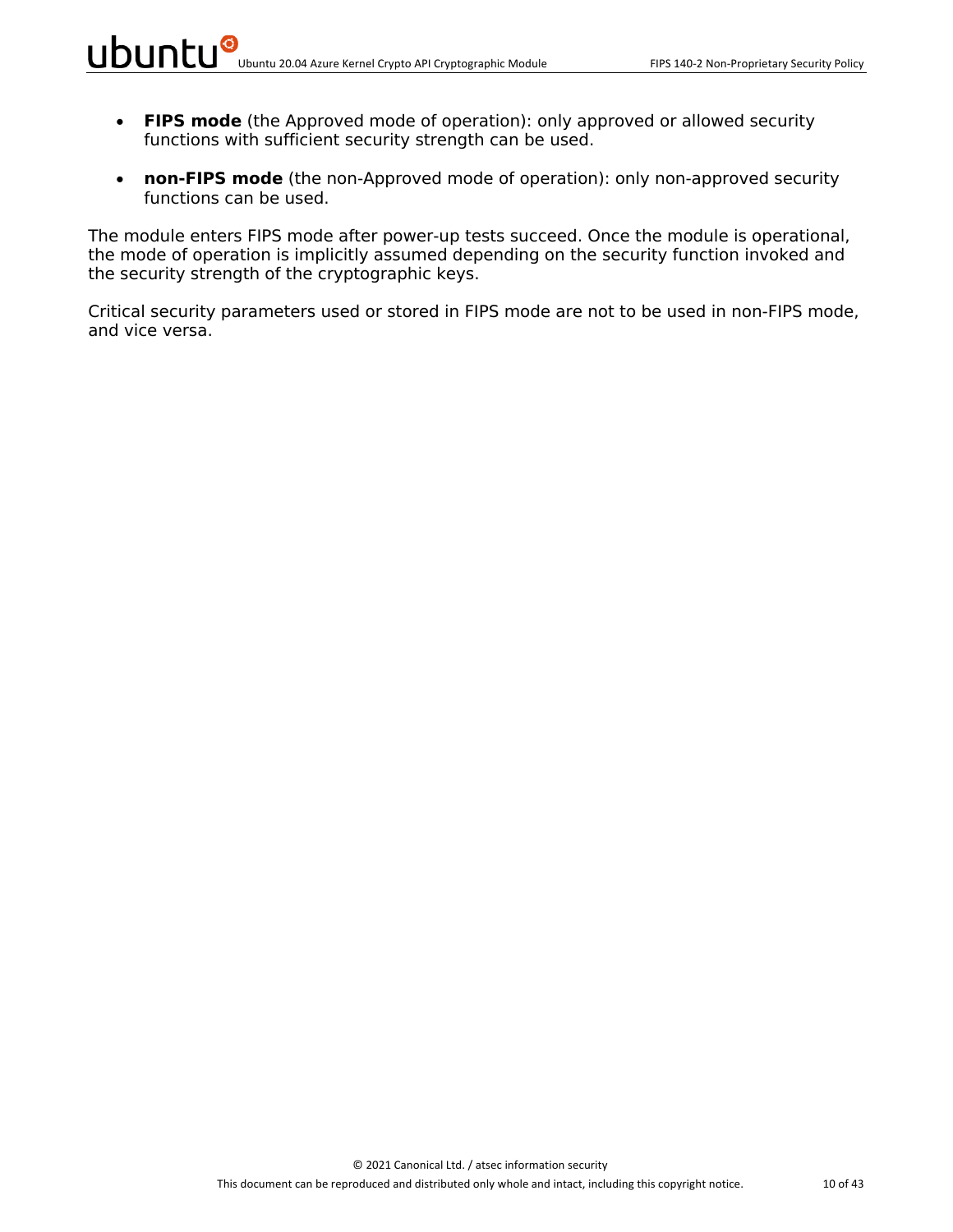### **2 Cryptographic Module Ports and Interfaces**

As a software-only module, the module does not have physical ports. For the purpose of the FIPS 140-2 validation, the physical ports are interpreted to be the physical ports of the hardware platforms on which it runs.

The logical interfaces are the API through which kernel modules request services, and the AF ALG type socket that allows the applications running in the user space to request cryptographic services from the module. The following table summarizes the four logical interfaces:

| <b>FIPS Interface</b> | <b>Physical Port</b>         | <b>Logical Interface</b>                                                                                                         |
|-----------------------|------------------------------|----------------------------------------------------------------------------------------------------------------------------------|
| Data Input            | Keyboard                     | API input parameters from kernel<br>system calls, AF ALG type socket.                                                            |
| Data Output           | Display                      | API output parameters from kernel<br>system calls, AF ALG type socket.                                                           |
| Control Input         | Keyboard                     | API function calls, API input<br>parameters for control from kernel<br>system calls, AF ALG type socket,<br>kernel command line. |
| <b>Status Output</b>  | Display                      | API return codes, AF ALG type<br>socket, kernel logs.                                                                            |
| Power Input           | <b>GPC Power Supply Port</b> | N/A                                                                                                                              |

*Table 4 - Ports and Interfaces*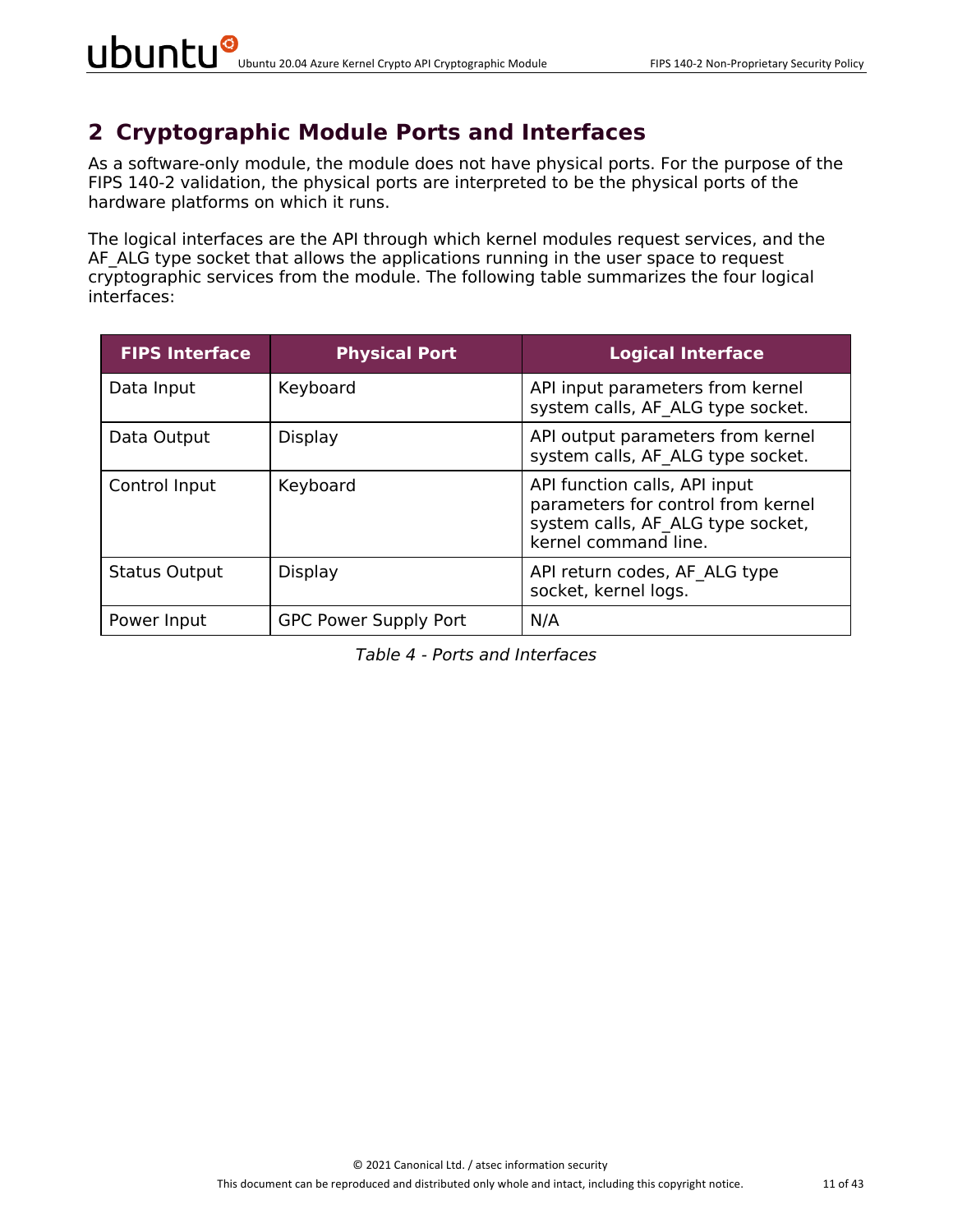# **3 Roles, Services and Authentication**

#### **3.1 Roles**

The module supports the following roles:

- **User role**: performs cryptographic services (in both FIPS mode and non-FIPS mode), key zeroization, show status, and on-demand self-test.
- **Crypto Officer role**: performs module installation and initialization.

The User and Crypto Officer roles are implicitly assumed by the entity accessing the module services.

#### **3.2 Services**

The module provides services to users that assume one of the available roles. All services are shown in Table 5 and Table 6.

The table below shows the services available in FIPS mode. For each service, the associated cryptographic algorithms, the roles to perform the service, and the cryptographic keys or Critical Security Parameters and their access right are listed. The following convention is used to specify access rights to a CSP:

- **Create**: the calling application can create a new CSP.
- **Read**: the calling application can read the CSP.
- **Update**: the calling application can write a new value to the CSP.
- **Zeroize**: the calling application can zeroize the CSP.
- **n/a**: the calling application does not access any CSP or key during its operation.

If the services involve the use of the cryptographic algorithms, the corresponding Cryptographic Algorithm Validation Program (CAVP) certificate numbers of the cryptographic algorithms can be found in Table 7 of this security policy.

| <b>Service</b>                        | <b>Algorithms</b>                                                                             | <b>Role</b> | <b>Access</b>   | <b>Keys/CSP</b>                         |  |  |  |  |  |
|---------------------------------------|-----------------------------------------------------------------------------------------------|-------------|-----------------|-----------------------------------------|--|--|--|--|--|
| <b>Cryptographic Library Services</b> |                                                                                               |             |                 |                                         |  |  |  |  |  |
| Symmetric                             | <b>AES</b>                                                                                    | User        | Read            | AES key                                 |  |  |  |  |  |
| Encryption and<br>Decryption          | Triple-DES                                                                                    | User        | Read            | Triple-DES key                          |  |  |  |  |  |
| Random number<br>generation           | <b>DRBG</b>                                                                                   | User        | Read,<br>Update | Entropy input string,<br>Internal state |  |  |  |  |  |
| Message digest                        | SHA-1, SHA-224,<br>SHA-256, SHA-384,<br>SHA-512, SHA3-224,<br>SHA3-256, SHA3-384,<br>SHA3-512 | User        | N/A             | N/A                                     |  |  |  |  |  |
| Message                               | <b>HMAC</b>                                                                                   | User        | Read            | <b>HMAC</b> key                         |  |  |  |  |  |
| authentication code                   | <b>CMAC with AES</b>                                                                          | User        | Read            | AES key                                 |  |  |  |  |  |

© 2021 Canonical Ltd. / atsec information security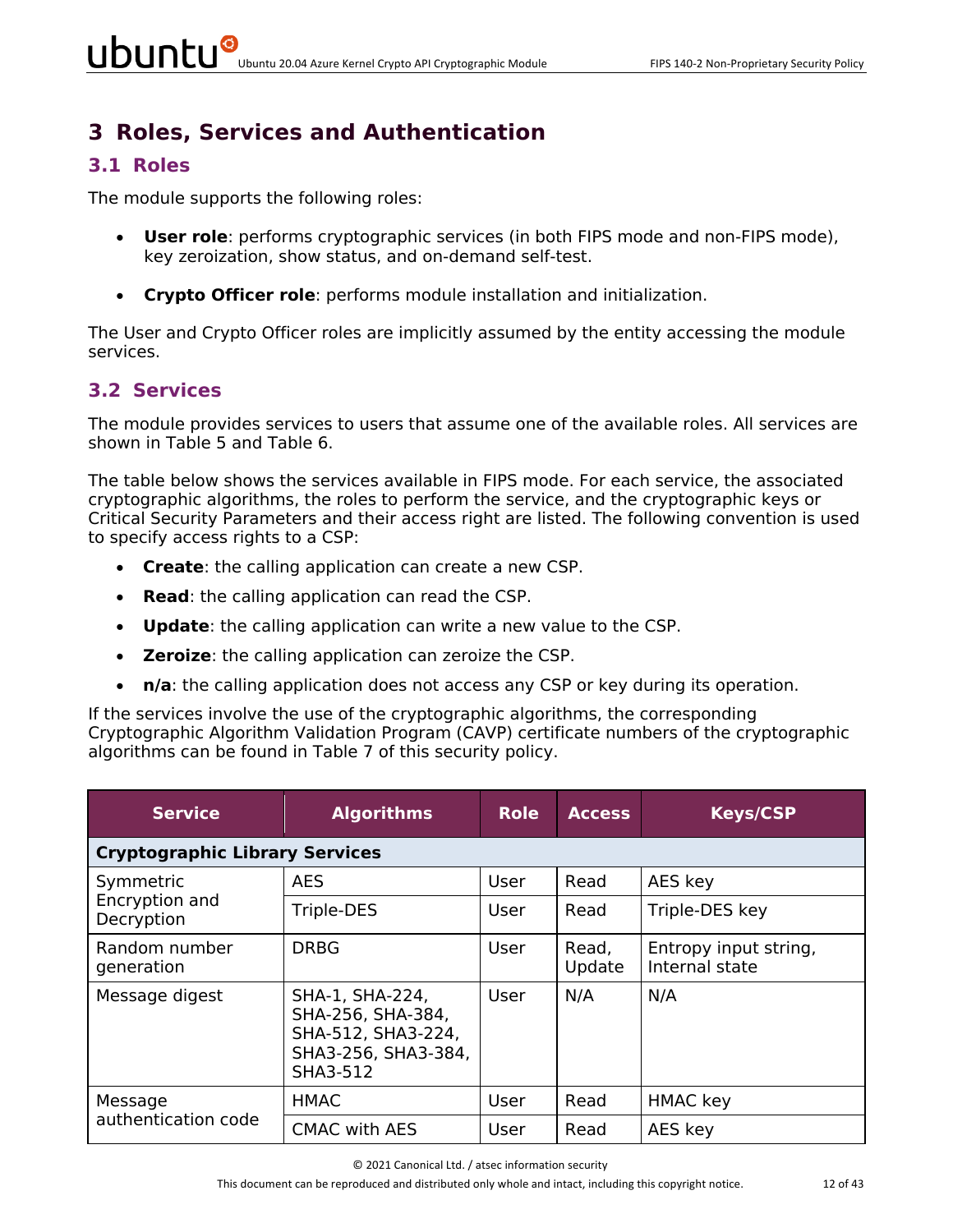| <b>Service</b>                                                                                     | <b>Algorithms</b>                                                                           | <b>Role</b>              | <b>Access</b> | <b>Keys/CSP</b>                             |  |  |
|----------------------------------------------------------------------------------------------------|---------------------------------------------------------------------------------------------|--------------------------|---------------|---------------------------------------------|--|--|
| (MAC)                                                                                              | <b>CMAC with Triple-DES</b>                                                                 | User                     | Read          | Triple-DES key                              |  |  |
| Key wrapping $(KTS1)$                                                                              | AES-GCM, AES-CCM<br>AES-CBC+HMAC,<br>Triple-DES+ HMAC                                       | User                     | Read          | AES key, Triple-DES key,<br><b>HMAC</b> key |  |  |
| Encrypt-then-MAC<br>(authenc) operation<br>for IPsec                                               | AES (CBC mode),<br>Triple-DES (CBC<br>mode), HMAC                                           | User                     | Read          | AES key, Triple-DES key,<br><b>HMAC</b> key |  |  |
| Key encapsulation <sup>2</sup> ,<br><b>PKCS#1 v1.5</b><br>signature generation<br>and verification | <b>RSA</b>                                                                                  | User                     | Read          | RSA key pair                                |  |  |
| <b>Other Services</b>                                                                              |                                                                                             |                          |               |                                             |  |  |
| Error detection code                                                                               | crc32c <sup>3</sup> , crct10dif <sup>3</sup>                                                | User                     | N/A           | None                                        |  |  |
| Data compression                                                                                   | deflate <sup>3</sup> , $Iz43$ , $Iz4hc3$ ,<br>$Izo3$ , zlib <sup>3</sup> , 842 <sup>3</sup> | User                     | N/A           | None                                        |  |  |
| Memory copy<br>operation                                                                           | ecb(cipher $null)3$                                                                         | User                     | N/A           | None                                        |  |  |
| Show status                                                                                        | N/A                                                                                         | User                     | N/A           | <b>None</b>                                 |  |  |
| Zeroization                                                                                        | N/A                                                                                         | User                     | Zeroize       | All CSPs                                    |  |  |
| Self-Tests                                                                                         | AES, Triple-DES, SHS,<br>SHA3, HMAC, RSA,<br><b>DRBG</b>                                    | User                     | N/A           | None                                        |  |  |
| Module installation                                                                                | N/A                                                                                         | Crypto<br><b>Officer</b> | N/A           | None                                        |  |  |
| Module initialization                                                                              | N/A                                                                                         | Crypto<br><b>Officer</b> | N/A           | None                                        |  |  |

*Table 5 - Services in FIPS mode of operation*

The table below lists the services only available in non-FIPS mode of operation.

| Service <sup>1</sup>                   | <b>Algorithms / Key sizes</b>    | <b>Role</b> | <b>Acces</b><br>s | <b>CSPs</b>             |
|----------------------------------------|----------------------------------|-------------|-------------------|-------------------------|
| Symmetric encryption<br>and decryption | AES-XTS with 192-bit key<br>size | User        | Read              | Symmetric key           |
|                                        | 2-key Triple-DES                 | User        | Read              | 2-key Triple-DES<br>key |

<sup>1</sup> Approved per IG D.9

<sup>2</sup> Allowed per IG D.9

<sup>&</sup>lt;sup>3</sup> This algorithm does not provide any cryptographic attribute.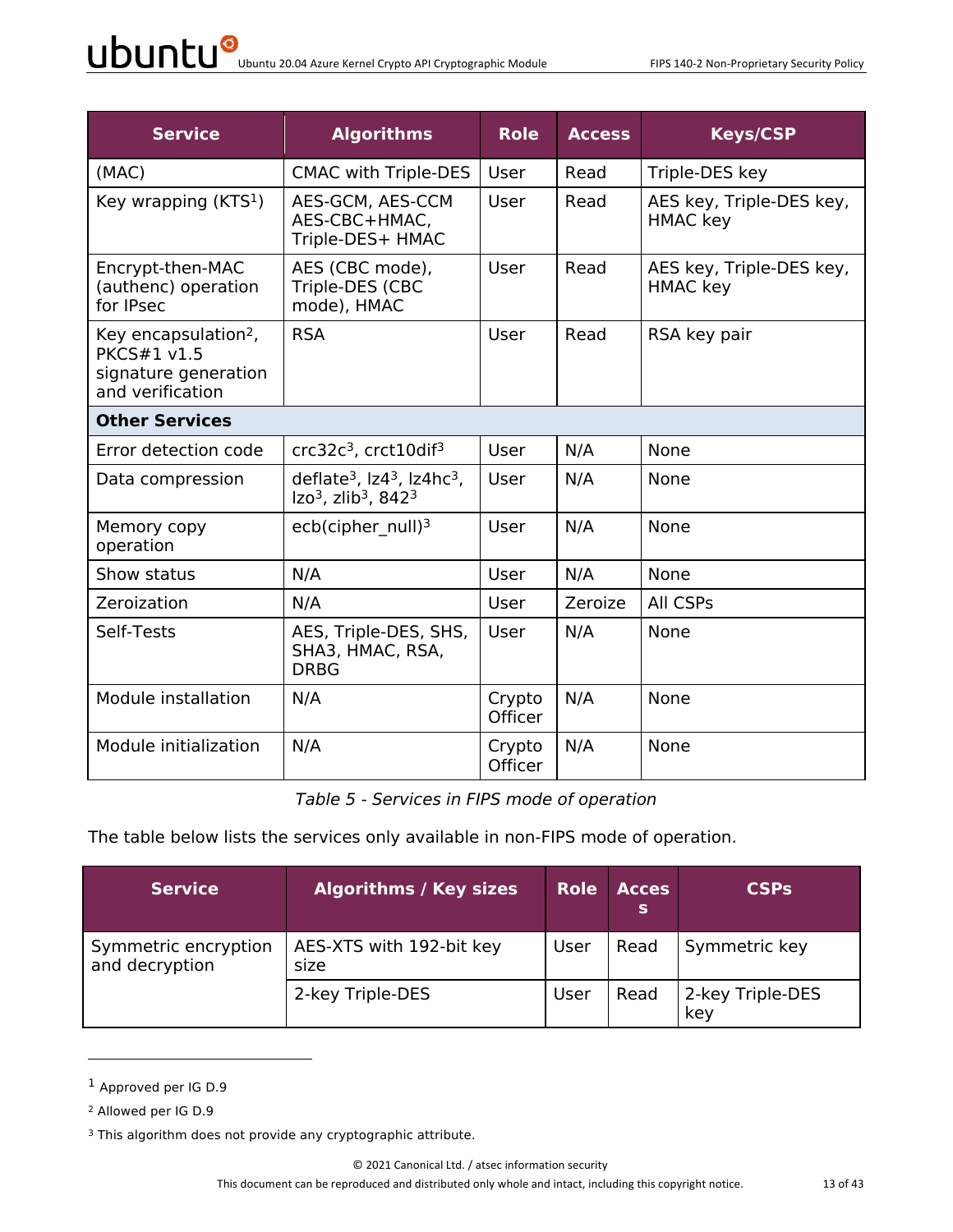| <b>Service</b>                          | <b>Algorithms / Key sizes</b>                                                            | <b>Role</b> | <b>Acces</b>   | <b>CSPs</b>                                                        |
|-----------------------------------------|------------------------------------------------------------------------------------------|-------------|----------------|--------------------------------------------------------------------|
|                                         | Generic GCM encryption with<br>external IV<br>RFC4106 GCM encryption<br>with external IV | User        | Read           | AES key                                                            |
| Message digest                          | <b>GHASH outside the GCM</b><br>context                                                  | User        | N/A            | <b>None</b>                                                        |
| Message<br>authentication code          | HMAC with less than 112 bit<br>keys                                                      | User        | Read           | HMAC key                                                           |
| (MAC)                                   | CMAC with 2-key Triple-DES                                                               | User        | Read           | 2-key Triple-DES<br>key                                            |
| RSA sign/verify<br>primitive operations | RSA primitive operations<br>listed in Table 9                                            | User        | Read           | RSA key pair                                                       |
| Shared secret<br>computation            | Diffie-Hellman and EC Diffie-<br>Hellman                                                 | User        | Read           | Diffie-Hellman key<br>pair<br><b>EC Diffie-Hellman</b><br>key pair |
| Key encapsulation                       | RSA with key smaller than<br>2048 bits.                                                  | User        | Read           | RSA key pair                                                       |
| Key generation                          | <b>EC Key Generation</b>                                                                 | User        | Read/<br>Write | EC key pair                                                        |
| Signature Generation                    | $SHA-1$                                                                                  | User        | Read           | RSA key pair                                                       |

*Table 6 – Services in non-FIPS mode of operation*

#### **3.3 Algorithms**

The algorithms implemented in the module are tested and validated by the CAVP for the following operating environment:

• Ubuntu 20.04 LTS 64-bit running on Intel® Xeon® Gold 6226 processor.

The Ubuntu 20.04 Azure Kernel Crypto API Cryptographic Module is compiled to use the support from the processor and assembly code for AES, Triple-DES, SHA and GHASH<sup>4</sup> operations to enhance the performance of the module. Different implementations can be invoked by using the unique algorithm driver names. All the algorithm execution paths have been validated by the CAVP.

The module supports the use of generic C implementation for all the algorithms, the use of strict assembler for AES and Triple-DES core algorithms, the use of strict assembler for Triple-DES (both core and modes), the use of AES-NI for AES core algorithm and CLMUL for the GHASH algorithm, the use of AES-NI for AES (both core and modes), the use of AVX, AVX2 and SSSE3 for SHA algorithm.

<sup>4</sup> The GHASH algorithm is used in GCM mode.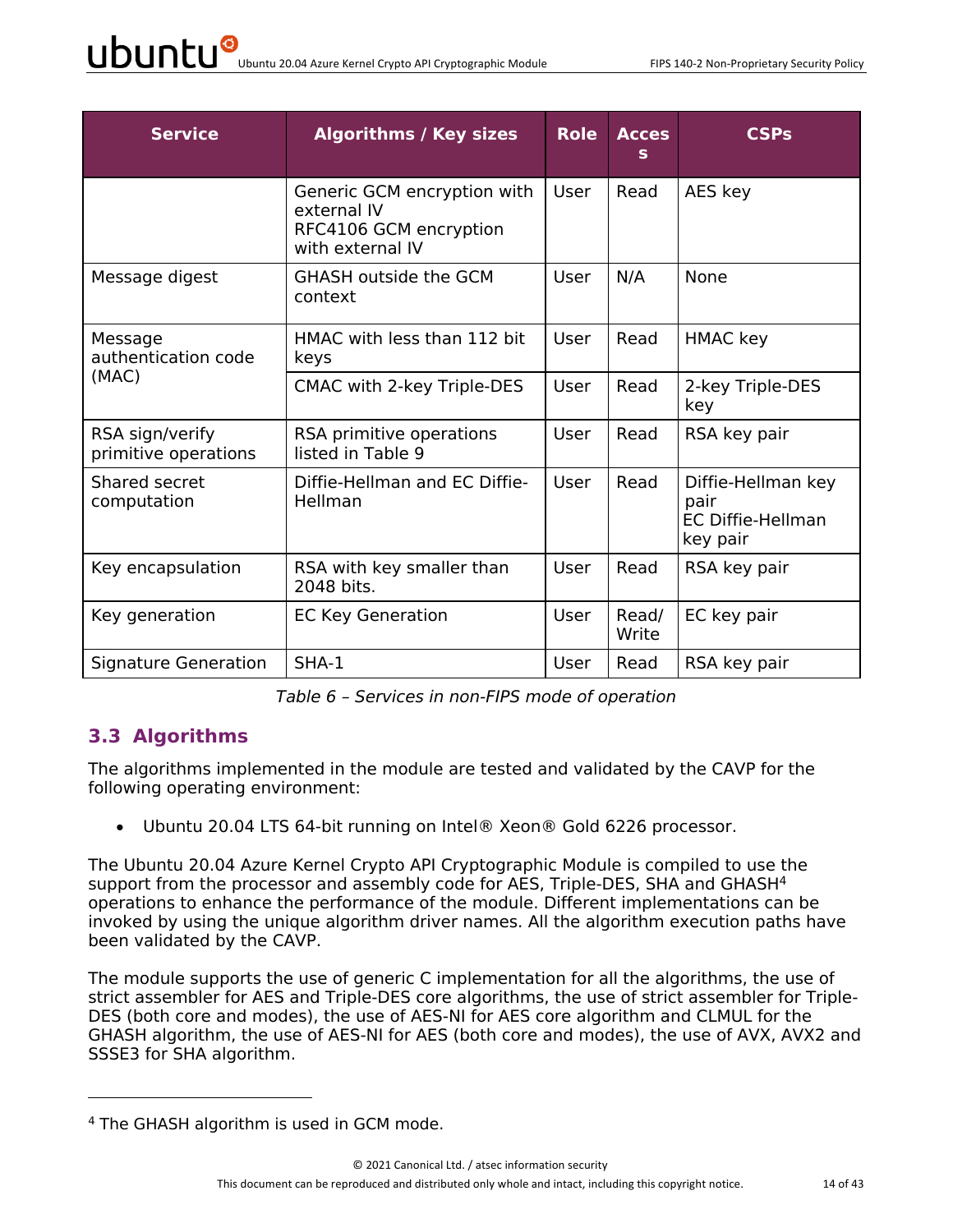The following table shows the CAVP certificates and their associated information of the cryptographic implementation in FIPS mode.

| <b>CAVP Cert</b>                 |             | <b>Algorithm Standard</b>     | Mode /<br><b>Method</b>                                                                                   | Key Lengths,<br><b>Curves or</b><br><b>Moduli (in</b><br>bits) | <b>Use</b>                                            |
|----------------------------------|-------------|-------------------------------|-----------------------------------------------------------------------------------------------------------|----------------------------------------------------------------|-------------------------------------------------------|
| Linux Kernel<br>crypto API (C_C) | <b>AES</b>  | [FIPS197],<br>[SP800-<br>38A] | ECB, CBC,<br><b>CTR</b>                                                                                   | 128, 192, 256                                                  | Data Encryption<br>and Decryption                     |
| #A644                            |             | [SP800-<br>38B]               | <b>CMAC</b>                                                                                               | 128, 192, 256                                                  | <b>MAC Generation</b><br>and Verification             |
|                                  |             | [SP800-<br>38C]               | <b>CCM</b>                                                                                                | 128, 192, 256                                                  | Data Encryption<br>and Decryption                     |
|                                  |             | [SP800-<br>38D]               | <b>GCM</b><br>decryption<br>with external<br>IV                                                           | 128, 192, 256                                                  | Data Decryption                                       |
|                                  |             | [SP800-<br>38D]               | <b>GMAC</b>                                                                                               | 128, 192, 256                                                  | <b>MAC Generation</b><br>and Verification             |
|                                  |             | [SP800-<br>38E]               | <b>XTS</b>                                                                                                | 128, 256                                                       | Data Encryption<br>and Decryption<br>for Data Storage |
|                                  | <b>DRBG</b> | [SP800-<br>90A]               | <b>Hash DRBG</b><br>$SHA-1$ ,<br>SHA-256,<br>SHA-384,<br><b>SHA-512</b><br>with/without<br><b>PR</b>      | N/A                                                            | Deterministic<br>Random Bit<br>Generation             |
|                                  |             |                               | <b>HMAC DRB</b><br>G:<br>$SHA-1$ ,<br>SHA-256,<br>SHA-384,<br><b>SHA-512</b><br>with/without<br><b>PR</b> |                                                                |                                                       |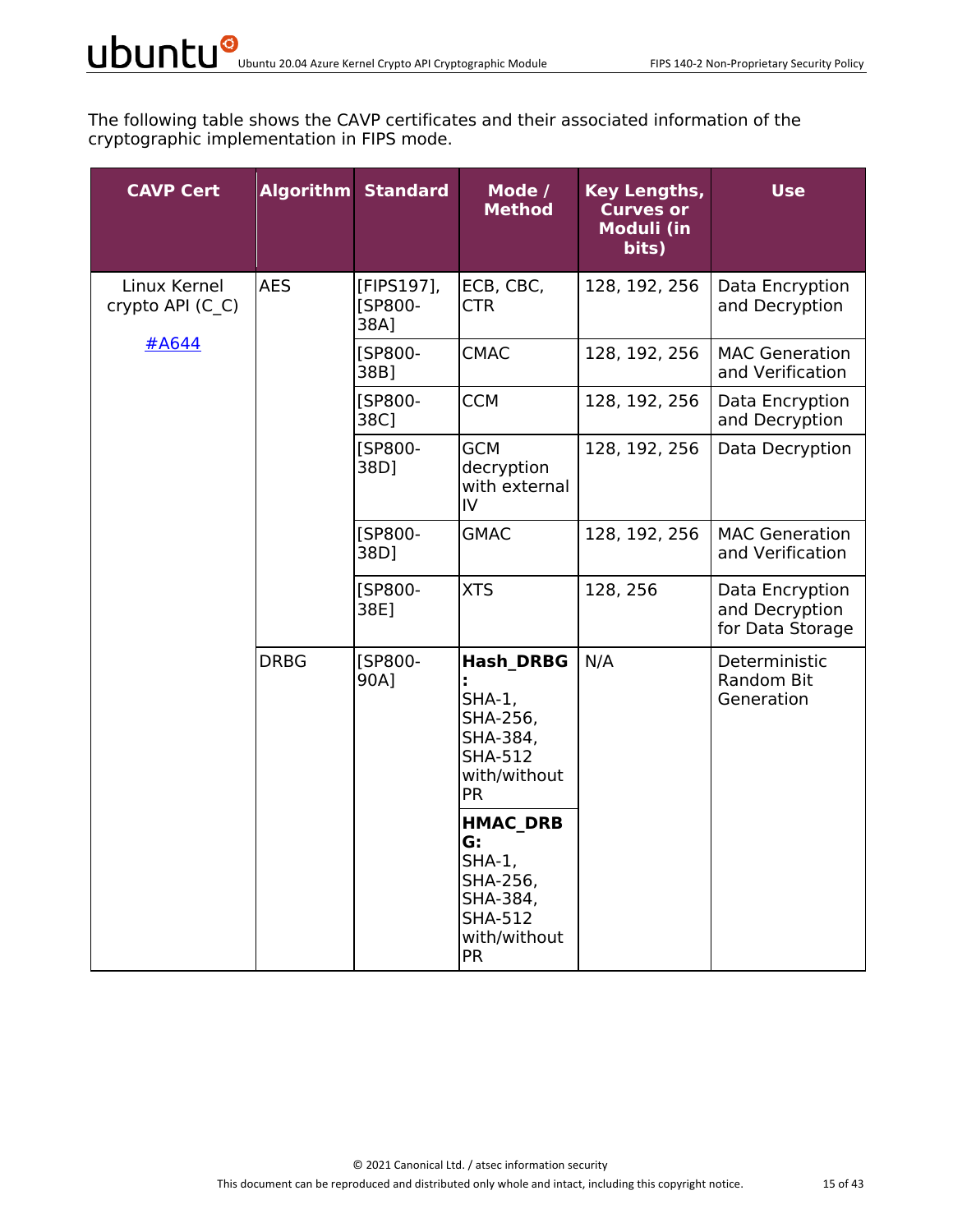| <b>CAVP Cert</b>           |                             | <b>Algorithm Standard</b>         | Mode /<br><b>Method</b>                                                                      | Key Lengths,<br><b>Curves or</b><br><b>Moduli (in</b><br>bits) | <b>Use</b>                                          |
|----------------------------|-----------------------------|-----------------------------------|----------------------------------------------------------------------------------------------|----------------------------------------------------------------|-----------------------------------------------------|
|                            |                             |                                   | <b>CTR DRBG:</b><br>AES-128,<br>AES-192,<br>AES-256<br>with DF,<br>with/without<br><b>PR</b> |                                                                |                                                     |
|                            | <b>SHS</b>                  | [FIPS180-4]                       | $SHA-1$ ,<br>SHA-224,<br>SHA-256,<br>SHA-384,<br><b>SHA-512</b>                              | N/A                                                            | Message Digest                                      |
|                            | <b>HMAC</b>                 | [FIPS198-1]                       | $SHA-1$ ,<br>SHA-224,<br>SHA-256,<br>SHA-384,<br><b>SHA-512</b>                              |                                                                |                                                     |
|                            | <b>RSA</b>                  | [FIPS186-4]                       | PKCS#1v1.<br>5<br>SHA-224,<br>SHA-256,<br>SHA-384,<br><b>SHA-512</b>                         | 2048, 3072,<br>4096                                            | Digital Signature<br>Generation and<br>Verification |
|                            |                             |                                   | <b>PKCS#1v1.</b><br><b>5 SHA-1</b>                                                           |                                                                | Digital Signature<br>Verification                   |
|                            | Triple-<br>DES <sup>5</sup> | [SP800-67],<br>[SP800-<br>38A]    | ECB, CBC,<br><b>CTR</b>                                                                      | 192                                                            | Data Encryption<br>and Decryption                   |
|                            |                             | $[SP800-67]$ ,<br>[SP800-<br>38B] | <b>CMAC</b>                                                                                  | 192                                                            | <b>MAC Generation</b><br>and Verification           |
| Linux Kernel<br>crypto API | SHA3                        | [FIPS202]                         | SHA3-224,<br>SHA3-256,                                                                       | N/A                                                            | Message Digest                                      |
| $(SHA3_C C)$<br>#A643      | HMAC-<br>SHA3               | [FIPS198-1]                       | SHA3-384,<br>SHA3-512                                                                        | 112 or greater                                                 | Message<br>authentication<br>code                   |

<sup>5</sup> Triple-DES provides a security strength of 112 bits.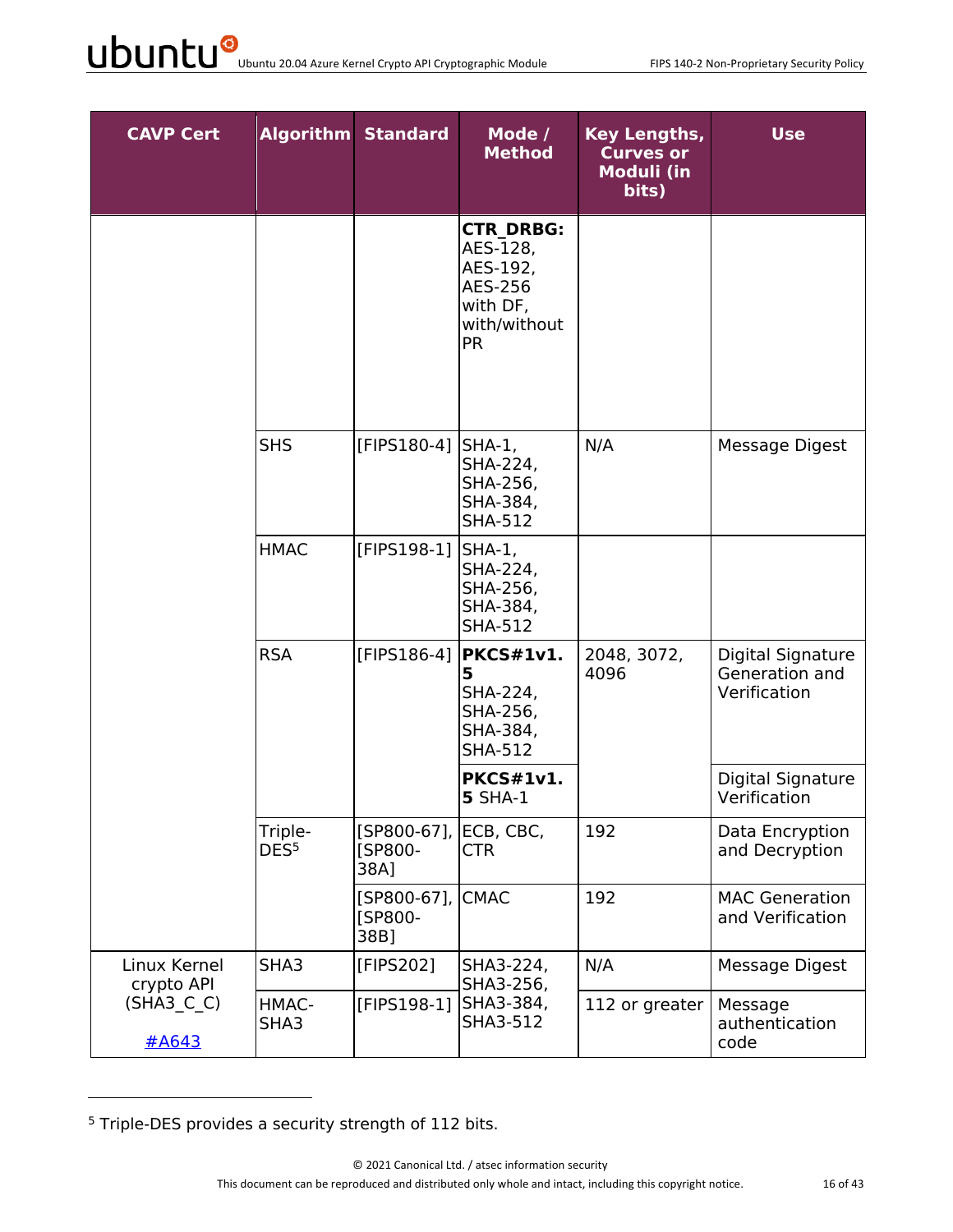| <b>CAVP Cert</b>                                                 |                             | <b>Algorithm Standard</b>                   | Mode /<br><b>Method</b> | Key Lengths,<br><b>Curves or</b><br>Moduli (in<br>bits) | <b>Use</b>                        |
|------------------------------------------------------------------|-----------------------------|---------------------------------------------|-------------------------|---------------------------------------------------------|-----------------------------------|
| Linux Kernel<br>crypto API<br>(CFB C C)<br>#A642<br>Linux Kernel | <b>AES</b>                  | [FIPS197],<br>[SP800-<br>38A]               | <b>CFB128</b>           | 128, 192, 256                                           | Data Encryption<br>and Decryption |
| crypto API<br>(CFB CTI C)                                        |                             |                                             |                         |                                                         |                                   |
| $\#A634$                                                         |                             |                                             |                         |                                                         |                                   |
| Linux Kernel<br>crypto API<br>(CFB AESNI C)                      |                             |                                             |                         |                                                         |                                   |
| #A625                                                            |                             |                                             |                         |                                                         |                                   |
| Linux Kernel<br>crypto API<br>(CFB C C)                          | Triple-<br>DES <sup>5</sup> | [SP800-67], CFB64<br><b>[SP800-</b><br>38A] |                         | 192                                                     |                                   |
| #A642                                                            |                             |                                             |                         |                                                         |                                   |
| Linux Kernel<br>crypto API<br>(CFB X86ASM C)                     |                             |                                             |                         |                                                         |                                   |
| #A621                                                            |                             |                                             |                         |                                                         |                                   |

<sup>5</sup> Triple-DES provides a security strength of 112 bits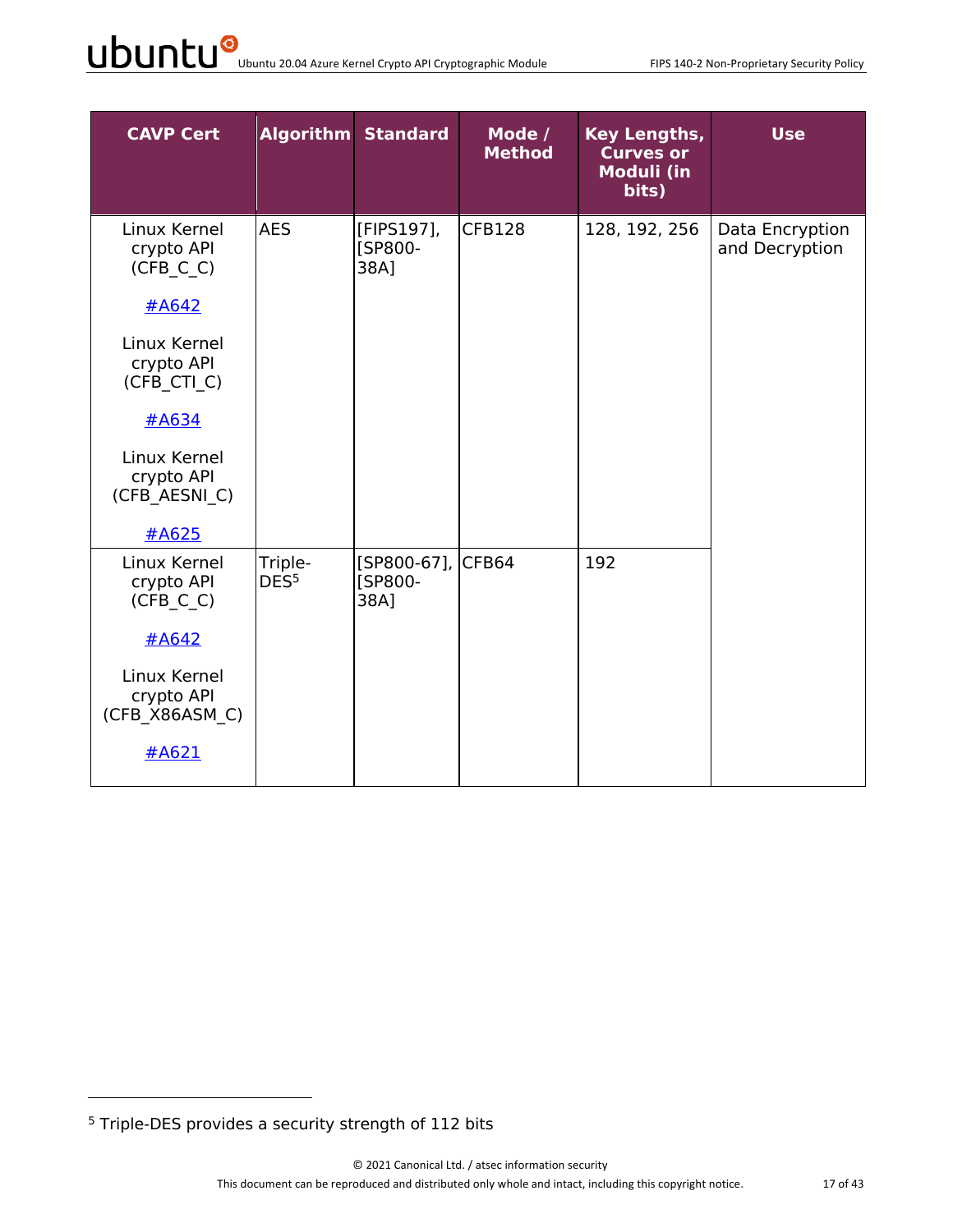| <b>CAVP Cert</b>                             |                             | <b>Algorithm Standard</b>             | Mode /<br><b>Method</b> | <b>Key Lengths,</b><br><b>Curves or</b><br><b>Moduli (in</b><br>bits) | <b>Use</b>                        |
|----------------------------------------------|-----------------------------|---------------------------------------|-------------------------|-----------------------------------------------------------------------|-----------------------------------|
| Linux Kernel<br>crypto API<br>$(OFB_C_C)$    | <b>AES</b>                  | [FIPS197],<br>[SP800-<br>38A1         | <b>OFB</b>              | 128, 192, 256                                                         | Data Encryption<br>and Decryption |
| #A641                                        |                             |                                       |                         |                                                                       |                                   |
| Linux Kernel<br>crypto API<br>(OFB CTI C)    |                             |                                       |                         |                                                                       |                                   |
| $\#A633$                                     |                             |                                       |                         |                                                                       |                                   |
| Linux Kernel<br>crypto API<br>(OFB AESNI C)  |                             |                                       |                         |                                                                       |                                   |
| #A624                                        |                             |                                       |                         |                                                                       |                                   |
| Linux Kernel<br>crypto API<br>(OFB C C)      | Triple-<br>DES <sup>5</sup> | [SP800-67],<br><b>[SP800-</b><br>38A] | <b>OFB</b>              | 192                                                                   |                                   |
| #A641                                        |                             |                                       |                         |                                                                       |                                   |
| Linux Kernel<br>crypto API<br>(OFB X86ASM C) |                             |                                       |                         |                                                                       |                                   |
| #A620                                        |                             |                                       |                         |                                                                       |                                   |

<sup>5</sup> Triple-DES provides a security strength of 112 bits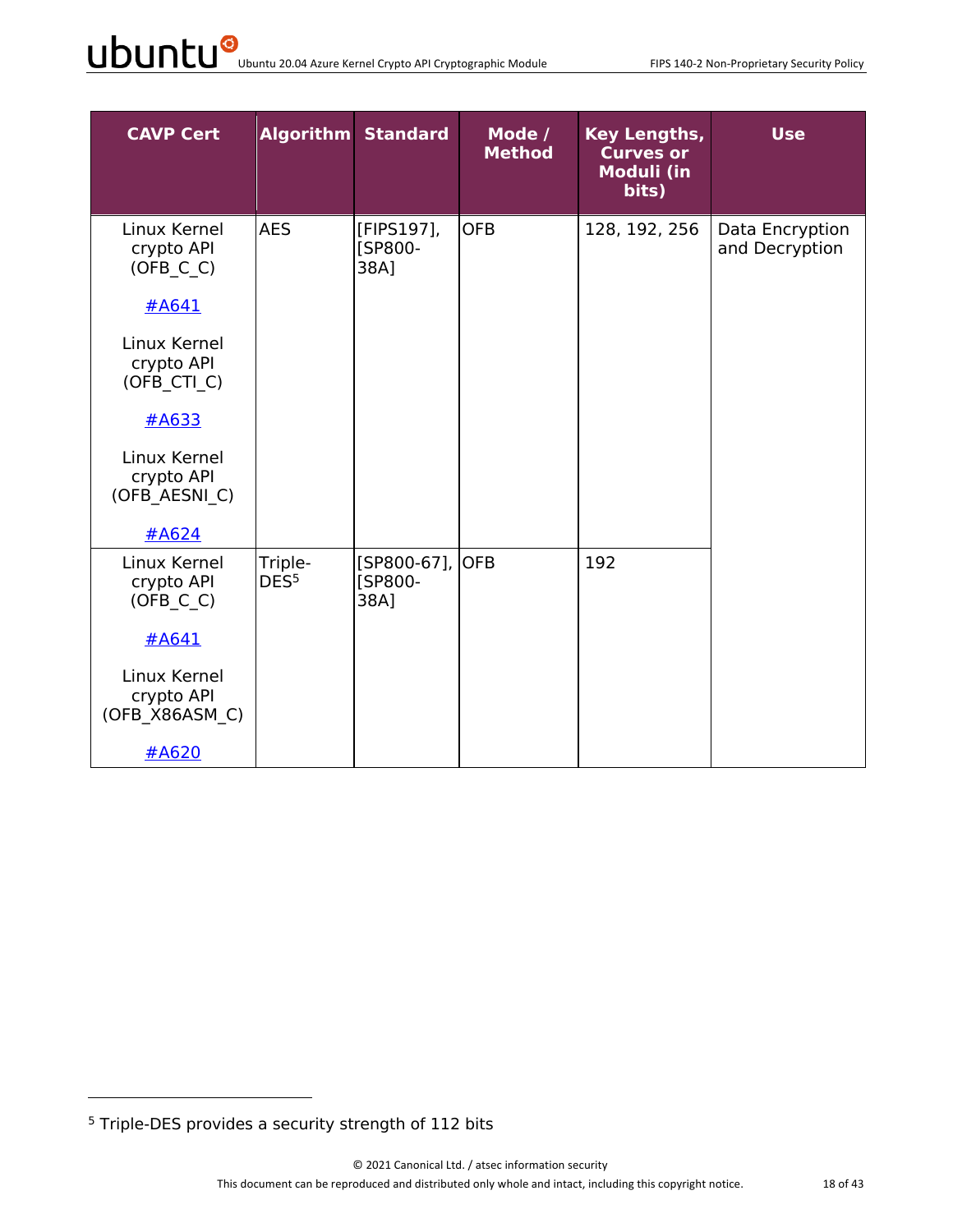| <b>CAVP Cert</b>                                |            | <b>Algorithm Standard</b>             | Mode /<br><b>Method</b>                                 | <b>Key Lengths,</b><br><b>Curves or</b><br>Moduli (in<br>bits) | <b>Use</b>                                |
|-------------------------------------------------|------------|---------------------------------------|---------------------------------------------------------|----------------------------------------------------------------|-------------------------------------------|
| Linux Kernel<br>crypto API<br>$(CTS_C_C)$       | <b>AES</b> | [FIPS197],<br>[SP800-38A<br>Addendum] | CBC-CS3                                                 | 128, 192, 256                                                  | Data Encryption<br>and Decryption         |
| #A640                                           |            |                                       |                                                         |                                                                |                                           |
| Linux Kernel<br>crypto API<br>(CTS CTI_C)       |            |                                       |                                                         |                                                                |                                           |
| $\#A632$                                        |            |                                       |                                                         |                                                                |                                           |
| Linux Kernel<br>crypto API<br>(CTS AESNI C)     |            |                                       |                                                         |                                                                |                                           |
| #A623                                           |            |                                       |                                                         |                                                                |                                           |
| Linux Kernel<br>crypto API<br>(RFC4106IIV C C)  | <b>AES</b> | [FIPS197],<br>[SP800-<br>38A]         | <b>ECB</b>                                              | 128, 192, 256                                                  | Data Encryption<br>and Decryption         |
| #A639                                           |            | [SP800-<br>38D]                       | <b>GCM</b><br>encryption<br>with internal               | 128, 192, 256                                                  | Data Encryption                           |
| Linux Kernel<br>crypto API                      |            |                                       | $\mathsf{IV}$                                           |                                                                |                                           |
| (RFC4106IIV CTI C DRBG                          |            | <b>ISP800-</b><br>90A]                | <b>Hash DRBG</b><br>$SHA-1$ ,                           | N/A                                                            | Deterministic<br>Random Bit<br>Generation |
| #A636                                           |            |                                       | SHA-256,<br>SHA-384,                                    |                                                                |                                           |
| Linux Kernel<br>crypto API<br>(RFC4106IIV AESNI |            |                                       | SHA-512<br>with/without<br><b>PR</b>                    |                                                                |                                           |
| ASM)                                            |            |                                       | <b>HMAC DRB</b>                                         |                                                                |                                           |
| #A630                                           |            |                                       | G:<br>$SHA-1$ ,<br>SHA-256,                             |                                                                |                                           |
| Linux Kernel<br>crypto API<br>(RFC4106IIV AESNI |            |                                       | SHA-384,<br><b>SHA-512</b><br>with/without<br><b>PR</b> |                                                                |                                           |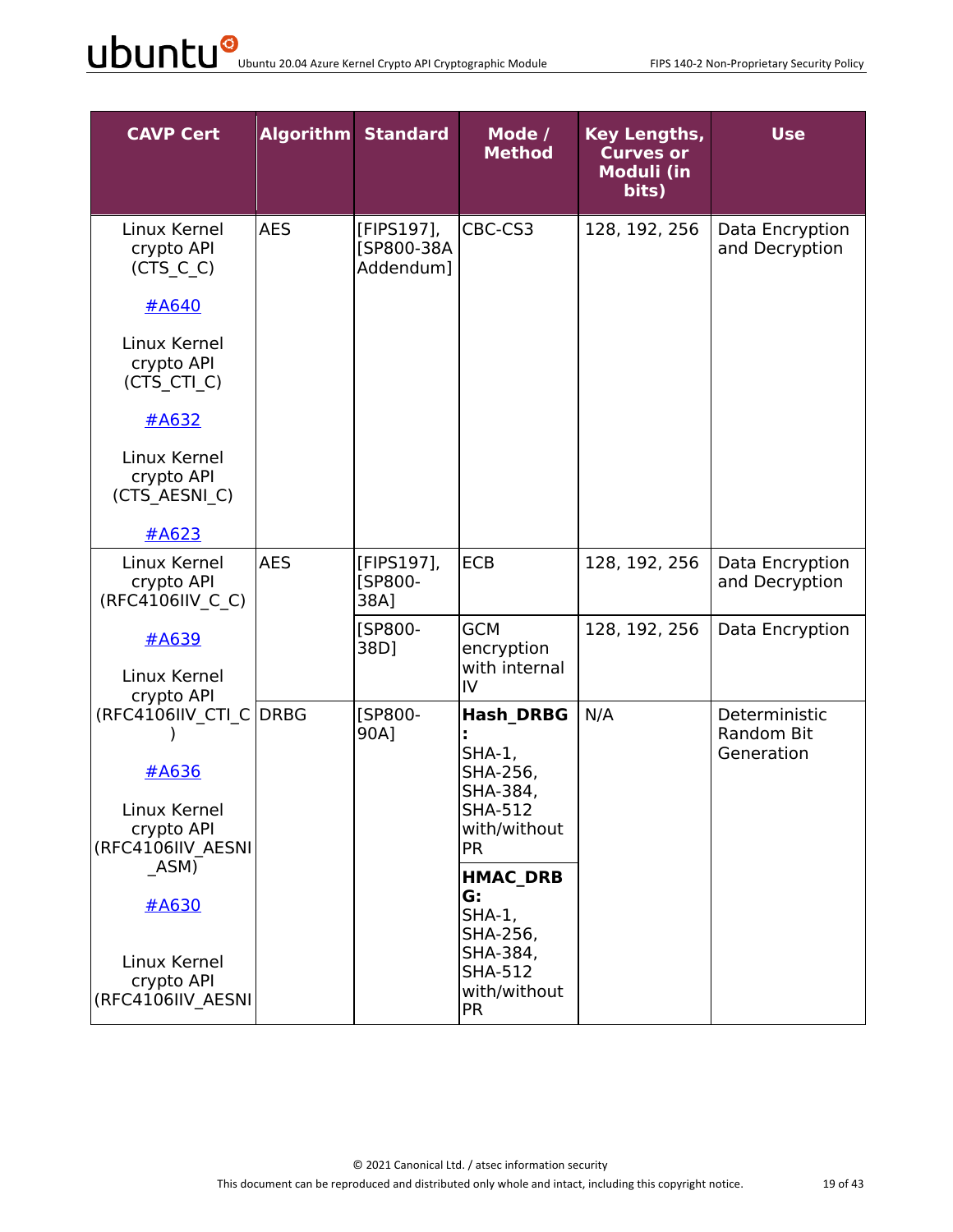| <b>CAVP Cert</b>                                                                                                                                                         |            | <b>Algorithm Standard</b>            | Mode /<br><b>Method</b>                                                                                                                                                                                                                                                                                          | <b>Key Lengths,</b><br><b>Curves or</b><br><b>Moduli (in</b><br>bits) | <b>Use</b>                                |
|--------------------------------------------------------------------------------------------------------------------------------------------------------------------------|------------|--------------------------------------|------------------------------------------------------------------------------------------------------------------------------------------------------------------------------------------------------------------------------------------------------------------------------------------------------------------|-----------------------------------------------------------------------|-------------------------------------------|
| $\overline{\phantom{a}}$ C)<br>#A627                                                                                                                                     |            |                                      | <b>CTR DRBG:</b><br>AES-128,<br>AES-192,<br>AES-256<br>with DF,<br>with/without<br><b>PR</b>                                                                                                                                                                                                                     |                                                                       |                                           |
| Linux Kernel<br>crypto API<br>(RFC4106EIV C C)                                                                                                                           | <b>AES</b> | [FIPS197],<br><b>[SP800-</b><br>38A] | <b>ECB</b>                                                                                                                                                                                                                                                                                                       | 128, 192, 256                                                         | Data Encryption<br>and Decryption         |
| <u>#A638</u><br>Linux Kernel<br>crypto API                                                                                                                               |            | [SP800-<br>38D]                      | <b>GCM</b><br>encryption<br>with external<br>IV                                                                                                                                                                                                                                                                  | 128, 192, 256                                                         | Data Decryption                           |
| (RFC4106IV CTI C) DRBG<br>#A635<br>Linux Kernel<br>crypto API<br>(RFC4106EIV AES<br>NI ASM)<br>#A629<br>Linux Kernel<br>crypto API<br>(RFC4106EIV AES<br>$NI_C$<br>#A626 |            | [SP800-<br>90A]                      | <b>Hash DRBG</b><br>$SHA-1$ ,<br>SHA-256,<br>SHA-384,<br><b>SHA-512</b><br>with/without<br><b>PR</b><br><b>HMAC DRB</b><br>G:<br>$SHA-1,$<br>SHA-256,<br>SHA-384,<br><b>SHA-512</b><br>with/without<br><b>PR</b><br><b>CTR DRBG:</b><br>AES-128,<br>AES-192,<br>AES-256<br>with DF,<br>with/without<br><b>PR</b> | N/A                                                                   | Deterministic<br>Random Bit<br>Generation |
| Linux Kernel<br>crypto API (CTI C)                                                                                                                                       | <b>AES</b> | [FIPS197],<br>[SP800-<br>38A]        | ECB, CBC,<br><b>CTR</b>                                                                                                                                                                                                                                                                                          | 128, 192, 256                                                         | Data Encryption<br>and Decryption         |
| #A637<br>Linux Kernel                                                                                                                                                    |            | [SP800-<br>38B]                      | <b>CMAC</b>                                                                                                                                                                                                                                                                                                      | 128, 192, 256                                                         | <b>MAC Generation</b><br>and Verification |
| crypto API (CTI C)                                                                                                                                                       |            | [SP800-<br>38C]                      | <b>CCM</b>                                                                                                                                                                                                                                                                                                       | 128, 192, 256                                                         | Data Encryption<br>and Decryption         |

© 2021 Canonical Ltd. / atsec information security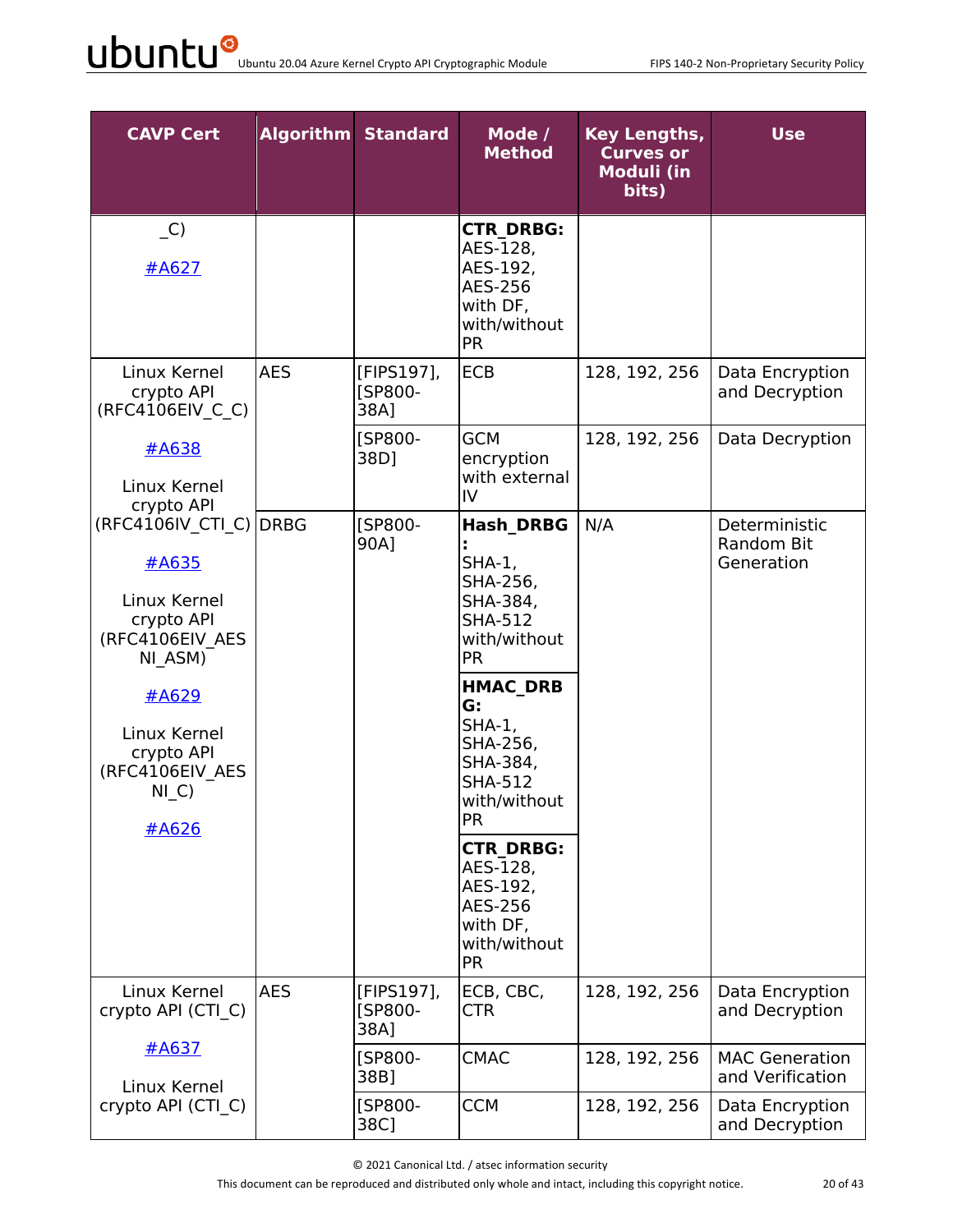| <b>CAVP Cert</b>                          |             | <b>Algorithm Standard</b>     | Mode /<br><b>Method</b>                                                                                  | <b>Key Lengths,</b><br><b>Curves or</b><br>Moduli (in<br>bits) | <b>Use</b>                                            |
|-------------------------------------------|-------------|-------------------------------|----------------------------------------------------------------------------------------------------------|----------------------------------------------------------------|-------------------------------------------------------|
| #A628                                     |             | [SP800-<br>38D]               | <b>GCM</b><br>decryption<br>with external<br>$\mathsf{IV}$                                               | 128, 192, 256                                                  | Data Decryption                                       |
|                                           |             | [SP800-<br>38D]               | <b>GMAC</b>                                                                                              | 128, 192, 256                                                  | <b>MAC Generation</b><br>and Verification             |
|                                           |             | [SP800-<br>38E]               | <b>XTS</b>                                                                                               | 128, 256                                                       | Data Encryption<br>and Decryption<br>for Data Storage |
|                                           | <b>DRBG</b> | [SP800-<br>90A]               | <b>Hash DRBG</b><br>$SHA-1$ ,<br>SHA-256,<br>SHA-384,<br><b>SHA-512</b><br>with/without<br><b>PR</b>     | N/A                                                            | Deterministic<br><b>Random Bit</b><br>Generation      |
|                                           |             |                               | <b>HMAC DRB</b><br>G:<br>$SHA-1,$<br>SHA-256,<br>SHA-384,<br><b>SHA-512</b><br>with/without<br><b>PR</b> |                                                                |                                                       |
|                                           |             |                               | <b>CTR DRBG:</b><br>AES-128,<br>AES-192,<br>AES-256<br>with DF,<br>with/without<br><b>PR</b>             |                                                                |                                                       |
| Linux Kernel<br>crypto API<br>(AESNI ASM) | <b>AES</b>  | [FIPS197],<br>[SP800-<br>38A] | ECB, CBC,<br><b>CTR</b>                                                                                  | 128, 192, 256                                                  | Data Encryption<br>and Decryption                     |
| #A631                                     |             | [SP800-<br>38D]               | <b>GCM</b><br>decryption<br>with external<br>IV                                                          | 128, 192, 256                                                  | Data Decryption                                       |
|                                           |             | [SP800-<br>38E]               | <b>XTS</b>                                                                                               | 128, 256                                                       | Data Encryption<br>and Decryption<br>for Data Storage |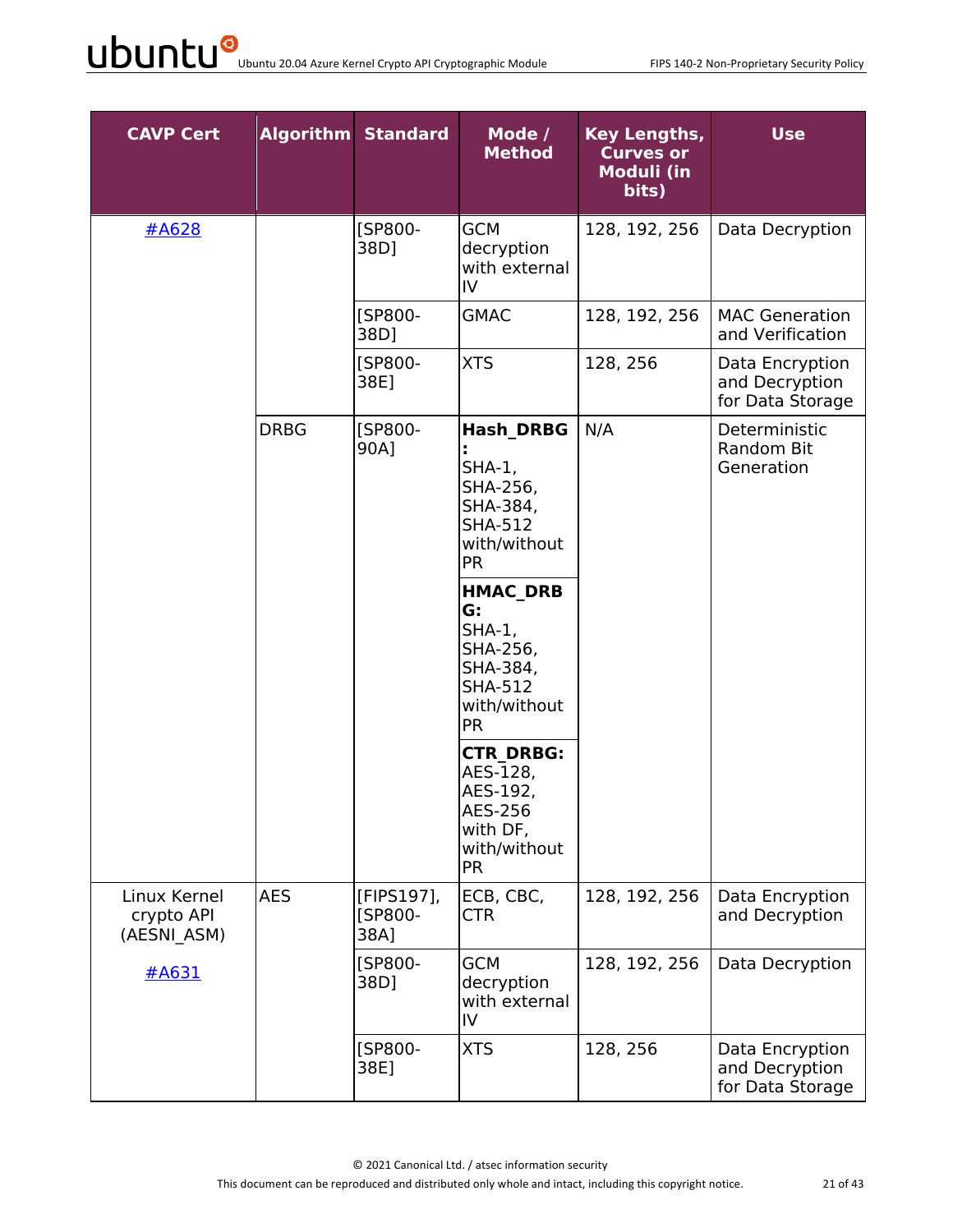| <b>CAVP Cert</b>                                                                                         |                             | <b>Algorithm Standard</b>      | Mode /<br><b>Method</b>                                                                                                                                                                                                                                                                                          | <b>Key Lengths,</b><br><b>Curves or</b><br>Moduli (in<br>bits) | <b>Use</b>                                |
|----------------------------------------------------------------------------------------------------------|-----------------------------|--------------------------------|------------------------------------------------------------------------------------------------------------------------------------------------------------------------------------------------------------------------------------------------------------------------------------------------------------------|----------------------------------------------------------------|-------------------------------------------|
|                                                                                                          | <b>DRBG</b>                 | [SP800-<br>90A]                | <b>Hash DRBG</b><br>$SHA-1,$<br>SHA-256,<br>SHA-384,<br><b>SHA-512</b><br>with/without<br><b>PR</b><br><b>HMAC DRB</b><br>G:<br>$SHA-1$ ,<br>SHA-256,<br>SHA-384,<br><b>SHA-512</b><br>with/without<br><b>PR</b><br><b>CTR DRBG:</b><br>AES-128,<br>AES-192,<br>AES-256<br>with DF,<br>with/without<br><b>PR</b> | N/A                                                            | Deterministic<br>Random Bit<br>Generation |
| Linux Kernel<br>crypto API<br>(X86ASM C)<br>#A622<br>Linux Kernel<br>crypto API<br>(X86ASM ASM)<br>#A619 | <b>DRBG</b>                 | [SP800-<br>90A]                | <b>Hash DRBG</b><br>$SHA-1$ ,<br>SHA-256,<br>SHA-384,<br><b>SHA-512</b><br>with/without<br><b>PR</b><br><b>HMAC DRB</b><br>G:<br>$SHA-1,$<br>SHA-256,<br>SHA-384,<br><b>SHA-512</b><br>with/without<br><b>PR</b>                                                                                                 | N/A                                                            | Deterministic<br>Random Bit<br>Generation |
|                                                                                                          | Triple-<br>DES <sup>5</sup> | [SP800-67],<br>[SP800-<br>38A] | ECB, CBC,<br><b>CTR</b>                                                                                                                                                                                                                                                                                          | 192                                                            | Data Encryption<br>and Decryption         |

<sup>5</sup> Triple-DES provides a security strength of 112 bits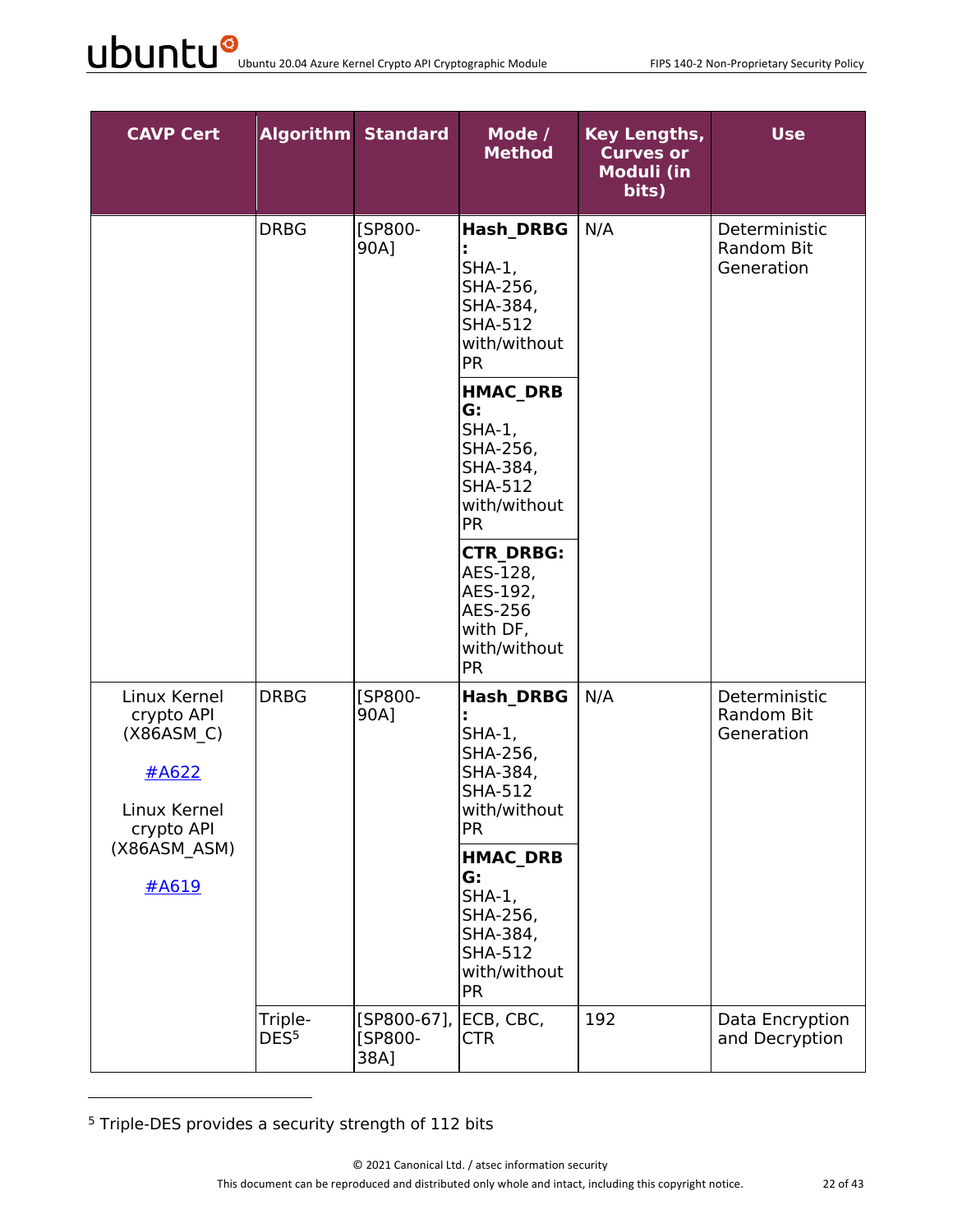| <b>CAVP Cert</b>                                                                                                       |                                   | <b>Algorithm Standard</b>          | Mode /<br><b>Method</b>                                                                                   | <b>Key Lengths,</b><br><b>Curves or</b><br>Moduli (in<br>bits) | <b>Use</b>                                                                                                                                    |
|------------------------------------------------------------------------------------------------------------------------|-----------------------------------|------------------------------------|-----------------------------------------------------------------------------------------------------------|----------------------------------------------------------------|-----------------------------------------------------------------------------------------------------------------------------------------------|
| Linux Kernel<br>crypto API<br>(X86ASM ASM)<br>#A618<br>Linux Kernel<br>crypto API (AVX)                                | <b>DRBG</b>                       | [SP800-<br>90A]                    | <b>Hash DRBG</b><br>$SHA-1$ ,<br>SHA-256,<br>SHA-384,<br><b>SHA-512</b><br>with/without<br><b>PR</b>      | N/A                                                            | Deterministic<br>Random Bit<br>Generation                                                                                                     |
| #A617<br>Linux Kernel<br>crypto API (AVX2)<br>#A616                                                                    |                                   |                                    | <b>HMAC DRB</b><br>G:<br>$SHA-1$ ,<br>SHA-256,<br>SHA-384,<br><b>SHA-512</b><br>with/without<br><b>PR</b> |                                                                |                                                                                                                                               |
|                                                                                                                        | <b>SHS</b>                        | [FIPS180-4]                        | $SHA-1$ ,<br>SHA-224,<br>SHA-256,<br>SHA-384,<br><b>SHA-512</b>                                           | N/A                                                            | Message Digest                                                                                                                                |
|                                                                                                                        | <b>HMAC</b>                       | [FIPS198-1]                        | $SHA-1$ ,<br>SHA-224,<br>SHA-256,<br>SHA-384,<br><b>SHA-512</b>                                           | 112 or greater                                                 | Message<br>authentication<br>code                                                                                                             |
|                                                                                                                        | <b>RSA</b>                        | [FIPS186-4]                        | PKCS#1v1.<br>5<br>SHA-224,<br>SHA-256,<br>SHA-384,<br><b>SHA-512</b>                                      | 2048, 3072,<br>4096                                            | Digital Signature<br>Generation and<br>Verification                                                                                           |
|                                                                                                                        |                                   |                                    | <b>PKCS#1v1.</b><br><b>5 SHA-1</b>                                                                        |                                                                | Digital Signature<br>Verification                                                                                                             |
| AES Certs. #A626,<br>#A627, #A628,<br>#A629, #A630,<br>#A631, #A635,<br>#A636, #A637,<br>$\#A638, \#A639$ and<br>#A644 | KTS <sup>1</sup> (AES) [[FIPS197] | [SP800-<br>38D]<br>[SP800-<br>38F] | AES-GCM<br>AES-CCM                                                                                        | AES keys:<br>128, 192, 256<br><b>bits</b>                      | Key wrapping<br>and unwrapping<br>Key<br>establishment<br>methodology<br>provides<br>between 128<br>and 256 bits of<br>encryption<br>strength |

© 2021 Canonical Ltd. / atsec information security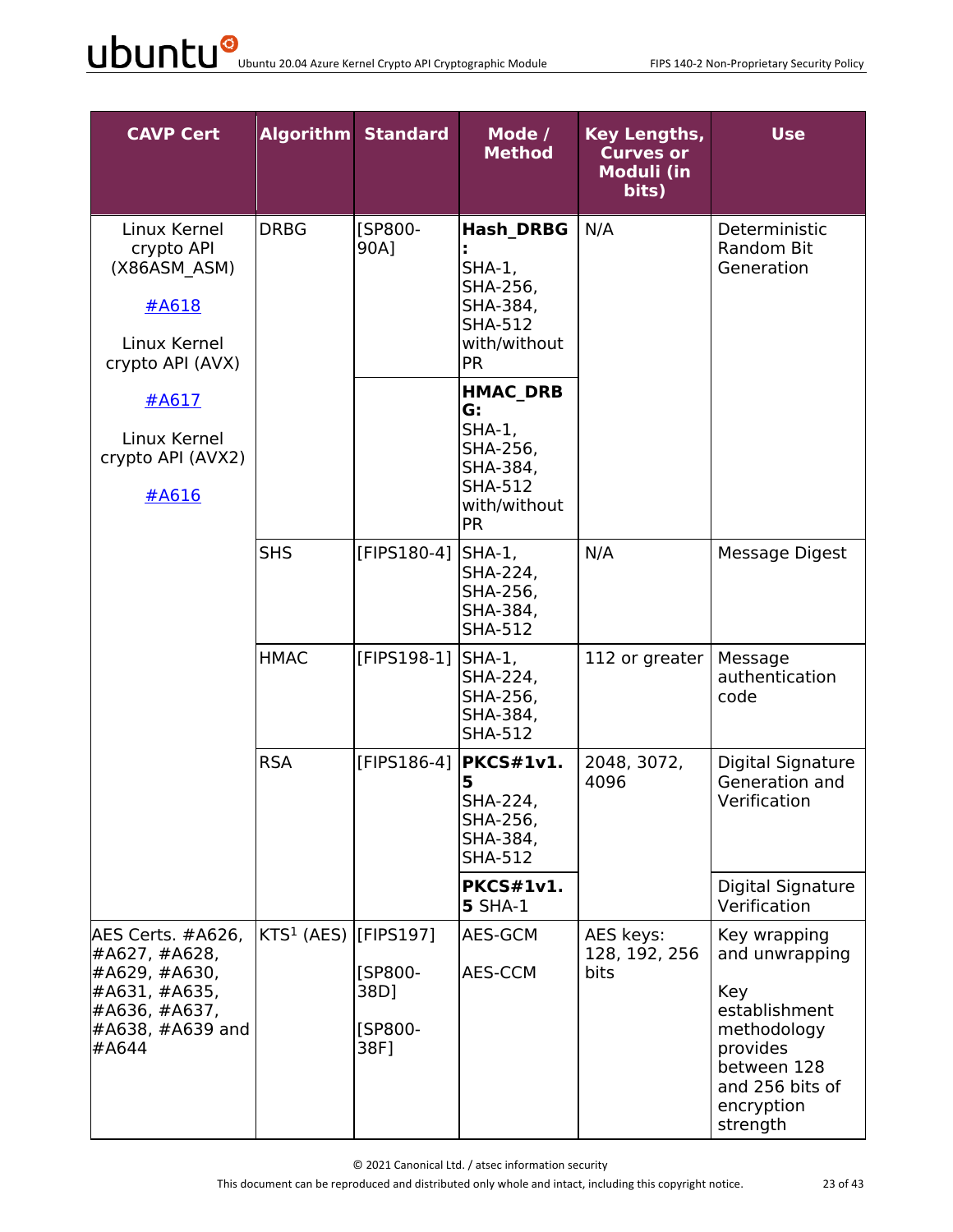| <b>CAVP Cert</b>                                                                                    |                                | <b>Algorithm Standard</b>                                            | Mode /<br><b>Method</b>                                                     | <b>Key Lengths,</b><br><b>Curves or</b><br><b>Moduli (in</b><br>bits)       | <b>Use</b>                                                                                                                                    |
|-----------------------------------------------------------------------------------------------------|--------------------------------|----------------------------------------------------------------------|-----------------------------------------------------------------------------|-----------------------------------------------------------------------------|-----------------------------------------------------------------------------------------------------------------------------------------------|
| AES Certs. #A628,<br>#A631, #A637<br>and $#A644$<br>HMAC Certs.<br>#A616, #A617,<br>#A618 and #A644 | KTS (AES)                      | [FIPS180-4]<br><b>ISP800-</b><br>38A1<br>[FIPS198-1]<br>[FIPS180-4]  | AES-<br>CBC+HMAC-<br>SHA1/224/25<br>6/384/512                               | AES keys:<br>128, 192, 256<br>bits<br>HMAC keys:<br>112 bits and<br>larger  | Key wrapping<br>and unwrapping<br>Key<br>establishment<br>methodology<br>provides<br>between 128<br>and 256 bits of<br>encryption<br>strength |
| Triple-DES Certs.<br>#A619, #A622<br>and $#A644$<br>HMAC Certs.<br>#A616, #A617,<br>#A618 and #A644 | <b>KTS</b><br>(Triple-<br>DES) | $[SP800-67]$<br><b>[SP800-</b><br>38A1<br>[FIPS198-1]<br>[FIPS180-4] | Triple-DES-<br>CBC+HMAC-<br>SHA1/224/25<br>6/384/512                        | Triple-DES<br>keys: 192 bits<br><b>HMAC keys:</b><br>112 bits and<br>larger | Key wrapping<br>and unwrapping<br>Key<br>establishment<br>methodology<br>provides 112<br>bits of<br>encryption<br>strength                    |
| Vendor affirmed                                                                                     | <b>RSA</b>                     |                                                                      | $[FIPS186-4]$ PKCS#1v1.5<br>SHA3-224,<br>SHA3-256,<br>SHA3-384,<br>SHA3-512 | 2048, 3072,<br>4096                                                         | Digital Signature<br>Generation and<br>Verification                                                                                           |

*Table 7 – Cryptographic Algorithms Validation Program (CAVP) certificates for the Intel® Xeon® Gold 6226 Processor*

#### **3.4 Non-Approved Algorithms**

The following table describes the non-Approved but allowed algorithms in FIPS mode:

| <b>Algorithm</b>                                        | <b>Use</b>                                                                                |
|---------------------------------------------------------|-------------------------------------------------------------------------------------------|
| <b>NDRNG</b><br>(based on Linux RNG and CPU-Jitter RNG) | The module obtains the entropy data from<br>NDRNG to seed the DRBG                        |
| equal or larger than 2048 bits up to                    | RSA encrypt/decrypt primitives (with keys  Key wrapping; allowed per [FIPS140-2 IG] D.9   |
| 15360 or more)                                          | Key establishment methodology provides<br>between 112 and 256 bits of encryption strength |

*Table 8 – FIPS-Allowed Cryptographic Algorithms*

The table below shows the non-Approved cryptographic algorithms implemented in the module that are only available in non-FIPS mode.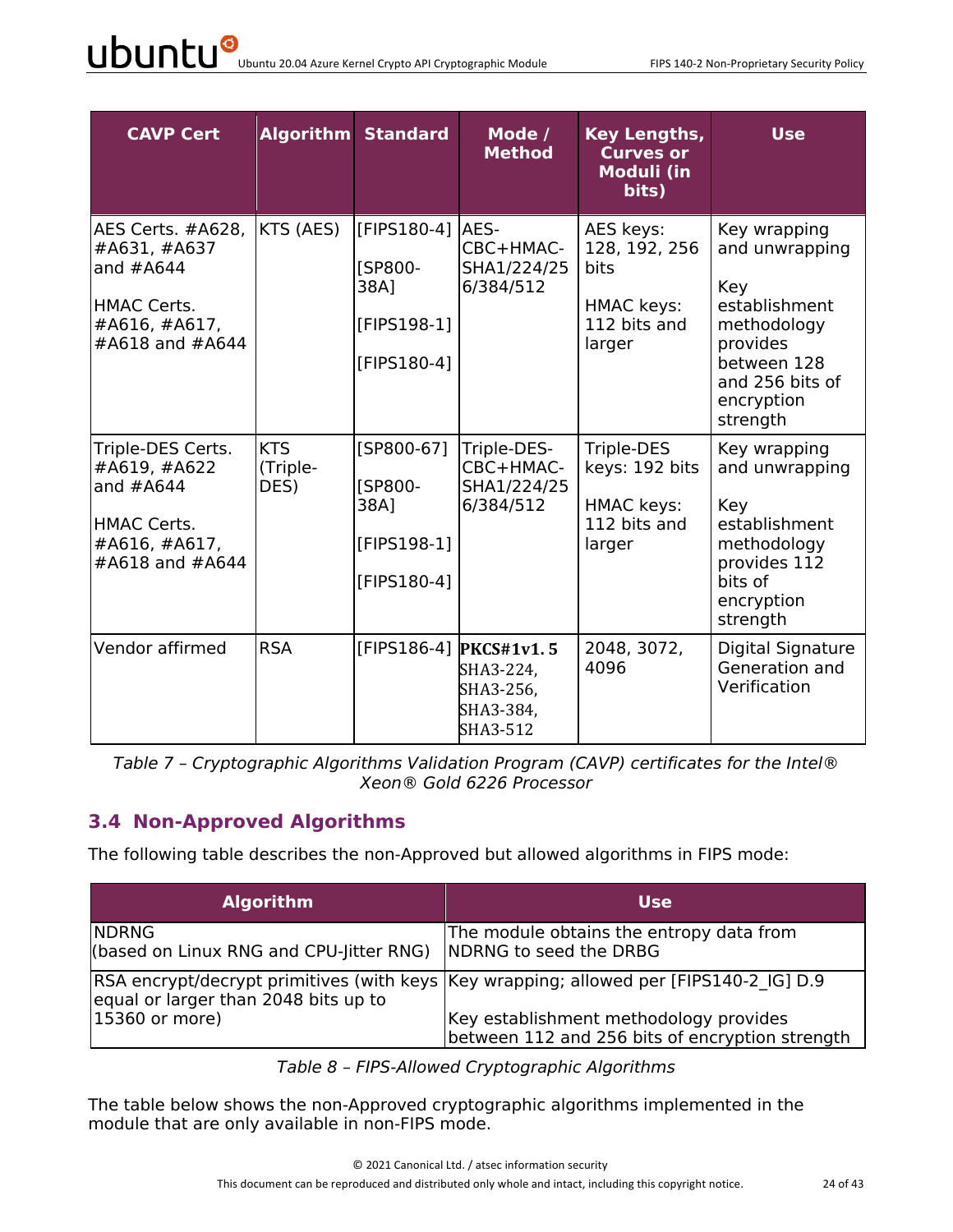| $\mathsf{U}$ buntu 20.04 Azure Kernel Crypto API Cryptographic Module |
|-----------------------------------------------------------------------|
|-----------------------------------------------------------------------|

| <b>Algorithm</b>                           | <b>Implementation Name</b>              | <b>Use</b>                                                                                                            |
|--------------------------------------------|-----------------------------------------|-----------------------------------------------------------------------------------------------------------------------|
| AES-XTS                                    | "xts"                                   | 192-bit keys                                                                                                          |
| 2-key Triple-DES                           | "des3 ede"                              | Data Encryption / Decryption                                                                                          |
| 2-key Triple-DES CMAC                      | "cmac(des3 ede)"                        | Data Encryption / Decryption                                                                                          |
| Generic GCM encryption with<br>external IV | "gcm(aes)" with external<br>IV          | Data Encryption                                                                                                       |
| RFC4106 GCM encryption with<br>external IV | "rfc4106(gcm(aes))" with<br>external IV | Data Encryption                                                                                                       |
| <b>GHASH</b>                               | "ghash"                                 | Hashing outside the GCM<br>mode                                                                                       |
| HMAC with less than 112 bits key           | "hmac"                                  | <b>Message Authentication</b><br>Code                                                                                 |
| RSA primitive operations                   | "rsa"                                   | RSA sign/verify primitive<br>operations<br>RSA encrypt/decrypt (key<br>transport) with keys smaller<br>than 2048 bits |
| RSA PKCS#1v1.5                             | "pkcspad"                               | RSA signature generation<br>with SHA-1                                                                                |
| Diffie-Hellman                             | "dh"                                    | Shared secret computation                                                                                             |
| <b>EC Diffie-Hellman</b>                   | "ecdh"                                  | Shared secret computation                                                                                             |
| <b>EC Key Generation</b>                   | "ecdh"                                  | <b>EC Key Generation</b>                                                                                              |

*Table 9 - Non-Approved Cryptographic Algorithms and Modes*

**Note:** Calling any algorithm, mode or combination using any of the above listed non-Approved items will cause the module to enter non-FIPS mode implicitly.

#### **3.5 Operator Authentication**

The module does not implement user authentication. The role of the user is implicitly assumed based on the service requested.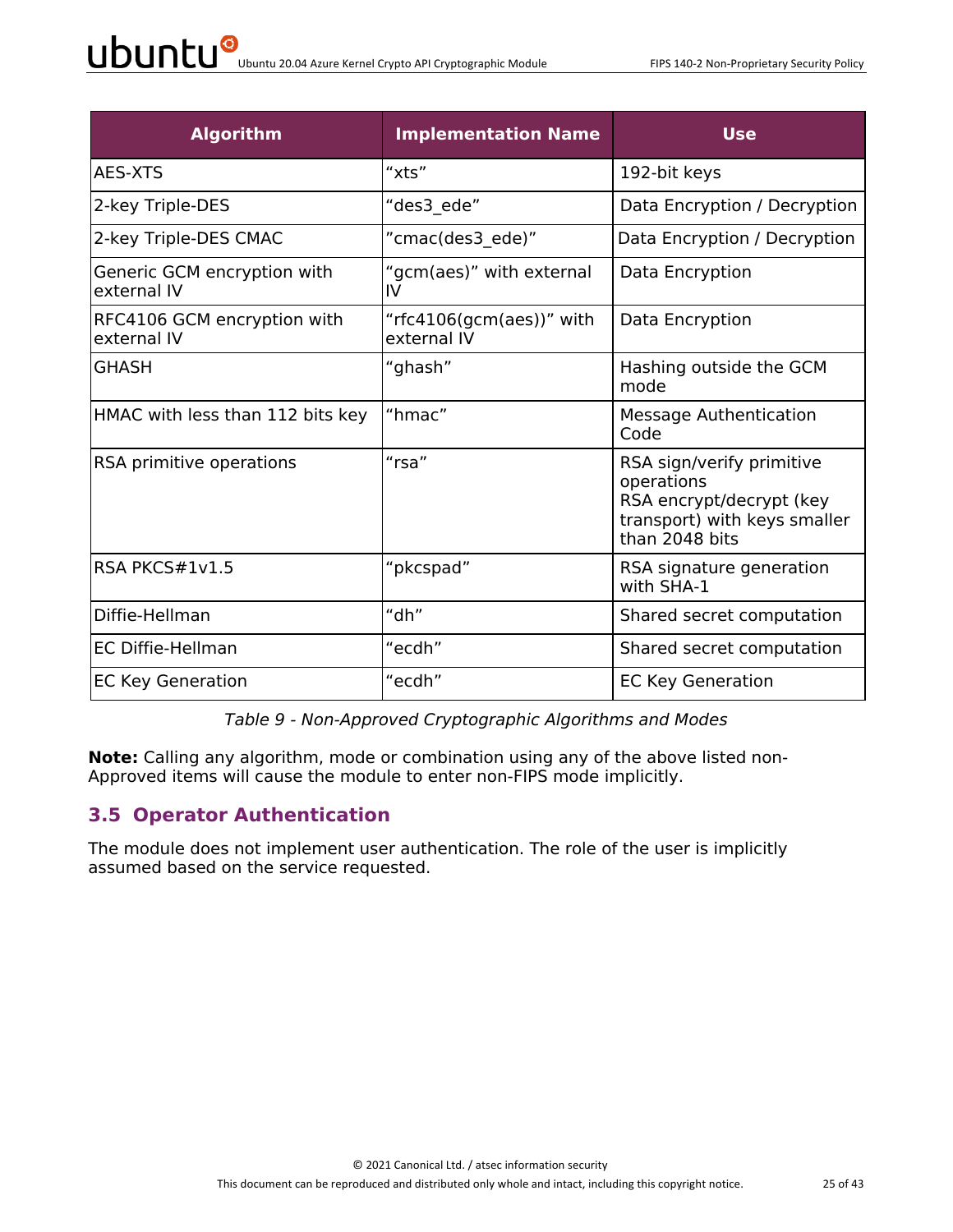### **4 Physical Security**

The module is comprised of software only and therefore this security policy does not make any claims on physical security.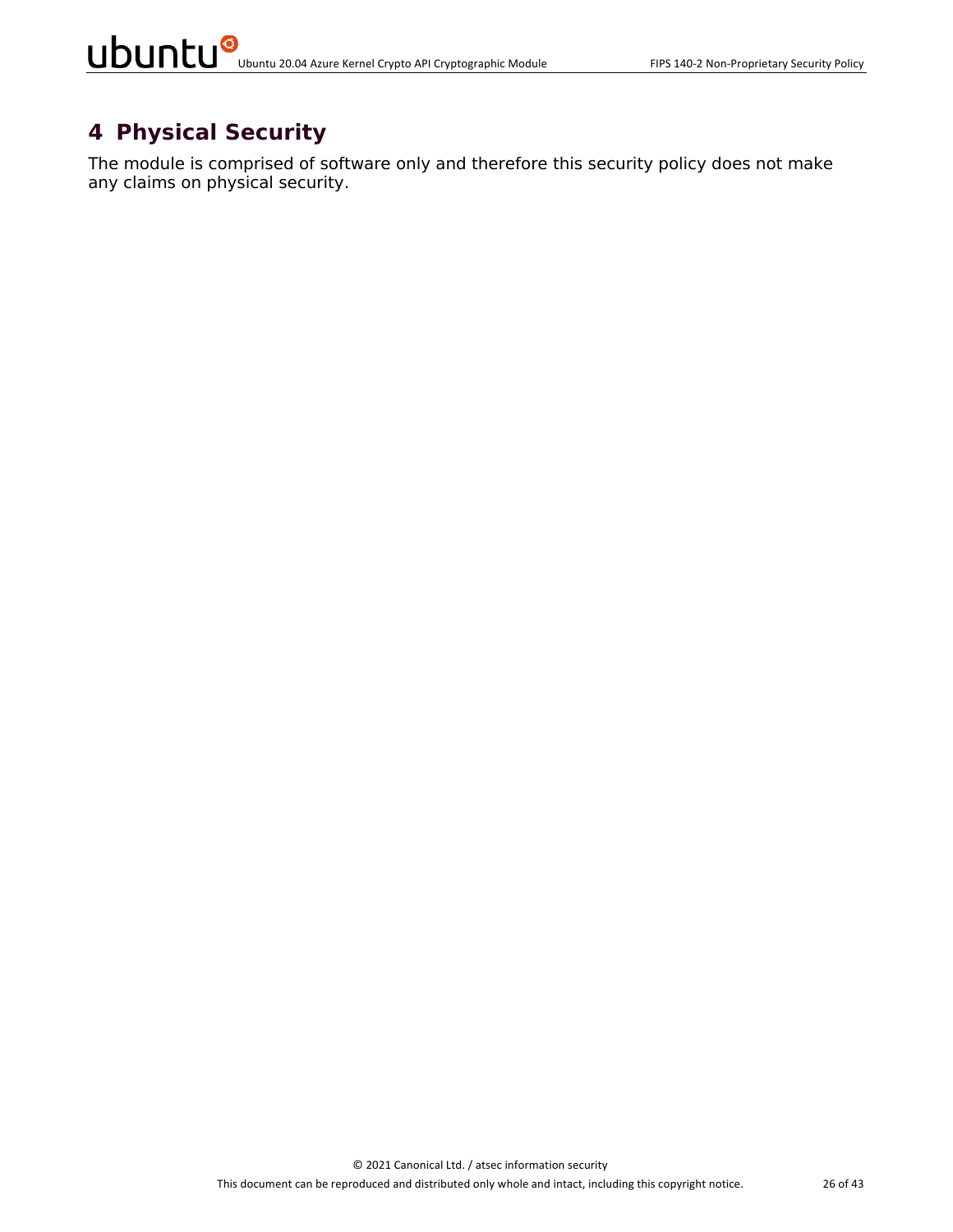### **5 Operational Environment**

#### **5.1 Applicability**

The module operates in a modifiable operational environment per FIPS 140-2 level 1 specifications. The module runs on a commercially available general-purpose operating system executing on the hardware specified in Table 3 - Tested Platforms.

#### **5.2 Policy**

The operating system is restricted to a single operator; concurrent operators are explicitly excluded.

The application that requests cryptographic services is the single user of the module.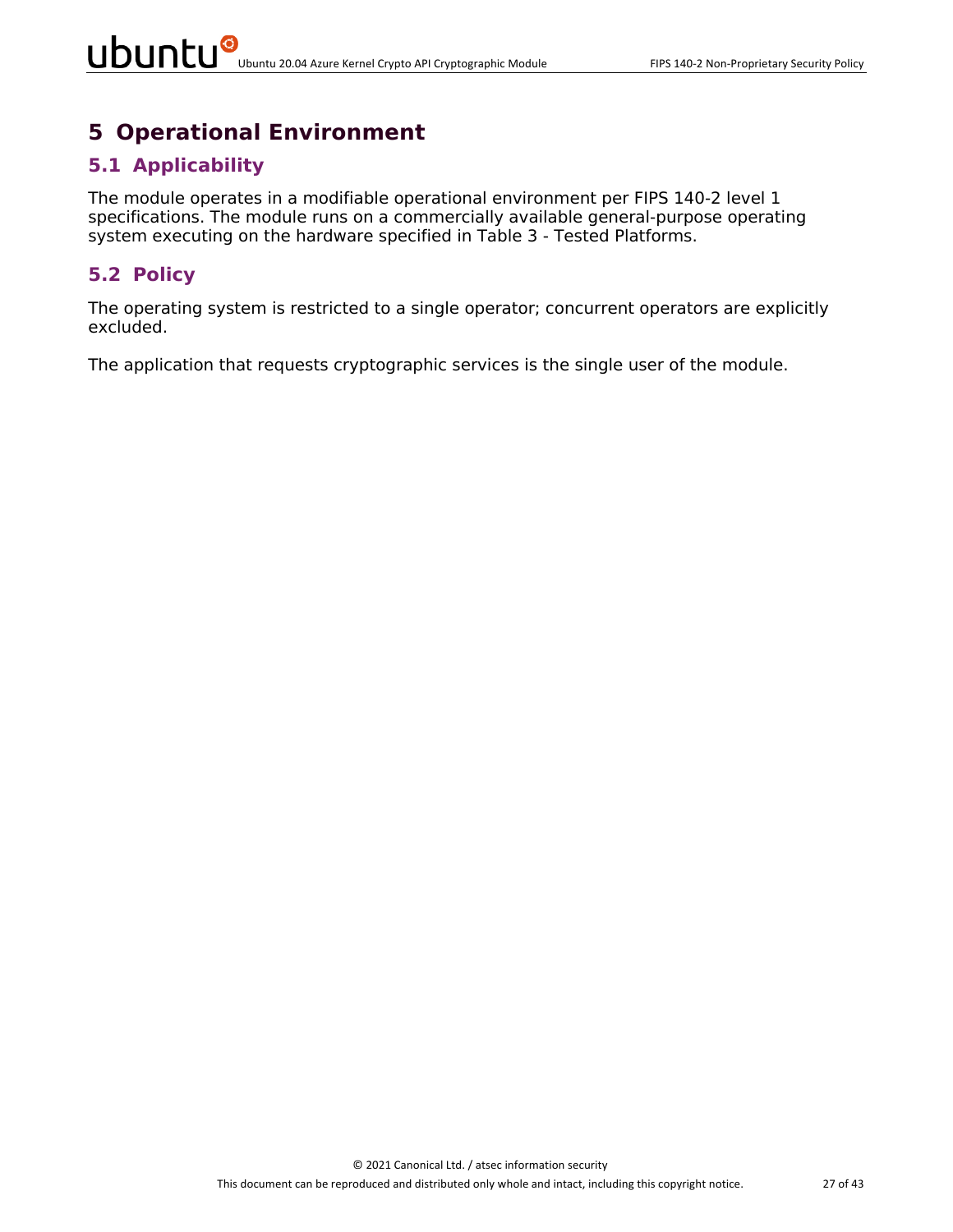# **6 Cryptographic Key Management**

The following table summarizes the Critical Security Parameters (CSPs) that are used by the cryptographic services implemented in the module:

| <b>Name</b>                                                                        | <b>CSP Type</b>                                          | <b>Generation</b>        | <b>Entry and Output</b>                                                           | <b>Zeroization</b>                                                      |
|------------------------------------------------------------------------------------|----------------------------------------------------------|--------------------------|-----------------------------------------------------------------------------------|-------------------------------------------------------------------------|
| AES key                                                                            | 128, 192,<br>256 AES key                                 | N/A                      | The key is passed into<br>the module via API                                      | crypto free cipher()<br>crypto free ablkcipher()                        |
| Triple-DES key                                                                     | 192 bits<br>Triple-DES<br>key                            |                          | input parameters in<br>plaintext.                                                 | crypto free blkcipher()<br>crypto free skcipher()<br>crypto free aead() |
| HMAC key                                                                           | HMAC key<br>greater than<br>112 bits                     | N/A                      | The key is passed into<br>the module via API<br>input parameters in<br>plaintext. | crypto_free_shash()<br>crypto free ahash()                              |
| Entropy input<br>string                                                            | Random<br>number                                         | Obtained<br>from NDRNG   | None                                                                              | crypto_free_rng()                                                       |
| <b>DRBG</b> internal<br>state (V, C for<br>Hash; V, C, Key<br>for HMAC and<br>CTR) | <b>DRBG</b><br>internal state DRBG                       | During<br>initialization | None                                                                              | crypto free rng()                                                       |
| RSA private key                                                                    | RSA private<br>key equal or<br>greater than<br>2048 bits | None                     | Keys are passed into<br>the module via API<br>input parameters in<br>plaintext.   | crypto free kpp()                                                       |

*Table 10 - Life cycle of Critical Security Parameters (CSP)*

The following table summarizes the asymmetric public keys that are used by the cryptographic services implemented in the module:

| <b>Name</b>    | <b>Type</b>                                                    | <b>Public Key Generation</b> | <b>Entry and Output</b>                                                         | <b>Zeroization</b> |
|----------------|----------------------------------------------------------------|------------------------------|---------------------------------------------------------------------------------|--------------------|
| RSA public key | <b>RSA public</b><br>key equal or<br>greater than<br>2048 bits | <b>None</b>                  | Keys are passed into<br>the module via API<br>input parameters in<br>plaintext. | crypto free kpp()  |

| Table 11 - Life cycle of asymmetric public keys |  |  |  |
|-------------------------------------------------|--|--|--|
|-------------------------------------------------|--|--|--|

The following sections describe how CSPs, in particular cryptographic keys, are managed during its life cycle.

#### **6.1 Random Number Generation**

The module employs a Deterministic Random Bit Generator (DRBG) based on [SP800-90A] for the creation of random numbers. In addition, the module provides a Random Number Generation service to calling applications.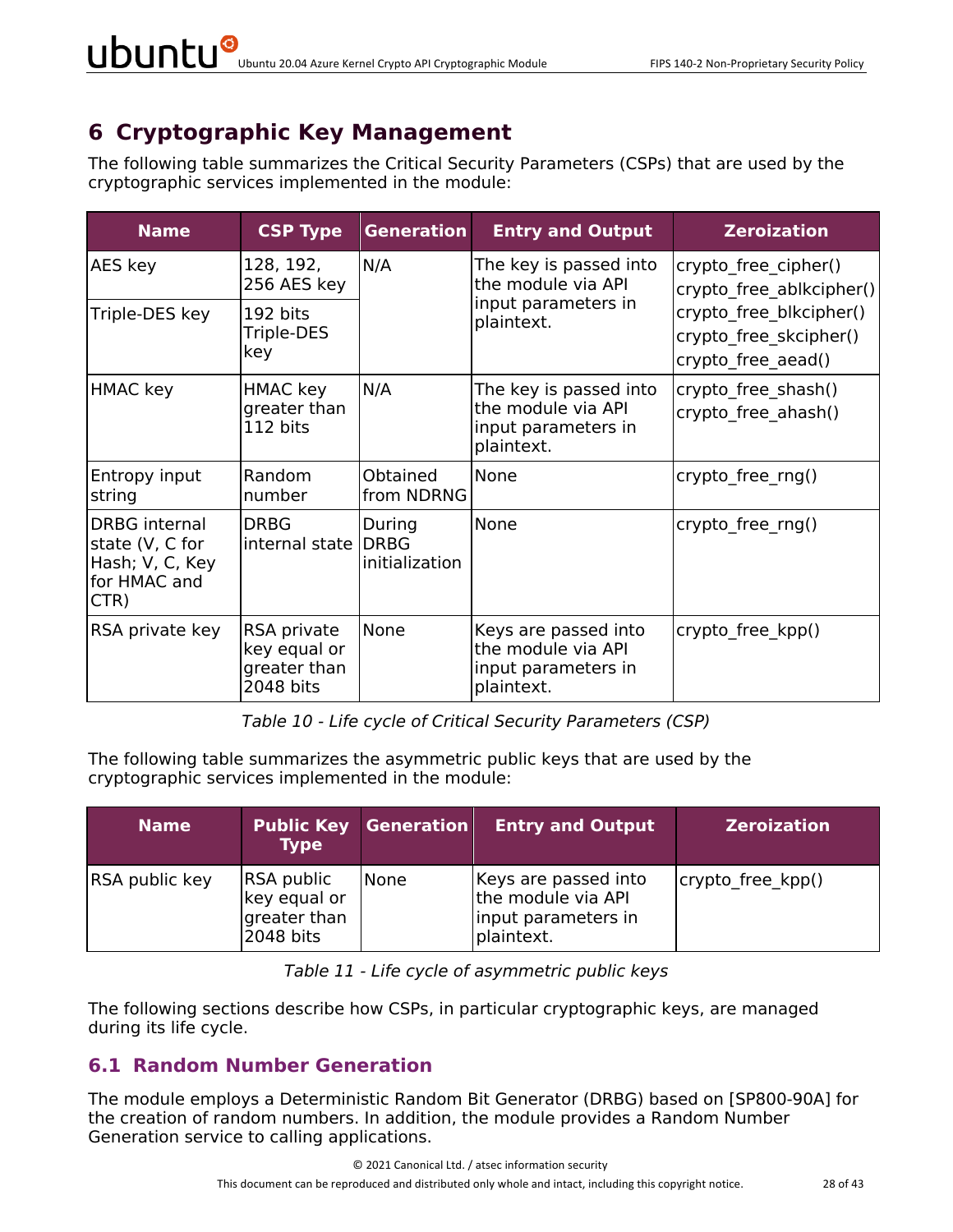The DRBG supports the Hash DRBG, HMAC DRBG and CTR DRBG mechanisms. The DRBG is initialized during module initialization; the module loads by default the DRBG using the HMAC\_DRBG mechanism with SHA-256 without prediction resistance.

To seed the DRBG, the module uses a Non-Deterministic Random Number Generator (NDRNG) as the entropy source. The NDRNG is based on the Linux RNG and the CPU-Jitter RNG (both within the module's logical boundary). The NDRNG provides 128 bits of entropy to the DRBG during initialization (seed) and reseeding (reseed). Therefore the following caveat is applicable:

#### *The module generate random strings whose strengths are modifiable by available entropy.*

The module performs conditional self-tests on the output of NDRNG to ensure that consecutive random numbers do not repeat, and performs DRBG health tests as defined in section 11.3 of [SP800-90A].

#### **6.2 Key Generation**

The module does not provide any dedicated key generation service for symmetric keys.

#### **6.3 Key Agreement / Key Transport / Key Derivation**

The module provides SP 800-38F compliant key wrapping using AES with GCM, CCM block chaining modes, as well as a combination of AES-CBC for encryption/decryption and HMAC for authentication. The module also provides SP 800-38F compliant key wrapping using a combination of Triple-DES-CBC for encryption/decryption and HMAC for authentication.

According to Table 2: Comparable strengths in [SP 800-57], the key sizes of AES provides the following security strength in FIPS mode of operation:

- AES: key wrapping provides between 128 and 256 bits of encryption strength.
- Triple-DES: key wrapping provides 112 bits of encryption strength.

The module also supports the RSA key transport key establishment methodology:

• RSA key transport: key establishment methodology provides between 112 and 256 bits of encryption strength.

#### **6.4 Key Entry / Output**

The module does not support manual key entry. The keys are provided to the module via API input parameters in plaintext form. This is allowed by [FIPS140-2 IG] IG 7.7, according to the "CM Software to/from App Software via GPC INT Path" entry on the Key Establishment Table.

#### **6.5 Key / CSP Storage**

Symmetric and asymmetric keys are provided to the module by the calling application via API input parameters, and are destroyed by the module when invoking the appropriate API function calls.

The module does not perform persistent storage of keys. The keys and CSPs are stored as plaintext in the RAM. The only exceptions are the HMAC key and the RSA public key used for the Integrity Tests, which are stored in the module and rely on the operating system for protection.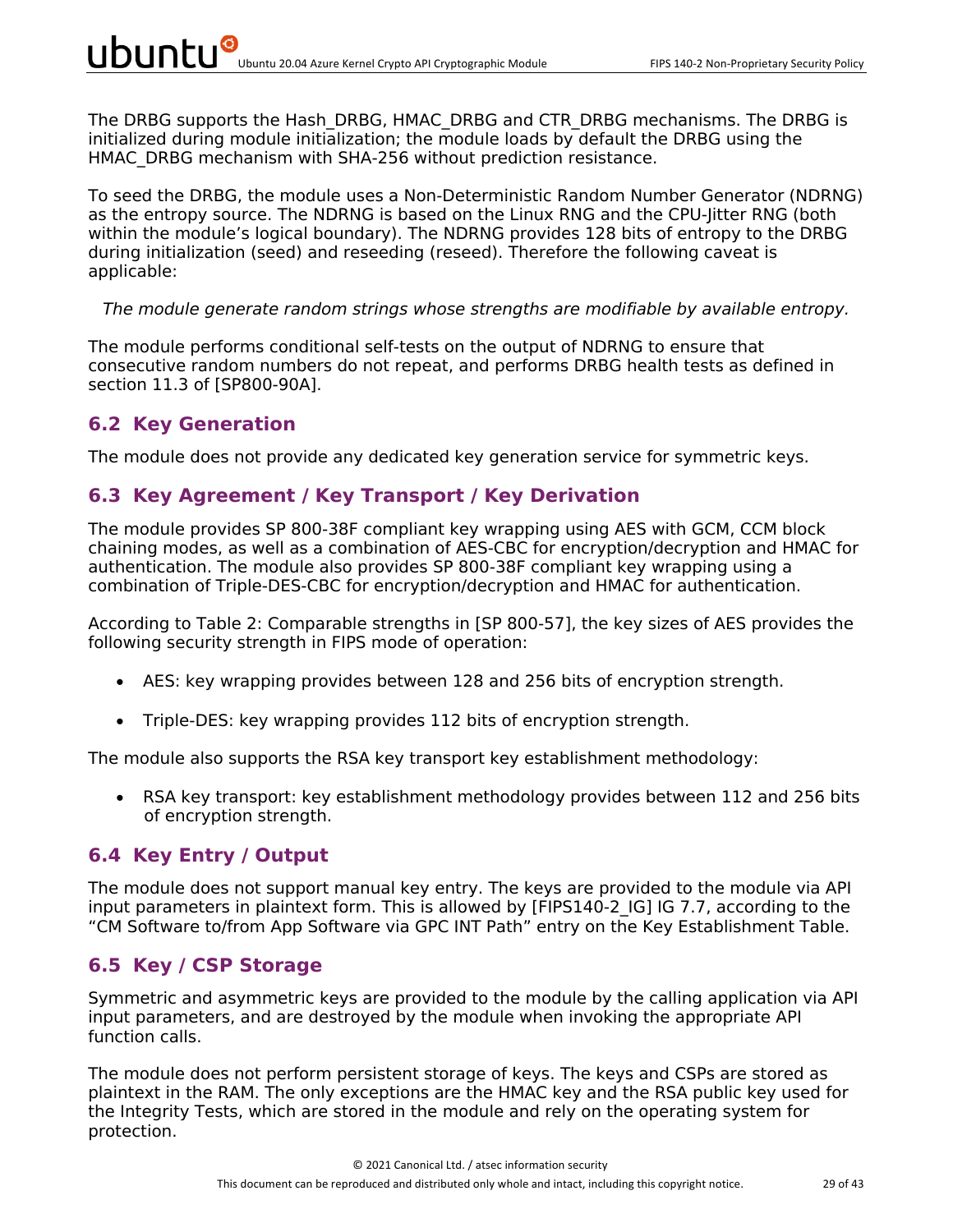#### **6.6 Key / CSP Zeroization**

The memory occupied by keys is allocated by regular memory allocation operating system calls. Memory is automatically overwritten with "zeroes" and deallocated when the cipher handler is freed.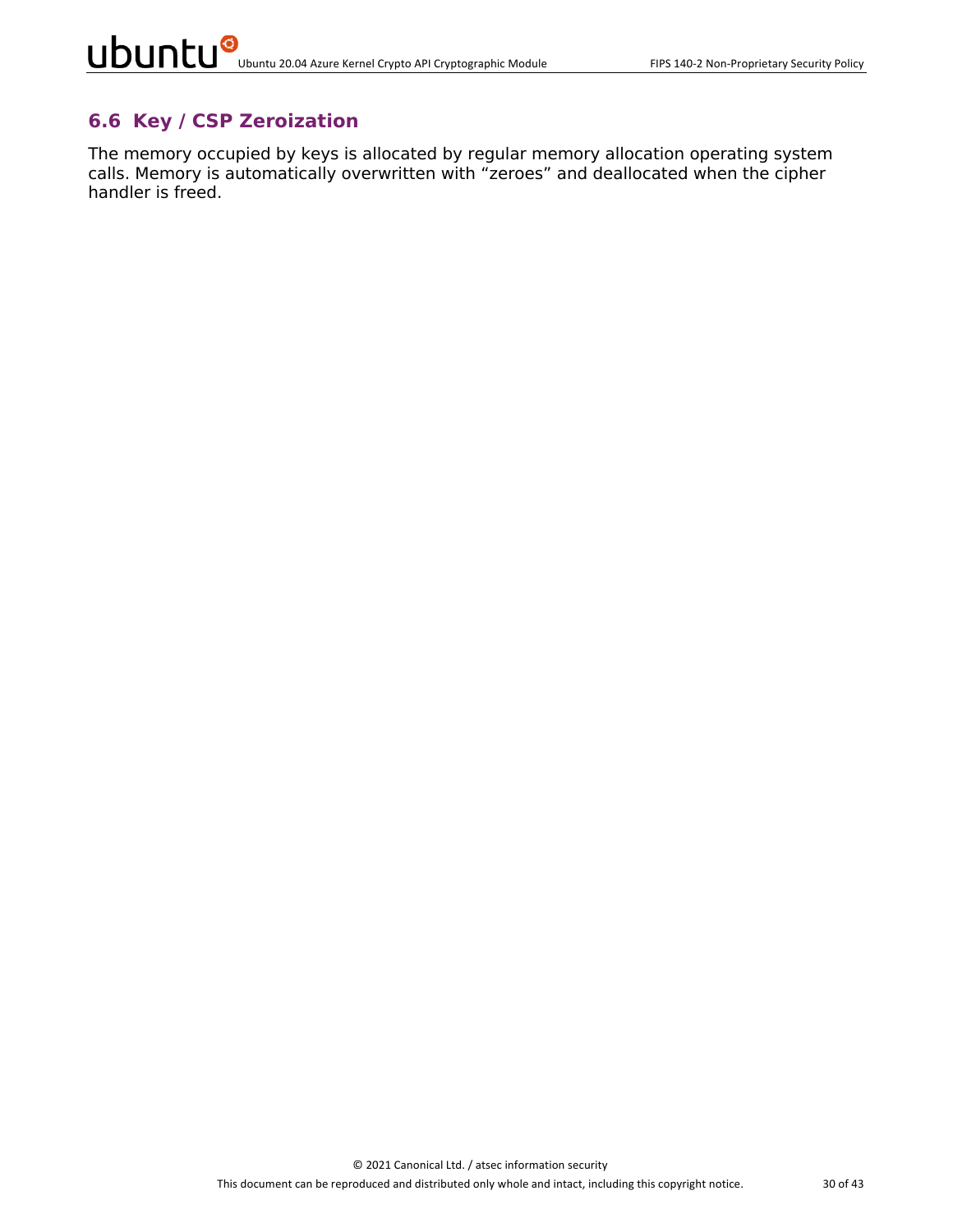### **7 Electromagnetic Interference/Electromagnetic Compatibility (EMI/EMC)**

The test platforms listed in Table 3 - Tested Platforms have been tested and found to conform to the EMI/EMC requirements specified by 47 Code of Federal Regulations, FCC PART 15, Subpart B, Unintentional Radiators, Digital Devices, Class A (i.e., Business use). These devices are designed to provide reasonable protection against harmful interference when the devices are operated in a commercial environment. They shall be installed and used in accordance with the instruction manual.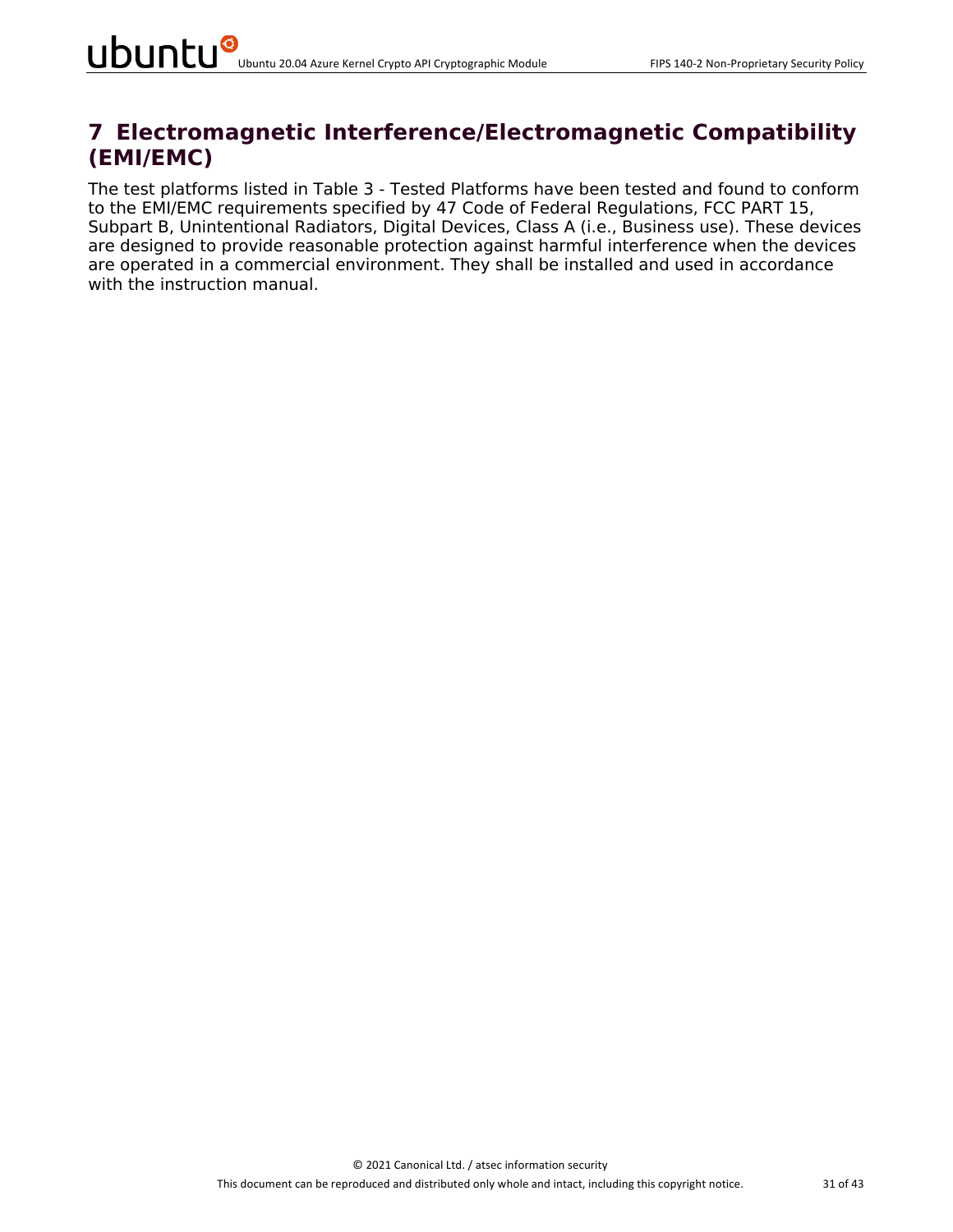# **8 Self-Tests**

FIPS 140-2 requires that the module performs power-up tests to ensure the integrity of the module and the correctness of the cryptographic functionality at start up. In addition, the module performs conditional test for NDRNG. If any self-test fails, the kernel panics and the module enters the error state. In error state, no data output or cryptographic operations are allowed. See section 9.2.4 for details to recover from the error state.

### **8.1 Power-Up Tests**

The module performs power-up tests when the module is loaded into memory, without operator intervention. Power-up tests ensure that the module is not corrupted and that the cryptographic algorithms work as expected.

While the module is executing the power-up tests, services are not available, and input and output are inhibited. The module will not return the control to the calling application until the power-up tests are completed successfully.

#### **8.1.1 Integrity Tests**

The module verifies its integrity through the following mechanisms:

- All kernel object (\*.ko) files are signed with a 4096-bit RSA private key and SHA-512. Before these kernel objects are loaded into memory, the module performs RSA signature verification by using the RSA public key from the X.509 certificates that are compiled into the module's binary. If the signature cannot be verified, the kernel panics to indicate that the test fails and the module enters the error state.
- The integrity of the static kernel binary (/boot/vmlinuz-5.4.0-1022-azure-fips file) is ensured with the HMAC-SHA-512 value stored in the .hmac file (/boot/.vmlinuz-5.4.0- 1022-azure-fips.hmac file) that was computed at build time. At run time, the module invokes the sha512hmac utility to calculate the HMAC value of the static kernel binary file, and then compares it with the pre-stored one. If the two HMAC values do not match, the kernel panics to indicate that the test fails and the module enters the error state.
- The Integrity of the sha512hmac utility (i.e. /usr/bin/sha512hmac) is ensured with the HMAC-SHA-512 value stored in the .hmac file (i.e. /usr/bin/.sha512hmac.hmac) that was computed at build time. At run time, the utility itself calculates the HMAC value of the utility, and then compares it with the pre-stored one. If the two HMAC values do not match, the kernel panics to indicate that the test fails and the module enters the error state.

Both the RSA signature verification and HMAC-SHA-512 algorithms are approved algorithms implemented in the module.

#### **8.1.2 Cryptographic Algorithm Tests**

The module performs self-tests on all FIPS-Approved cryptographic algorithms supported in the Approved mode of operation, using the Known Answer Tests (KAT) shown in the following table: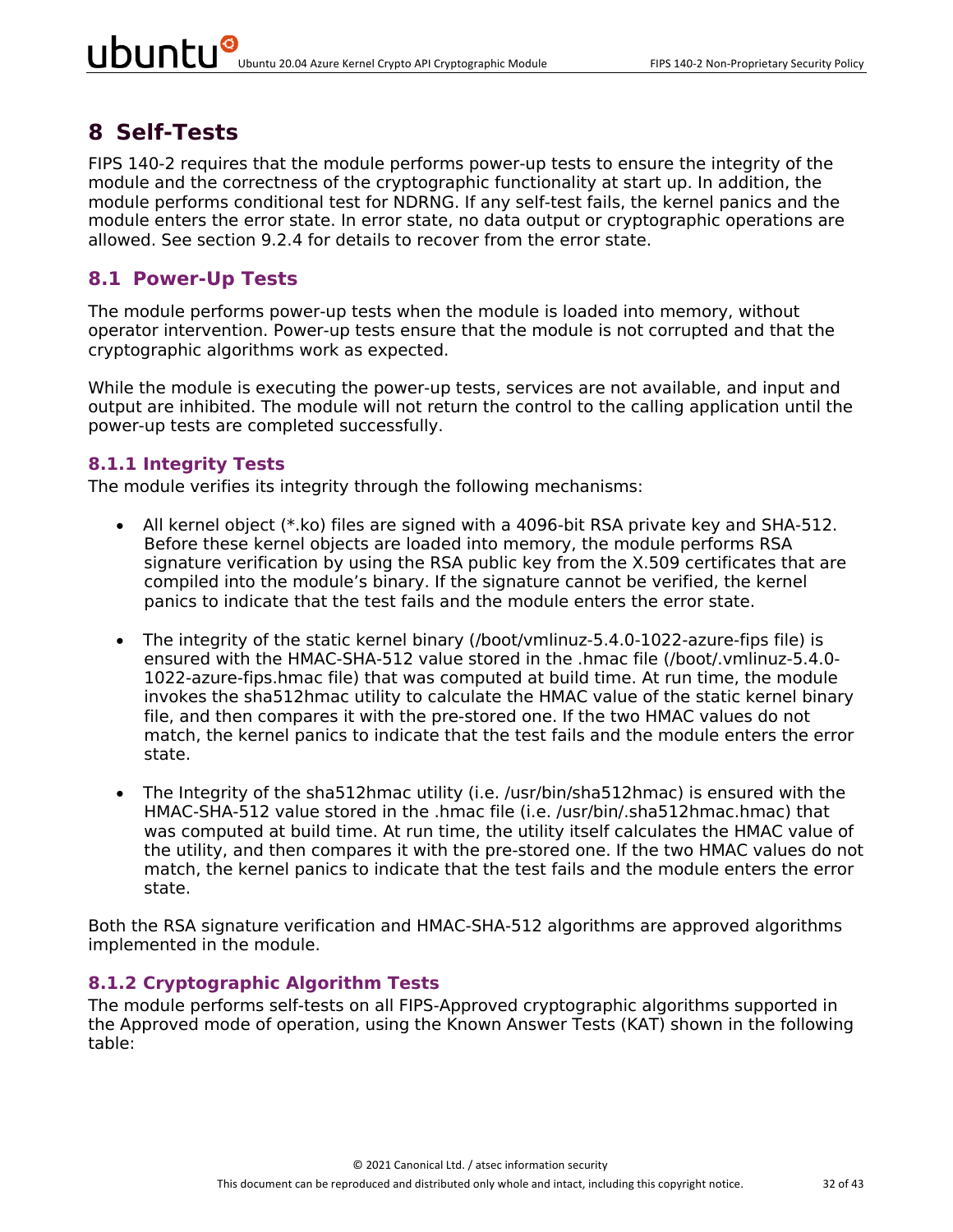| <b>Algorithm</b>   | <b>Power-Up Tests</b>                                                                                                 |
|--------------------|-----------------------------------------------------------------------------------------------------------------------|
| <b>AES</b>         | KAT of AES in ECB mode with 128, 192 and 256 bit keys, encryption<br>$\bullet$                                        |
|                    | KAT of AES in ECB mode with 128, 192 and 256 bit keys, decryption<br>$\bullet$                                        |
|                    | KAT of AES in CBC mode with 128, 192 and 256 bit keys, encryption<br>$\bullet$                                        |
|                    | KAT of AES in CBC mode with 128, 192 and 256 bit keys, decryption<br>$\bullet$                                        |
|                    | KAT of AES in CTR mode with 128, 192 and 256 bit keys, encryption<br>$\bullet$                                        |
|                    | KAT of AES in CTR mode with 128, 192 and 256 bit keys, decryption<br>$\bullet$                                        |
|                    | KAT of AES in GCM mode with 128, 192 and 256 bit keys, encryption<br>$\bullet$                                        |
|                    | KAT of AES in GCM mode with 128, 192 and 256 bit keys, decryption<br>$\bullet$                                        |
|                    | KAT of AES in CCM mode with 128 bit key, encryption<br>$\bullet$                                                      |
|                    | KAT of AES in CCM mode with 128 bit key, decryption<br>$\bullet$                                                      |
|                    | KAT of AES in XTS mode with 128 and 256 bit keys, encryption<br>$\bullet$                                             |
|                    | KAT of AES in XTS mode with 128 and 256 bit keys, decryption<br>$\bullet$                                             |
|                    | KAT of AES in CMAC mode with 128 and 256 bit keys<br>$\bullet$                                                        |
| <b>Triple DES</b>  | KAT of 3-key Triple-DES in ECB mode, encryption<br>$\bullet$                                                          |
|                    | KAT of 3-key Triple-DES in ECB mode, decryption<br>$\bullet$                                                          |
|                    | KAT of 3-key Triple-DES in CBC mode, encryption<br>$\bullet$                                                          |
|                    | KAT of 3-key Triple-DES in CBC mode, decryption<br>$\bullet$                                                          |
|                    | KAT of 3-key Triple-DES in CTR mode, encryption<br>$\bullet$                                                          |
|                    | KAT of 3-key Triple-DES in CTR mode, decryption<br>$\bullet$<br>KAT of 3-key Triple-DES in CMAC mode                  |
|                    | $\bullet$                                                                                                             |
| <b>SHS</b><br>SHA3 | KAT of SHA-1, SHA-224, SHA-256, SHA-384 and SHA-512<br>$\bullet$                                                      |
|                    | KAT of SHA3-224, SHA3-256, SHA3-384, SHA3-512<br>$\bullet$                                                            |
| <b>HMAC</b>        | KAT of HMAC-SHA-1<br>$\bullet$                                                                                        |
|                    | KAT of HMAC-SHA-224<br>$\bullet$                                                                                      |
|                    | KAT of HMAC-SHA-256<br>$\bullet$<br>KAT of HMAC-SHA-384                                                               |
|                    | $\bullet$<br>KAT of HMAC-SHA-512<br>$\bullet$                                                                         |
|                    | KAT of HMAC-SHA3-224<br>$\bullet$                                                                                     |
|                    | KAT of HMAC-SHA3-256<br>٠                                                                                             |
|                    | KAT of HMAC-SHA3-384<br>٠                                                                                             |
|                    | KAT of HMAC-SHA3-512<br>$\bullet$                                                                                     |
| <b>DRBG</b>        | KAT of Hash DRBG with SHA-256, with and without PR<br>$\bullet$                                                       |
|                    | KAT of HMAC DRBG with SHA-256, with and without PR<br>$\bullet$                                                       |
|                    | KAT of CTR DRBG with AES-128, AES-192, AES-256, without PR<br>$\bullet$                                               |
|                    | KAT of CTR DRBG with AES-128 with PR<br>$\bullet$                                                                     |
| <b>RSA</b>         | KAT of RSA signature verification is covered by the integrity tests<br>٠<br>which is allowed by [FIPS140-2_IG] IG 9.3 |
|                    | KAT of RSA signature generation with PKCS#1v1.5 and SHA-256                                                           |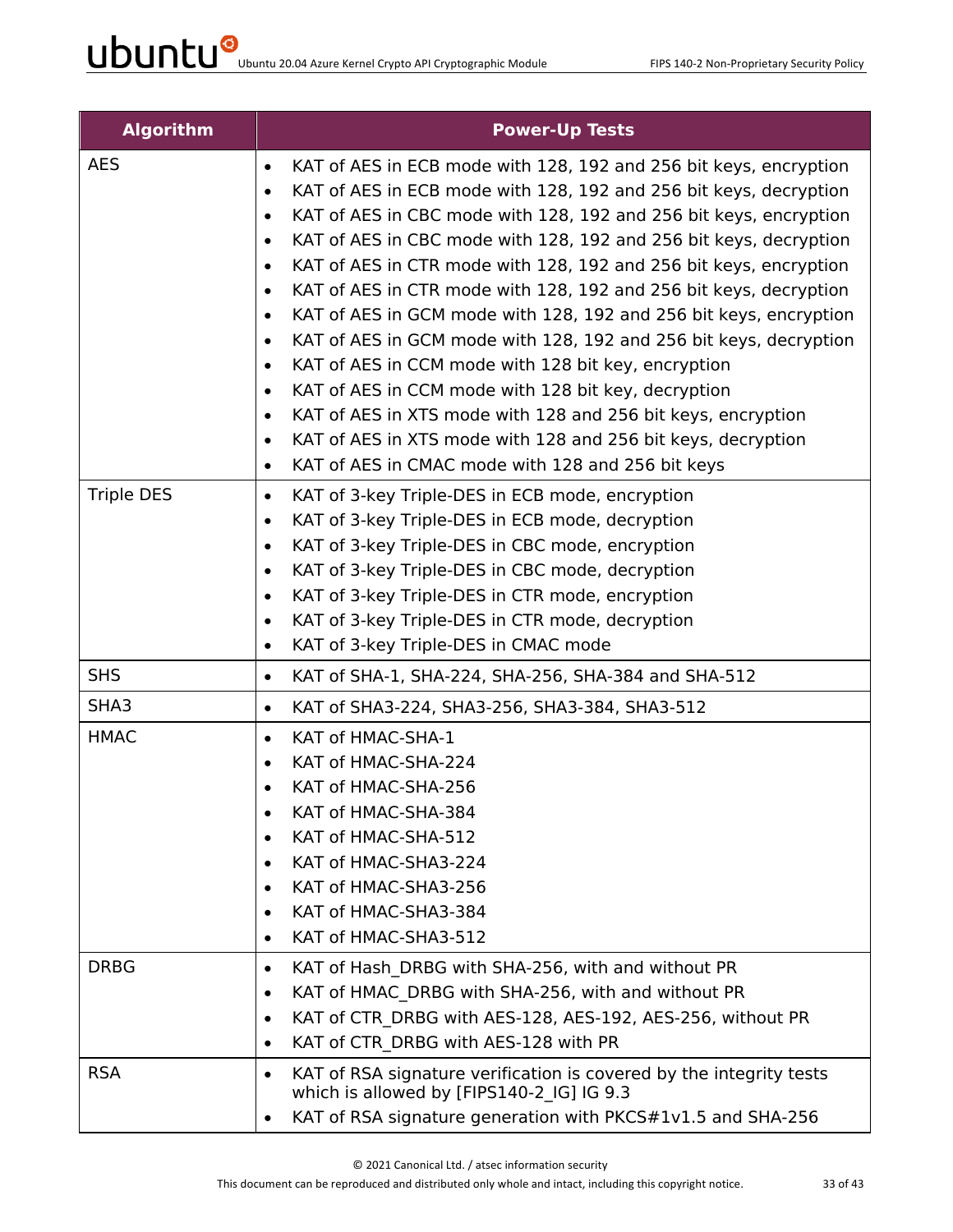#### *Table 12- Self-Tests*

For the KAT, the module calculates the result and compares it with the known value. If the answer does not match the known answer, the KAT is failed and the module enters the Error state.

The KATs cover the different cryptographic implementations available in the operating environment. The following implementations are being self-tested during boot:

- aes-generic<sup>5</sup>, aes-asm<sup>6</sup>, aes-aesni<sup>7</sup>
- des3\_ede-generic, des3\_ede-asm
- sha1-generic, sha1-avx $8$ , sha1-avx $2^9$ , sha1-ssse3
- sha224-avx, sha224-avx2, sha224-ssse3
- sha256-generic, sha256-avx, sha256-avx2, sha256-ssse3
- sha384-generic, sha384-avx, sha384-avx2, sha384-ssse3
- sha512-generic, sha512-avx, sha512avx2, sha512-ssse3
- sha3-224-generic, sha3-256-generic, sha3-384-generic, sha3-512-generic
- hmac(sha3-224-generic), hmac(sha3-256-generic), hmac(sha3-384-generic), hmac(sha3-512-generic)
- hmac(sha1-generic), hmac(sha1-avx2)
- hmac(sha224-avx2)
- hmac(sha256-generic), hmac(sha256-avx2)
- hmac(sha384-avx2)
- hmac(sha512-generic), hmac(sha512-avx2)
- rsa-generic
- ghash-generic, ghash-clmulni10

 $5$  generic = C implementation

 $6$  asm = assembly implementation

 $7$  aesni = AES-NI implementation

 $8$  avx = Advanced Vector eXtention for Intel processor

 $9$  avx2 = Advanced Vector eXtension 2 for Intel processor

 $10$  clmulni = AES-NI implementation of GHASH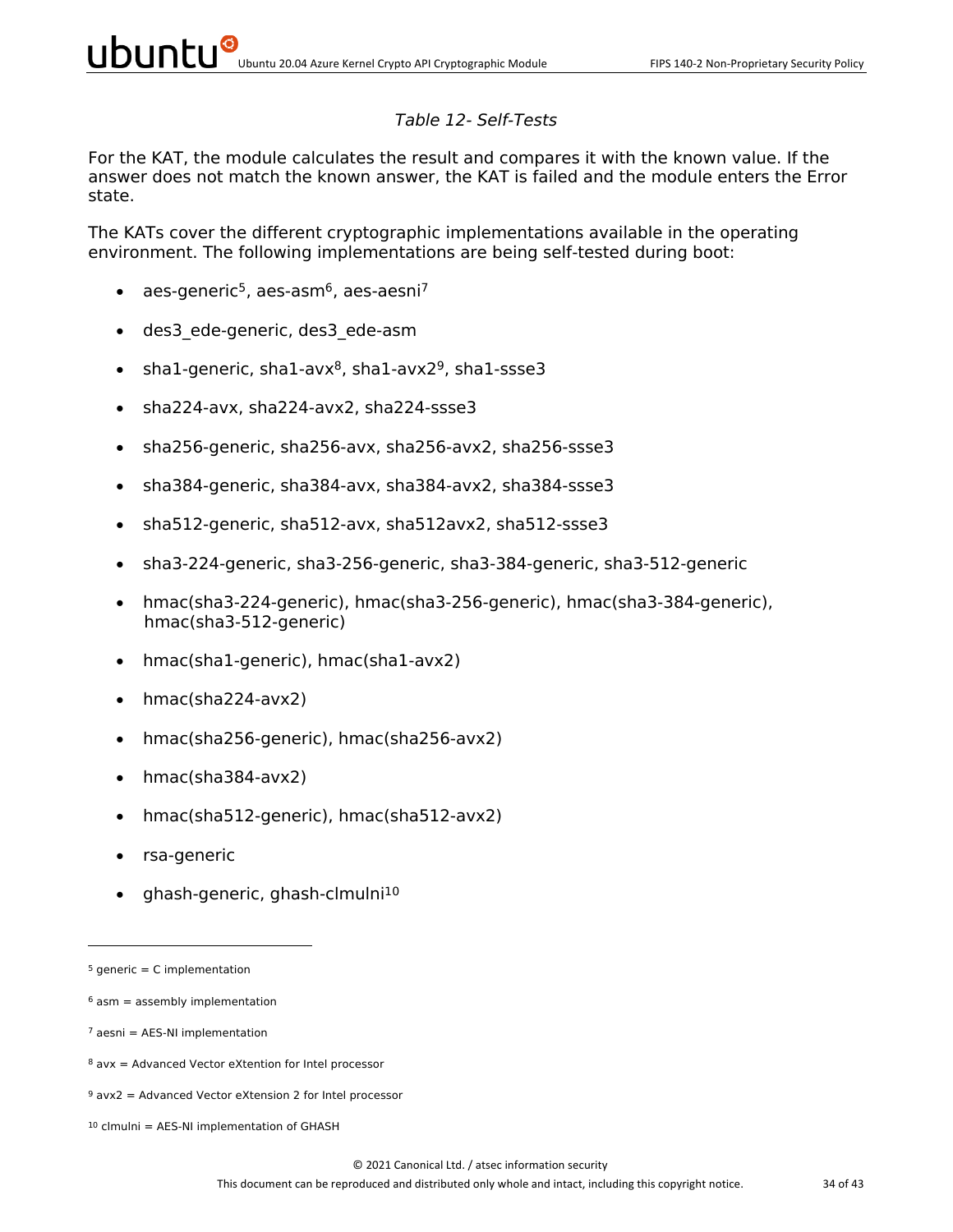• drbg pr\_ctr\_aes128, drbg\_pr\_ctr\_aes192, drbg\_pr\_ctr\_aes256, drbg\_nopr\_hmac\_sha256, drbg\_nopr\_sha256, drbg\_pr\_ctr\_aes128, drbg\_hmac\_sha256, drbg\_pr\_sha256

#### **8.2 On-Demand Self-Tests**

On-Demand self-tests can be invoked by power cycling the module or rebooting the operating system. During the execution of the on-demand self-tests, services are not available and no data output or input is possible.

#### **8.3 Conditional Tests**

The module performs the Continuous Random Number Generator Test (CRNGT) shown in the following table:

| <b>Algorithm</b> | <b>Conditional Test</b> |
|------------------|-------------------------|
| <b>NDRNG</b>     | <b>CRNGT</b>            |

*Table 13 - Conditional Tests*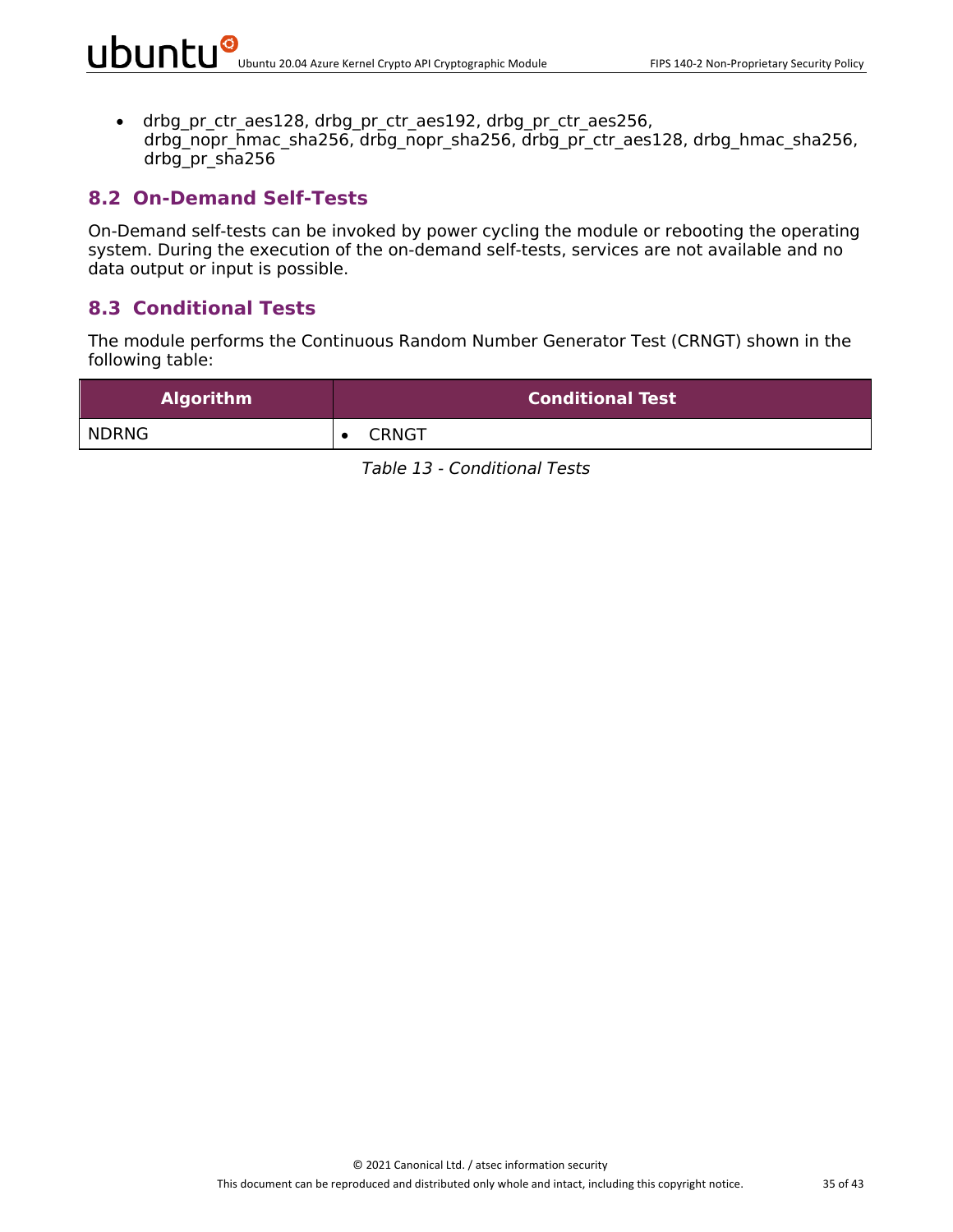### **9 Guidance**

#### **9.1 Crypto Officer Guidance**

The binaries of the module are contained in the Debian packages for delivery. The Crypto Officer shall follow this Security Policy to configure the operational environment and install the module to be operated as a FIPS 140-2 validated module.

The following Debian packages are used to install the FIPS validated module:

| <b>Processor</b><br><b>Architecture</b> | <b>Debian packages</b>                                                                                                                                                                                                                                                                                                                                    |
|-----------------------------------------|-----------------------------------------------------------------------------------------------------------------------------------------------------------------------------------------------------------------------------------------------------------------------------------------------------------------------------------------------------------|
| x86 64                                  | fips-initramfs-generic 0.0.16+generic1 amd64.deb <sup>11</sup><br>linux-image-5.4.0-1022-azure-fips 5.4.0-1022.21+fips2 amd64.deb<br>linux-modules-5.4.0-1022-azure-fips 5.4.0-1022.21+fips2 amd64.deb<br>linux-modules-extra-5.4.0-1022-azure-fips 5.4.0-1022.21+fips2 amd64.deb<br>linux-image-hmac-5.4.0-1022-azure-fips 5.4.0-1022.21+fips2 amd64.deb |

*Table 14 – Debian packages*

#### **9.1.1 Module Installation**

The Crypto Officer can install the Debian packages containing the module listed in Table 14 using a normal packaging tool such as Advanced Package Tool (APT). All the Debian packages are associated with hashes for integrity check. The integrity of the Debian package is automatically verified by the packaging tool during the installation of the module. The Crypto Officer shall not install the Debian package if the integrity of the Debian package fails.

To download the FIPS validated version of the module, please email "sales@canonical.com" or contact a Canonical representative, https://www.ubuntu.com/contact-us.

#### **9.1.2 Operating Environment Configuration**

To configure the operating environment to support FIPS, the following shall be performed with root privileges:

- (1) Add fips=1 to the kernel command line.
	- For x86 64 systems, create the file /etc/default/grub.d/99-fips.cfg with the content: GRUB CMDLINE LINUX DEFAULT="\$GRUB CMDLINE LINUX DEFAULT fips=1".
- (2) If /boot resides on a separate partition, the kernel parameter bootdev=UUID=<UUID of partition> must also be appended in the aforementioned grub or zipl.conf file. Please see the following **Note** for more details.

(3) Update the boot loader.

- For x86 64 systems, execute the update-grub command.
- (4) Execute the reboot command to reboot the system with the new settings.

<sup>&</sup>lt;sup>11</sup> Any fips-initramfs-generic package with version  $\geq 0.0.16$  is acceptable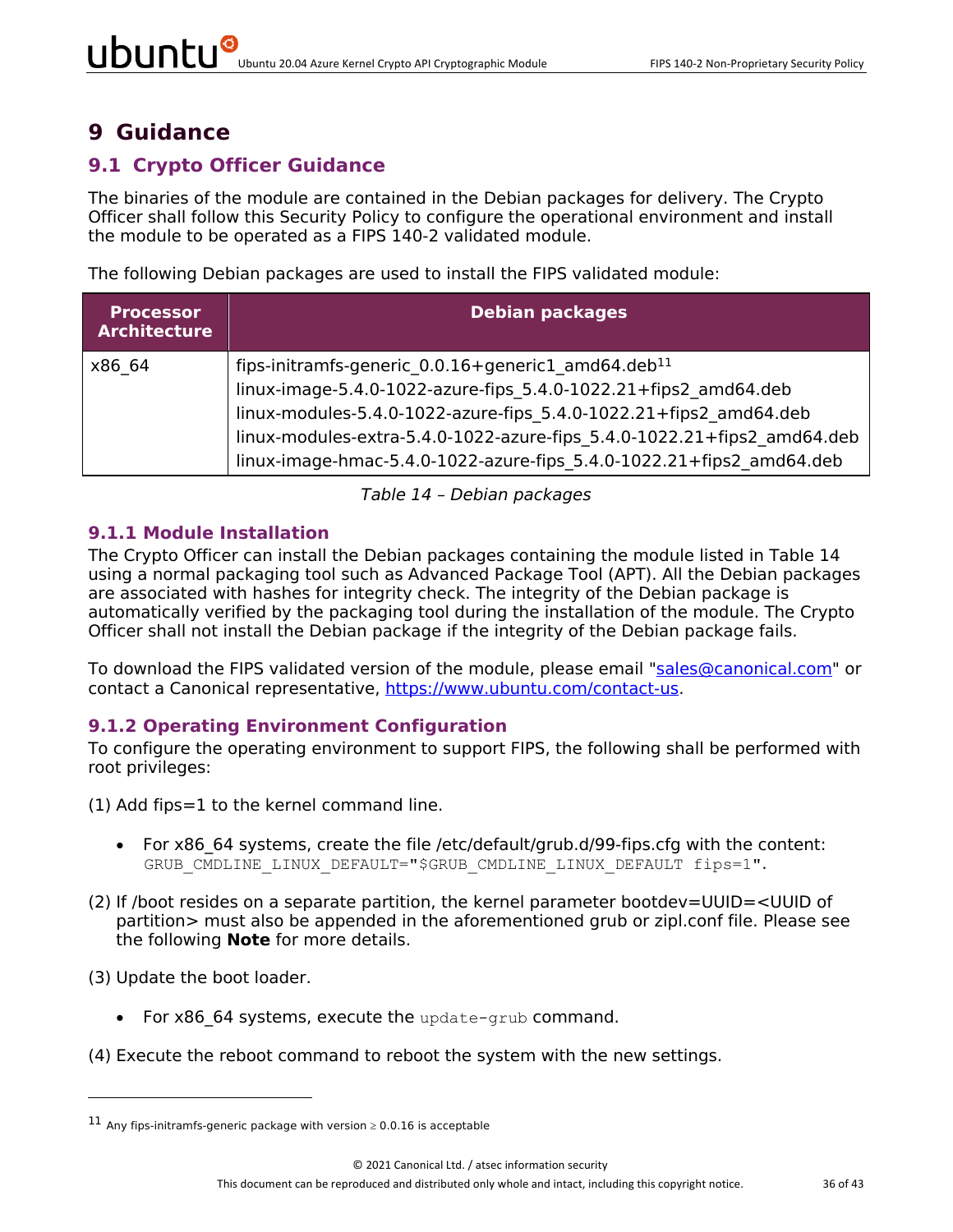The operating environment is now configured to support FIPS operation. The Crypto Officer should check the existence of the file,  $/$ proc $/$ sys $/$ crypto $/$ fips\_enabled, and that it contains "1". If the file does not exist or does not contain "1", the operating environment is not configured to support FIPS and the module will not operate as a FIPS validated module properly.

**Note:** If /boot resides on a separate partition, the kernel parameter bootdev=UUID=<UUID of partition> must be supplied. The partition can be identified with the df /boot command. For example:

```
$ df /boot
Filesystem 1K-blocks Used Available Use% Mounted on
/dev/sdb2 241965 127948 101525 56% /boot
```
The UUID of the /boot partition can be found by using the grep /boot /etc/fstab command. For example:

```
$ grep /boot /etc/fstab
# /boot was on /dev/sdb2 during installation
UUID = cec0abe7-14a6-4e72-83ba-b912468bbb38 /boot ext2 defaults 0
\mathcal{P}
```
Then, the UUID shall be added in the /etc/default/grub. For example:

```
GRUB_CMDLINE_LINUX_DEFAULT="quiet bootdev=UUID=cec0abe7-14a6-4e72-83ba-
b912468bbb38 fips=1"
```
#### **9.2 User Guidance**

For detailed description of the Linux Kernel Crypto API, please refer to the user documentation [KC API Architecture].

In order to run in FIPS mode, the module must be operated using the FIPS Approved services, with their corresponding FIPS Approved and FIPS allowed cryptographic algorithms provided in this Security Policy (see section 3.2 Services). In addition, key sizes must comply with [SP800-131A].

#### **9.2.1 AES-GCM IV**

In case the module's power is lost and then restored, the key used for the AES-GCM encryption or decryption shall be redistributed.

The module generates the IV internally randomly, which is compliant with provision 2) of IG A.5.

When a GCM IV is used for decryption, the responsibility for the IV generation lies with the party that performs the AES-GCM encryption. The module merely receives the GCM IV and performs the operation. It is not responsible for generating the IV.

#### **9.2.2 AES-XTS**

As specified in [SP800-38E], the AES algorithm in XTS mode was designed for the cryptographic protection of data on storage devices. Thus, it can only be used for the disk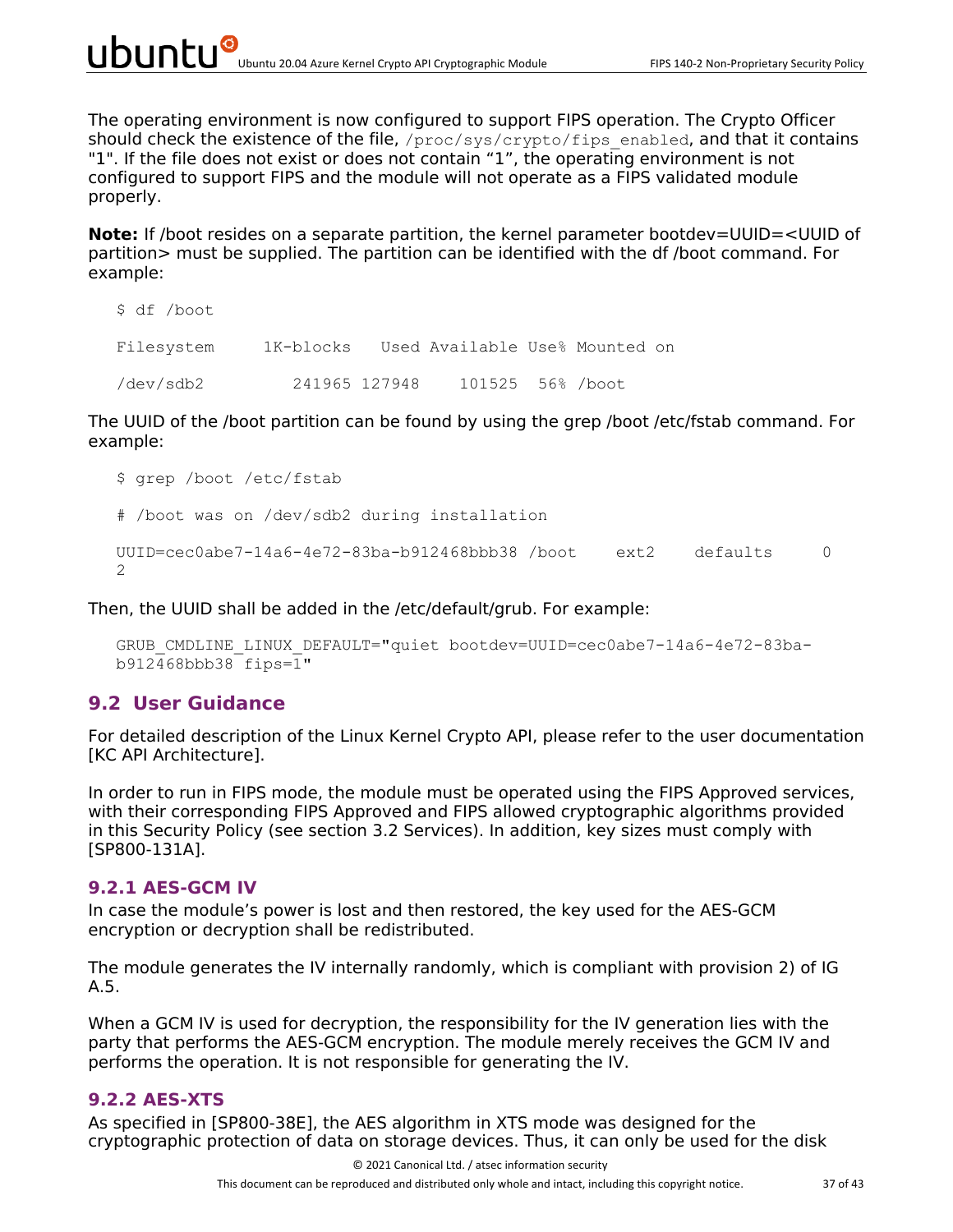encryption functionality offered by dm-crypt (i.e. the hard disk encryption schema). For dmcrypt, the length of a single data unit encrypted with the XTS-AES is at most 65536 bytes (64KB of data), which does not exceed  $2^{20}$  AES blocks (16MB of data).

To meet the requirement stated in [FIPS140-2\_IG] IG A.9, the module implements a check to ensure that the two AES keys used in XTS-AES algorithm are not identical.

Note: AES-XTS shall be used with 128 and 256-bit keys only. AES-XTS with 192-bit keys is not an Approved service.

#### **9.2.3 Triple-DES encryption**

Data encryption using the same three-key Triple-DES key shall not exceed 2<sup>16</sup> Triple-DES 64bit blocks (2GB of data), in accordance to [SP800-67] and [FIPS140-2 IG] IG A.13.

#### **9.2.4 Handling FIPS Related Errors**

When the module fails any self-test, it will panic the kernel and the operating system will not load. Errors occurred during the self-tests transition the module into the error state. The only way to recover from this error state is to reboot the system. If the failure persists, the module must be reinstalled by the Crypto Officer following the instructions as specified in section 9.1.

The kernel dumps self-test success and failure messages into the kernel message ring buffer. The user can use **dmesg** to read the contents of the kernel ring buffer. The format of the ring buffer (dmesg) output for self-test status is:

alg: self-tests for %s (%s) passed

Typical messages are similar to "alg: self-tests for xts(aes) (xts(aes-x86 64)) passed" for each algorithm/sub-algorithm type.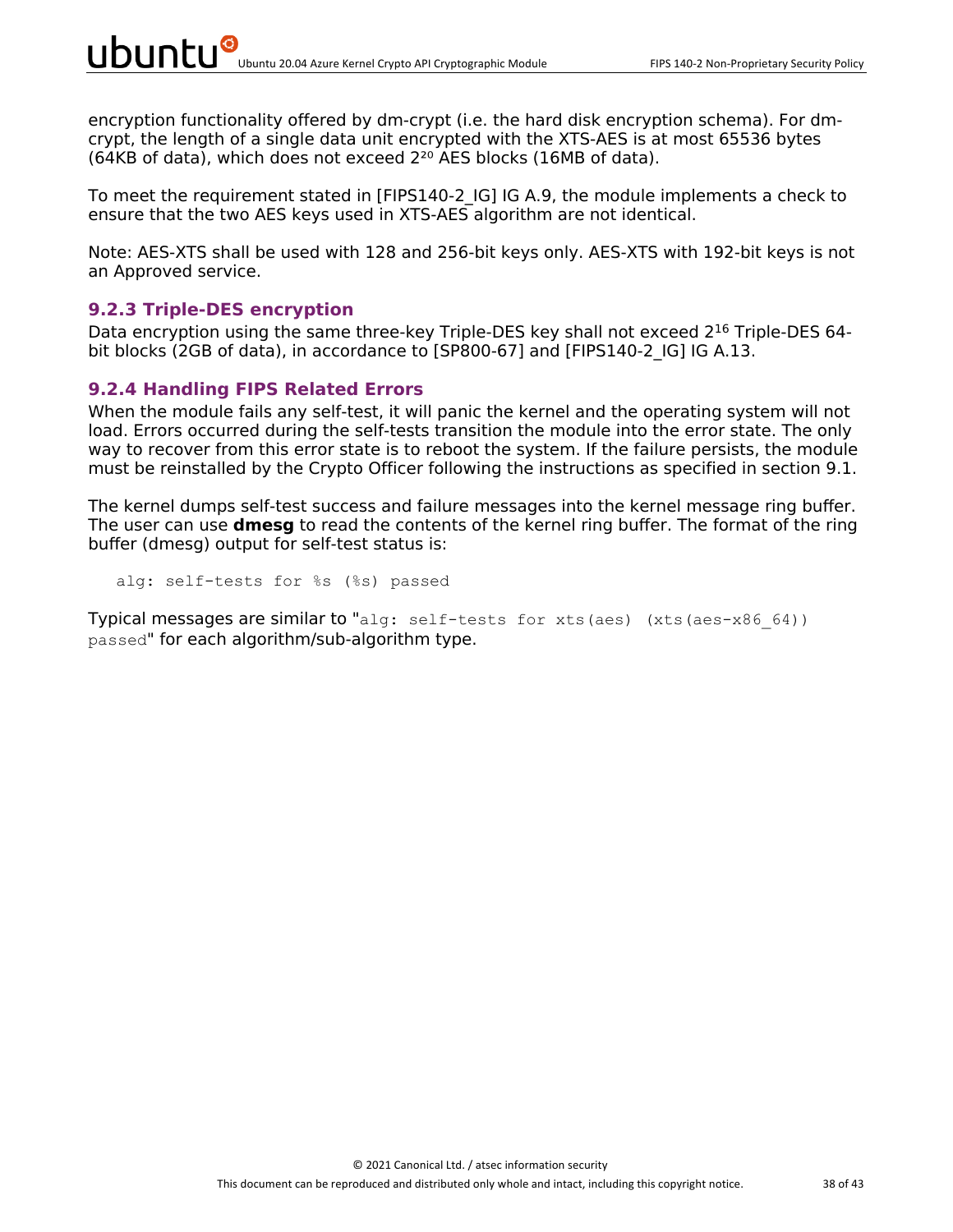## **10 Mitigation of Other Attacks**

The module does not implement mitigation of other attacks.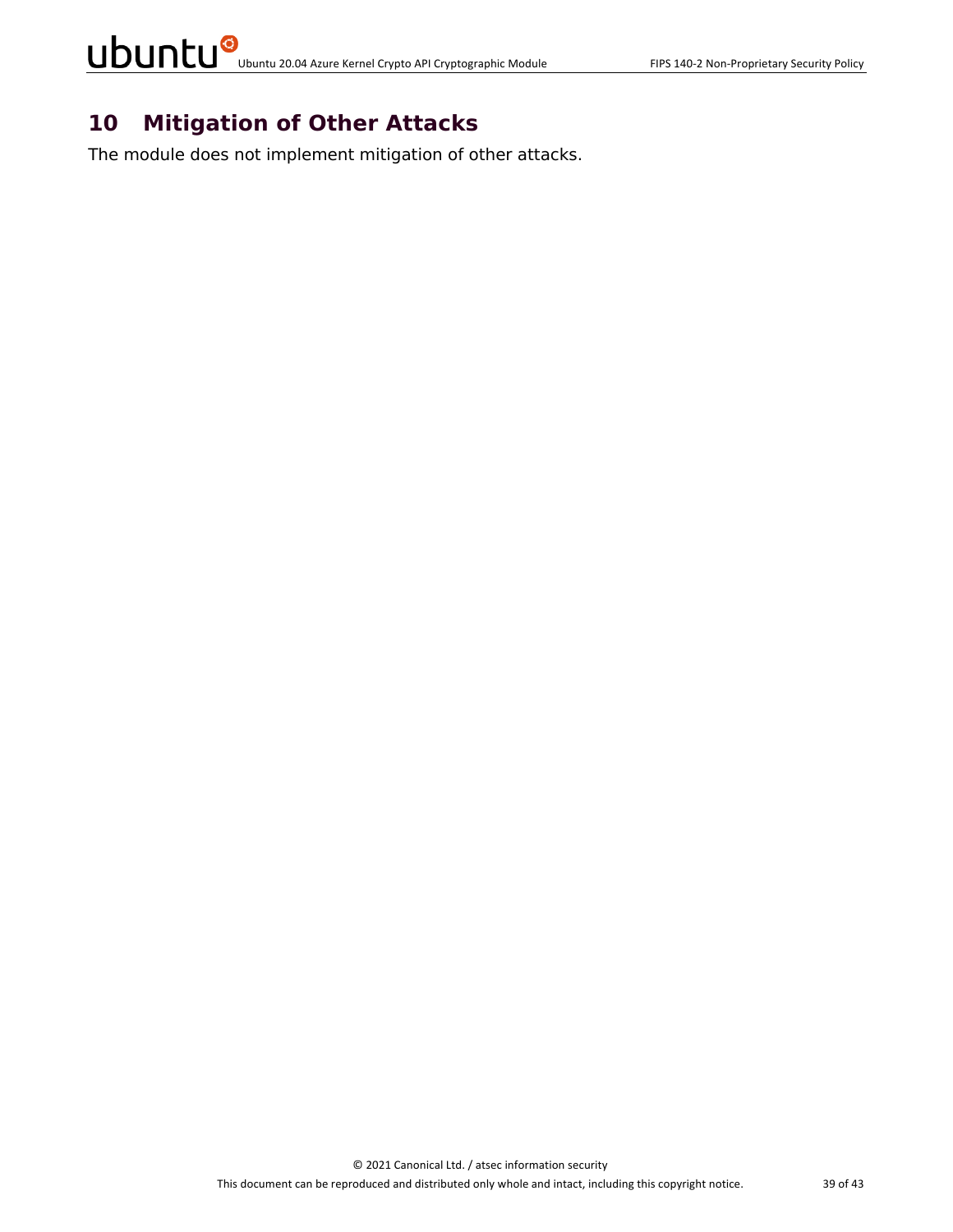### **Appendix A. Glossary and Abbreviations**

| <b>AES</b>   | <b>Advanced Encryption Standard</b>                            |
|--------------|----------------------------------------------------------------|
| AES-NI       | <b>Advanced Encryption Standard New Instructions</b>           |
| <b>API</b>   | Application Program Interface                                  |
| <b>APT</b>   | <b>Advanced Package Tool</b>                                   |
| <b>CAVP</b>  | Cryptographic Algorithm Validation Program                     |
| <b>CBC</b>   | <b>Cipher Block Chaining</b>                                   |
| <b>CCM</b>   | Counter with Cipher Block Chaining-Message Authentication Code |
| <b>CLMUL</b> | Carry-less Multiplication                                      |
| <b>CMAC</b>  | Cipher-based Message Authentication Code                       |
| <b>CMVP</b>  | Cryptographic Module Validation Program                        |
| <b>CRNGT</b> | <b>Continuous Random Number Generator Test</b>                 |
| <b>CSP</b>   | <b>Critical Security Parameter</b>                             |
| <b>CTR</b>   | <b>Counter Mode</b>                                            |
| <b>DES</b>   | Data Encryption Standard                                       |
| DF           | <b>Derivation Function</b>                                     |
| <b>DSA</b>   | Digital Signature Algorithm                                    |
| <b>DRBG</b>  | Deterministic Random Bit Generator                             |
| ECB          | <b>Electronic Code Book</b>                                    |
| EMI/EMC      | Electromagnetic Interference/Electromagnetic Compatibility     |
| <b>FCC</b>   | <b>Federal Communications Commission</b>                       |
| <b>FIPS</b>  | Federal Information Processing Standards Publication           |
| <b>GCM</b>   | <b>Galois Counter Mode</b>                                     |
| <b>GPC</b>   | General Purpose Computer                                       |
| <b>HMAC</b>  | Hash Message Authentication Code                               |
| IG           | <b>Implementation Guidance</b>                                 |
| KAT          | Known Answer Test                                              |
| <b>KDF</b>   | Key Derivation Function                                        |
| <b>LPAR</b>  | <b>Logical Partitions</b>                                      |
| <b>MAC</b>   | <b>Message Authentication Code</b>                             |
| <b>NIST</b>  | National Institute of Science and Technology                   |
| <b>NDRNG</b> | Non-Deterministic Random Number Generator                      |
| PAA          | Processor Algorithm Acceleration                               |
| PAI          | Processor Algorithm Implementation                             |
| <b>PCT</b>   | Pair-wise Consistency Test                                     |
| <b>PR</b>    | <b>Prediction Resistance</b>                                   |

© 2021 Canonical Ltd. / atsec information security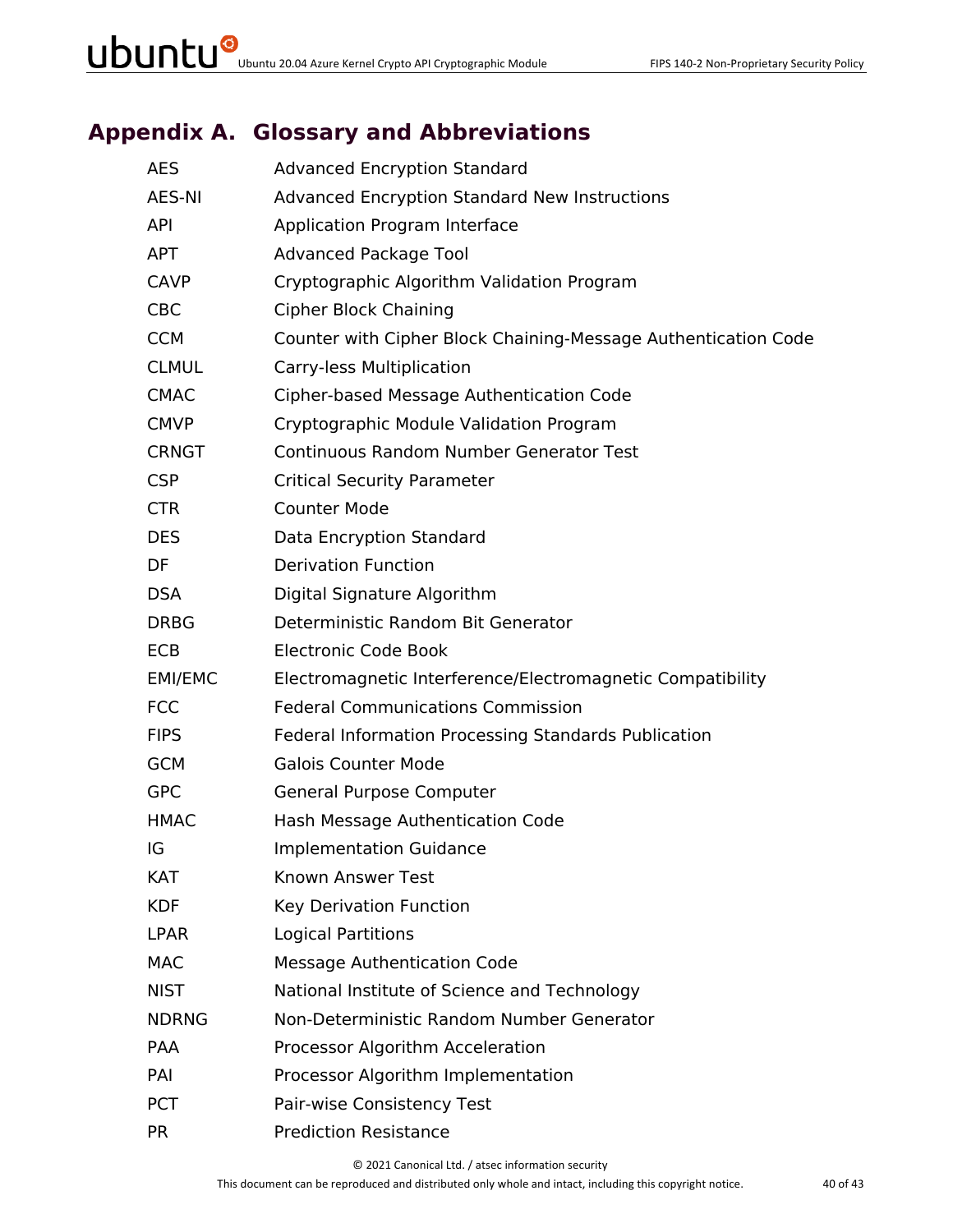- RSA Rivest, Shamir, Addleman
- SHA Secure Hash Algorithm
- SHS Secure Hash Standard
- SSSE3 Supplemental Streaming SIMD Extensions 3
- XTS XEX-based Tweaked-codebook mode with ciphertext Stealing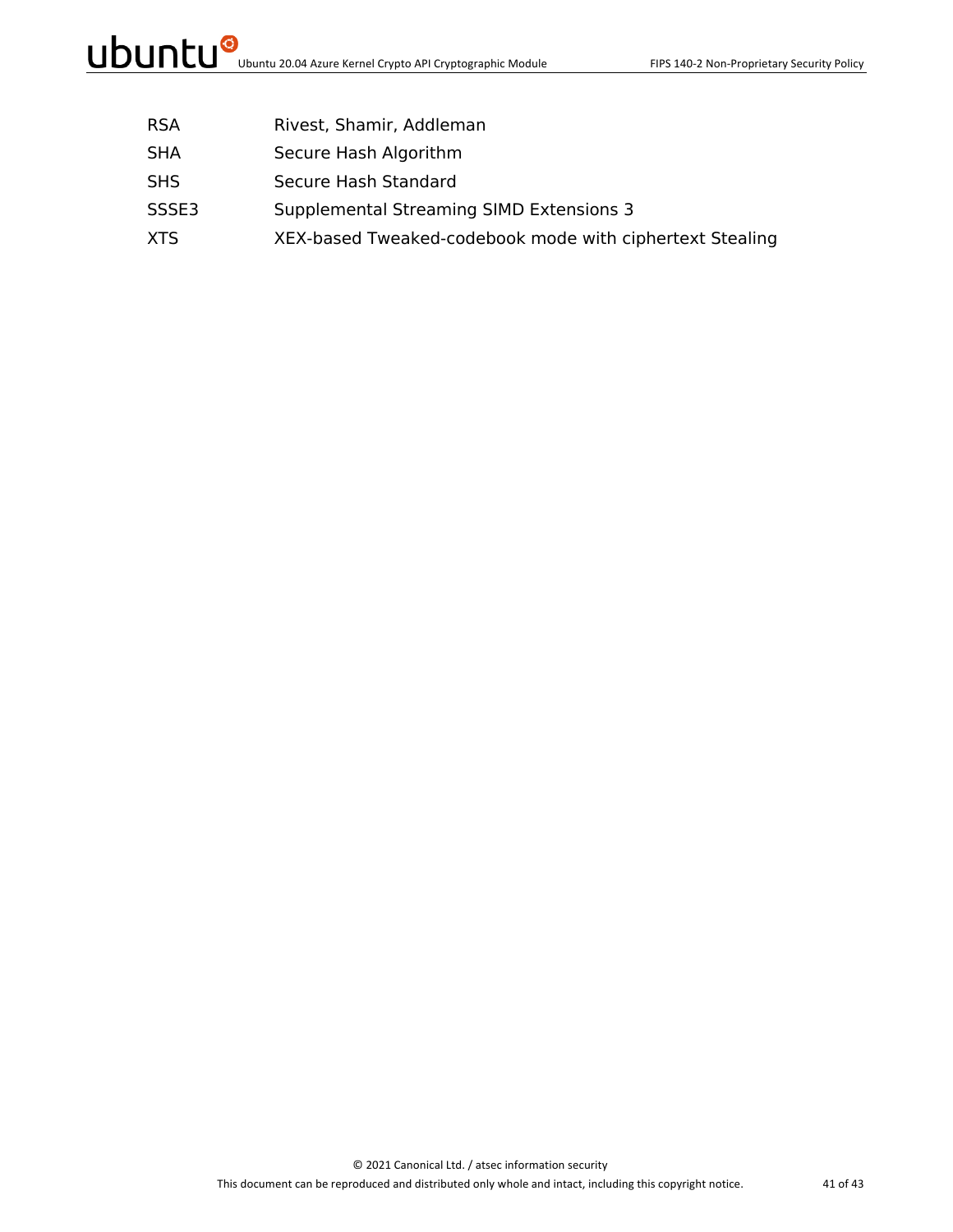### **Appendix B. References**

| FIPS140-2                     | FIPS PUB 140-2 - Security Requirements For Cryptographic Modules<br>May 2001<br>http://csrc.nist.gov/publications/fips/fips140-2/fips1402.pdf                                                       |
|-------------------------------|-----------------------------------------------------------------------------------------------------------------------------------------------------------------------------------------------------|
| FIPS140-2 IG                  | Implementation Guidance for FIPS PUB 140-2 and the Cryptographic<br><b>Module Validation Program</b><br>December 3, 2019<br>http://csrc.nist.gov/groups/STM/cmvp/documents/fips140-2/FIPS1402IG.pdf |
| FIPS180-4                     | <b>Secure Hash Standard (SHS)</b><br><b>March 2012</b><br>http://nvlpubs.nist.gov/nistpubs/FIPS/NIST.FIPS.180-4.pdf                                                                                 |
| FIPS186-4                     | <b>Digital Signature Standard (DSS)</b><br><b>July 2013</b><br>http://nvlpubs.nist.gov/nistpubs/FIPS/NIST.FIPS.186-4.pdf                                                                            |
| <b>FIPS197</b>                | <b>Advanced Encryption Standard</b><br>November 2001<br>http://csrc.nist.gov/publications/fips/fips197/fips-197.pdf                                                                                 |
| <b>FIPS198-1</b>              | The Keyed Hash Message Authentication Code (HMAC)<br><b>July 2008</b><br>http://csrc.nist.gov/publications/fips/fips198-1/FIPS-198-1 final.pdf                                                      |
| <b>KC API</b><br>Architecture | <b>Kernel Crypto API Architecture</b><br>2016<br>http://www.chronox.de/crypto-API/crypto/architecture.html                                                                                          |
| PKCS#1                        | Public Key Cryptography Standards (PKCS) #1: RSA Cryptography<br><b>Specifications Version 2.1</b><br>February 2003<br>http://www.ietf.org/rfc/rfc3447.txt                                          |
| <b>RFC4106</b>                | The Use of Galois/Counter Mode (GCM) in IPsec Encapsulating<br><b>Security Payload (ESP)</b><br>June 2005<br>https://tools.ietf.org/html/rfc4106                                                    |
| RFC6071                       | IP Security (IPsec) and Internet Key Exchange (IKE) Document<br><b>Roadmap</b><br>February 2011<br>https://tools.ietf.org/html/rfc6071                                                              |
| <b>RFC7296</b>                | <b>Internet Key Exchange Protocol Version 2 (IKEv2)</b><br>October 2014<br>https://tools.ietf.org/html/rfc7296                                                                                      |